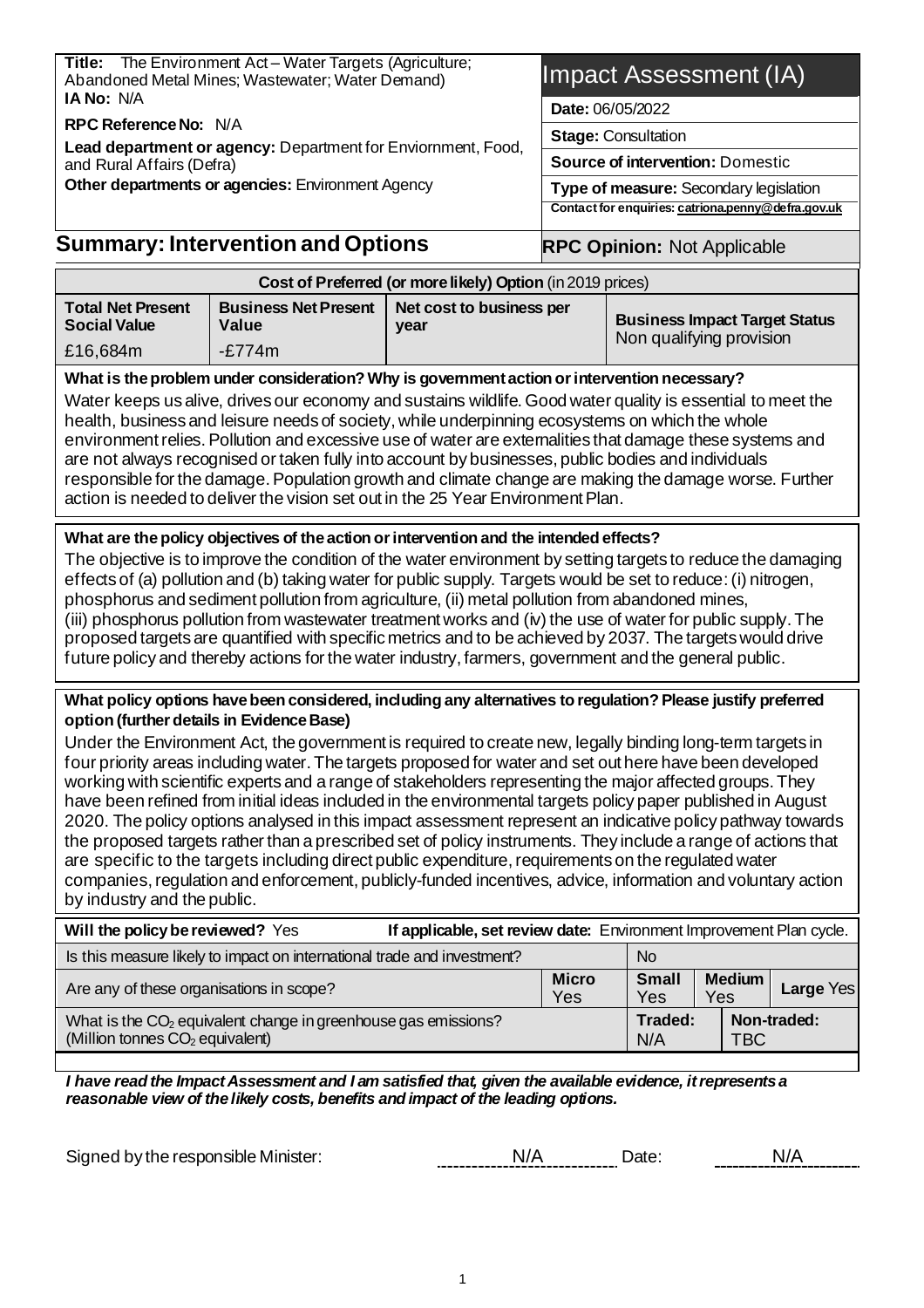## **Summary: Analysis & Evidence** *Policy Option 1*

**Description:** Set targets for reductions in pressures on the water environment by 2037 **FULL ECONOMIC ASSESSMENT**

| <b>Price Base</b>                                                                                                                                                                                                                                                                                                                                                                                                                                                                                                                                                                                                                                                                                                                                                                      | <b>PV Base</b> |  | <b>Time Period</b>                                |            |                                                                 | Net Benefit (Present Value (PV)) (£m)                           |                       |                                         |
|----------------------------------------------------------------------------------------------------------------------------------------------------------------------------------------------------------------------------------------------------------------------------------------------------------------------------------------------------------------------------------------------------------------------------------------------------------------------------------------------------------------------------------------------------------------------------------------------------------------------------------------------------------------------------------------------------------------------------------------------------------------------------------------|----------------|--|---------------------------------------------------|------------|-----------------------------------------------------------------|-----------------------------------------------------------------|-----------------------|-----------------------------------------|
| <b>Year 2021</b>                                                                                                                                                                                                                                                                                                                                                                                                                                                                                                                                                                                                                                                                                                                                                                       | Year<br>2021   |  | Years 79                                          | Low:       |                                                                 | High:                                                           | Best Estimate: 16,684 |                                         |
| COSTS (£m)                                                                                                                                                                                                                                                                                                                                                                                                                                                                                                                                                                                                                                                                                                                                                                             |                |  | <b>Total Transition</b><br>(Constant Price) Years |            | <b>Average Annual</b><br>(excl. Transition) (Constant<br>Price) |                                                                 |                       | <b>Total Cost</b><br>(Present Value)    |
| Low                                                                                                                                                                                                                                                                                                                                                                                                                                                                                                                                                                                                                                                                                                                                                                                    |                |  |                                                   |            |                                                                 |                                                                 |                       |                                         |
| High                                                                                                                                                                                                                                                                                                                                                                                                                                                                                                                                                                                                                                                                                                                                                                                   |                |  |                                                   | To<br>2037 |                                                                 |                                                                 |                       |                                         |
| <b>Best Estimate</b>                                                                                                                                                                                                                                                                                                                                                                                                                                                                                                                                                                                                                                                                                                                                                                   |                |  | 5,392                                             |            |                                                                 |                                                                 |                       | 12,761                                  |
| Description and scale of key monetised costs by 'main affected groups'<br>Costs will depend on the final policy pathways chosen but we have modelled potential illustrative<br>policy pathways. Potential costs in agriculture (assumed to be met by government through incentives)<br>through some transferring of land from arable to non-agricultural uses or to grass, and adopting<br>practices that in net terms increase business costs and/or reduce business revenues (PV£8,168m).<br>Costs to the water industry (passed on to customers in their regulated bills following Ofwat scrutiny) for<br>added treatment to remove phosphorus (PV£3,671m) and to promote and support water efficiency<br>(PV£646m). Cost to government for mine water treatment schemes (PV£276m). |                |  |                                                   |            |                                                                 |                                                                 |                       |                                         |
| Other key non-monetised costs by 'main affected groups'<br>Minor costs to non-household water customers to reduce their water consumption, offset by the saving<br>in their water bill. In addition to the above costs in the agriculture sector, modelled pathways suggest<br>that increased levels of compliance with existing regulations would also be needed to deliver the<br>targets but the costs to farmers of those regulations (now estimated PV£8,363m to 2100) were<br>considered in the relevant impact assessments at the time.                                                                                                                                                                                                                                         |                |  |                                                   |            |                                                                 |                                                                 |                       |                                         |
| <b>BENEFITS (£m)</b>                                                                                                                                                                                                                                                                                                                                                                                                                                                                                                                                                                                                                                                                                                                                                                   |                |  | <b>Total Transition</b><br>(Constant Price) Years |            |                                                                 | <b>Average Annual</b><br>(excl. Transition) (Constant<br>Price) |                       | <b>Total Benefit</b><br>(Present Value) |
| Low                                                                                                                                                                                                                                                                                                                                                                                                                                                                                                                                                                                                                                                                                                                                                                                    |                |  |                                                   |            |                                                                 |                                                                 |                       |                                         |
| <b>High</b>                                                                                                                                                                                                                                                                                                                                                                                                                                                                                                                                                                                                                                                                                                                                                                            |                |  |                                                   |            |                                                                 |                                                                 |                       |                                         |
| <b>Best Estimate</b>                                                                                                                                                                                                                                                                                                                                                                                                                                                                                                                                                                                                                                                                                                                                                                   |                |  |                                                   |            |                                                                 | 373                                                             |                       | 29,445                                  |
| Description and scale of key monetised benefits by 'main affected groups'<br>The key benefits are the increased recreational, amenity and non-use value (to the general public) of<br>an improved water environment, enhancing our natural capital, improving air quality and reducing $CO2$<br>emissions (PV£25,902m). Some pollution reductions also lead to savings in drinking water treatment<br>costs (PV£203m). As well as protecting the environment, reductions in water demand will reduce the<br>need for investment in new supply infrastructure, saving future costs to water companies<br>(PV£3,340m).                                                                                                                                                                   |                |  |                                                   |            |                                                                 |                                                                 |                       |                                         |
| Other key non-monetised benefits by 'main affected groups'<br>The targets will encourage innovation by polluting sectors and deliver a step change towards<br>overall water quality ambitions. The monetised benefits underestimate or omit impacts on protected<br>areas and valuable species, terrestrial habitats and marine areas. Local economy impacts contributing<br>to Levelling Up are described but not included in the monetised impacts. Further benefits in agriculture<br>including reduced wastage of chemical inputs and accumulated soil biology and carbon.<br>Key assumptions/sensitivities/risks<br><b>Discount rate</b><br>3.5                                                                                                                                   |                |  |                                                   |            |                                                                 |                                                                 |                       |                                         |
|                                                                                                                                                                                                                                                                                                                                                                                                                                                                                                                                                                                                                                                                                                                                                                                        |                |  |                                                   |            |                                                                 |                                                                 |                       |                                         |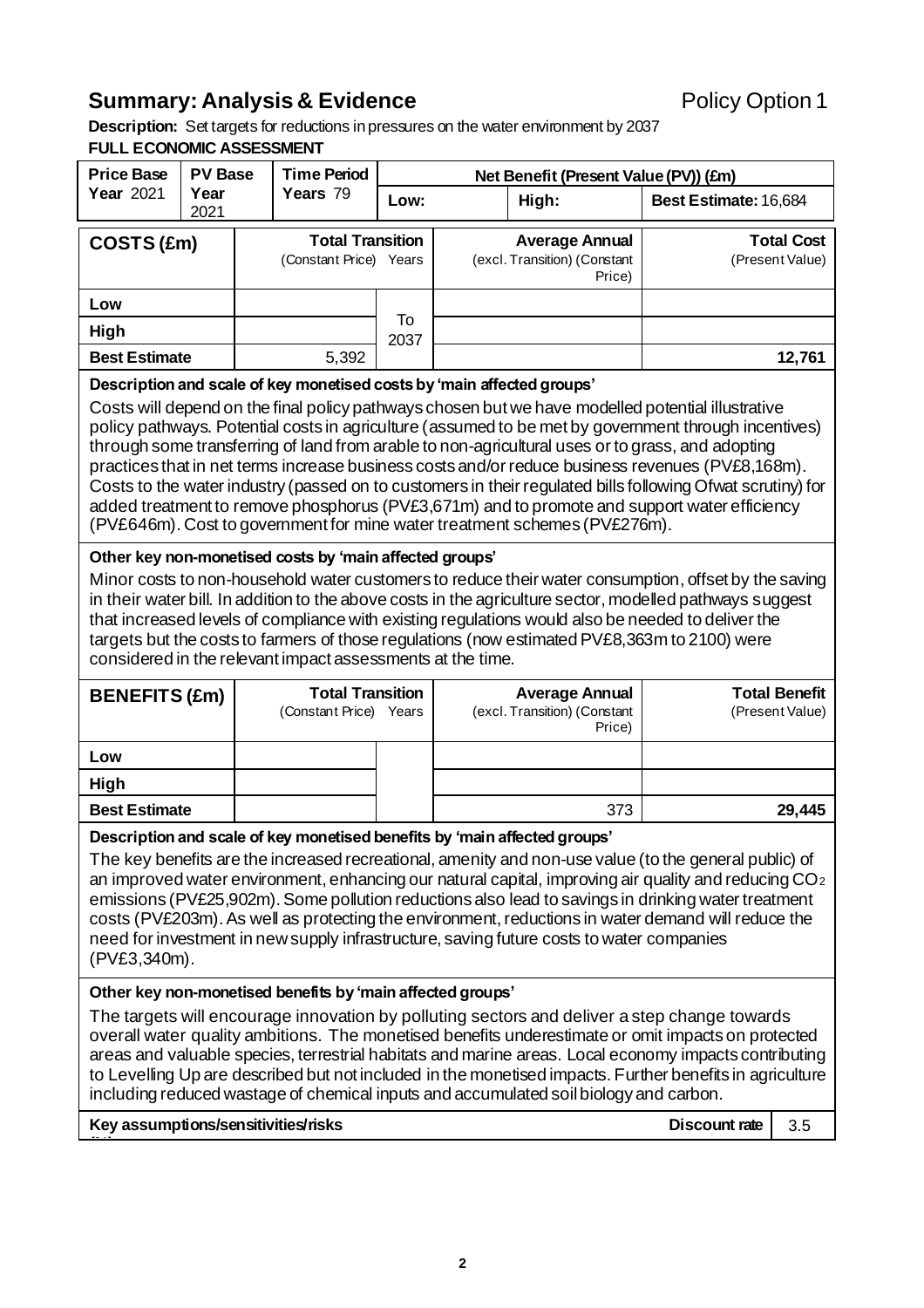Both monetised and non-monetised costs are the estimated costs of an indicative policy pathway to achieve the targets. Some cost estimates are based on a national level analysis that does not account fully for local variation, with no allowance for adaptation by affected industries to reduce costs, and so could be an overestimate. Assumptions about what effect the adoption of targets would have on policy and its impacts are crucial to the appraisal but involve considerable speculation.

#### **BUSINESS ASSESSMENT (Option 1)**

| Direct impact on business (Equivalent Annual) £m: |                  |      | Score for Business Impact Target (qualifying<br>provisions only) £m: |  |
|---------------------------------------------------|------------------|------|----------------------------------------------------------------------|--|
| Costs:                                            | <b>Benefits:</b> | Net: | Not applicable                                                       |  |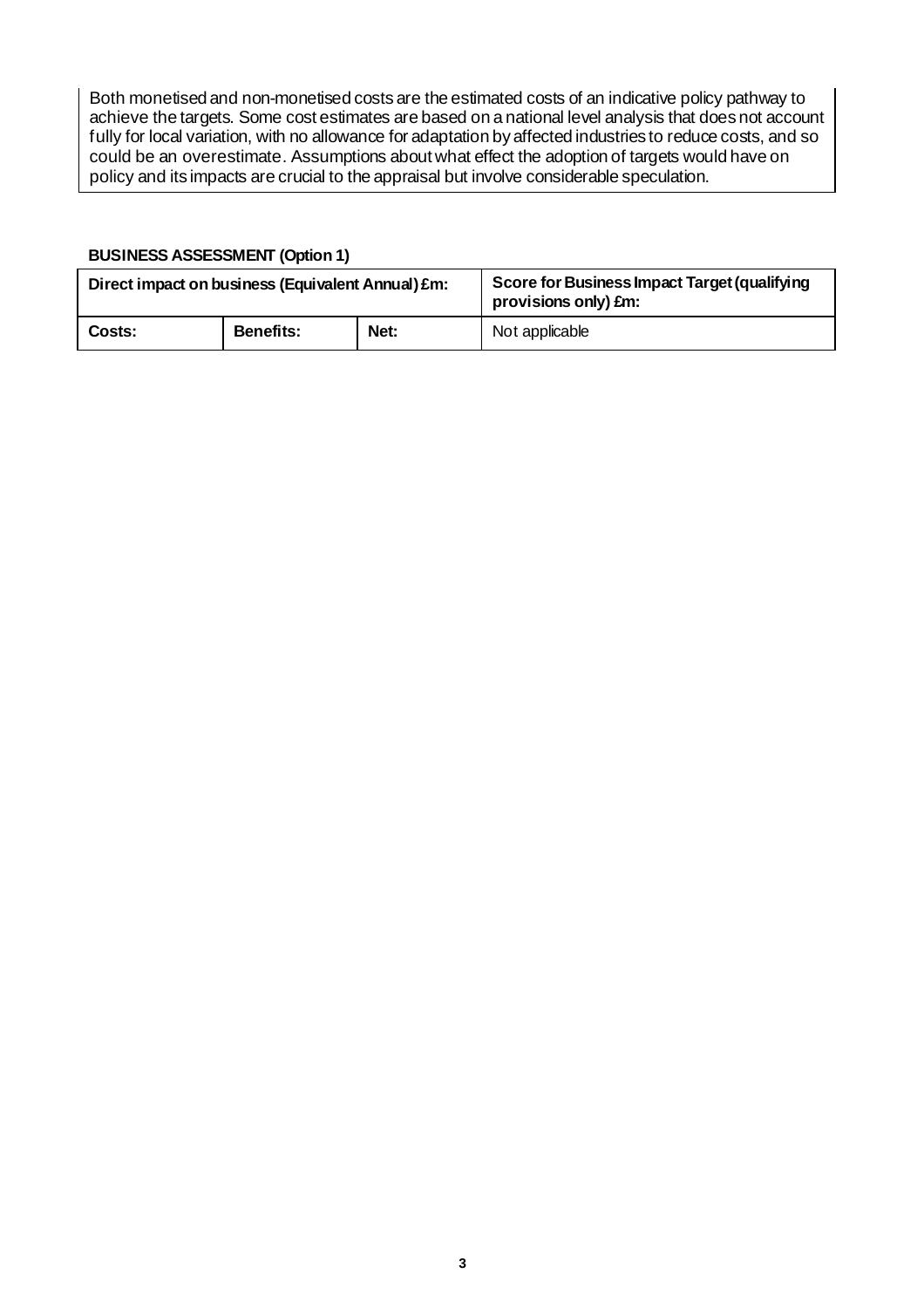# **Contents**

| 2. Rationale and evidence to justify the level of analysis used in the IA (proportionality |  |
|--------------------------------------------------------------------------------------------|--|
|                                                                                            |  |
|                                                                                            |  |
|                                                                                            |  |
|                                                                                            |  |
|                                                                                            |  |
|                                                                                            |  |
|                                                                                            |  |
|                                                                                            |  |
|                                                                                            |  |
|                                                                                            |  |
|                                                                                            |  |
| 5. Summary and preferred option with description of implementation plan 32                 |  |
|                                                                                            |  |
|                                                                                            |  |
|                                                                                            |  |
|                                                                                            |  |
| 6. Monetised and non-monetised costs and benefits of each option (including                |  |
|                                                                                            |  |
|                                                                                            |  |
|                                                                                            |  |
|                                                                                            |  |
|                                                                                            |  |
|                                                                                            |  |
|                                                                                            |  |
|                                                                                            |  |
|                                                                                            |  |
|                                                                                            |  |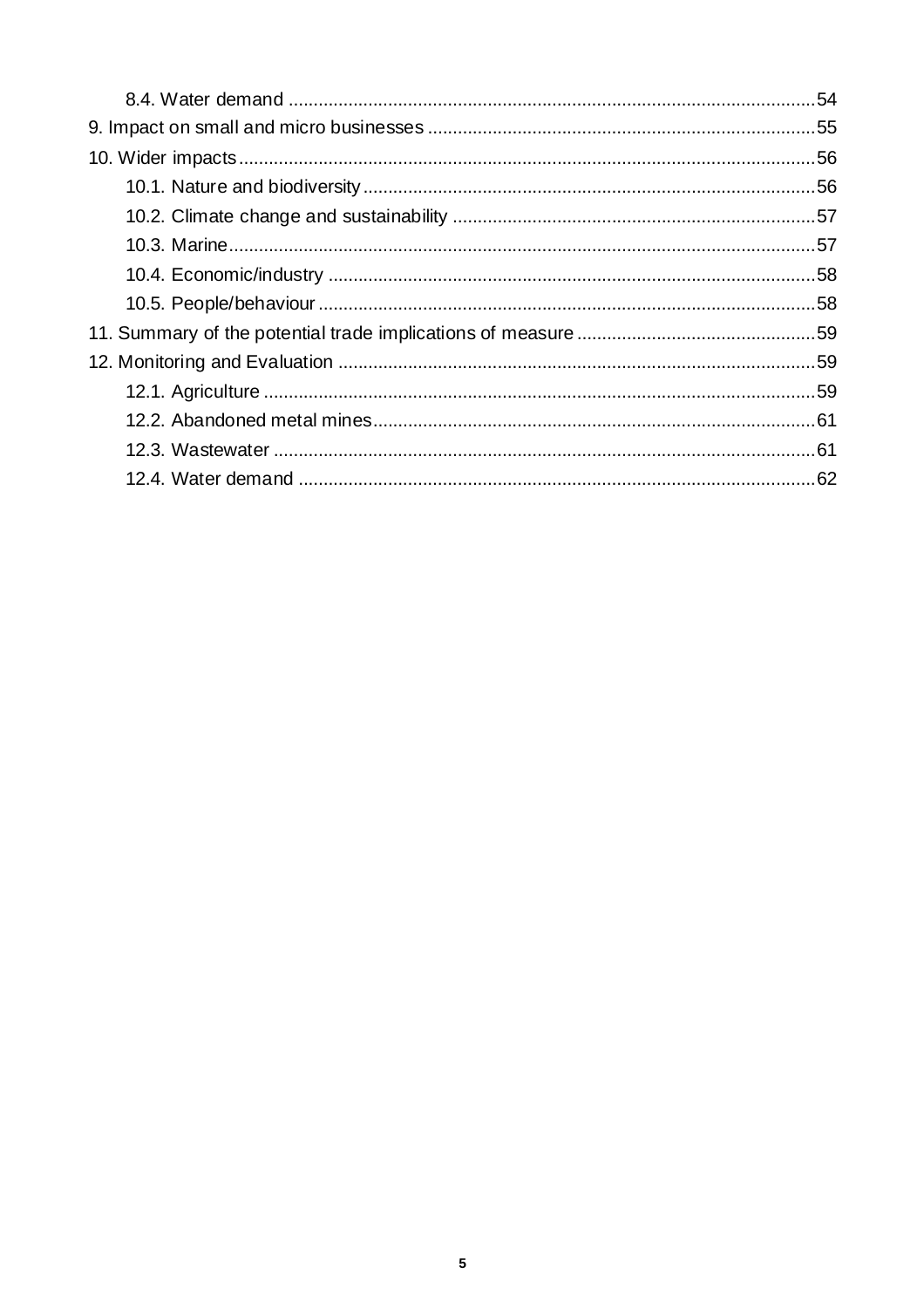# <span id="page-5-0"></span>**Executive Summary**

This Impact Assessment (IA) outlines policy options for the introduction of legally binding targets for water. Targets taken forward after consultation will be made legally binding on government under the powers of the Environment Act 2021.

The targets will be a mechanism for delivering government ambitions for clean and plentiful water outlined in the 25 Year Environment Plan. The proposed targets are sectorspecific in order to set clear ambitions for the relevant industries and actors impacting the water environment, focus action on the key issues that are preventing progress towards achievement of clean and plentiful water, and not duplicate existing objectives.

There are four proposed targets assessed in this document including two nutrient targets to address the two principal sources of nutrient pollution.

- Agriculture target: reduce nitrogen, phosphorus and sediment pollution from agriculture to the water environment by at least 40% by 2037.
- Abandoned metal mines target: reduce the length of rivers and estuaries polluted by target substances from abandoned mines by 50% by 2037.
- Wastewater target: reduce phosphorus loadings from treated wastewater by 80% by 2037.
- Water demand: reduce the use of public water supply in England per head of population by 20% by 2037.

This IA does not specify precisely how the targets will be achieved, although it does suggest groups of policy options which could together deliver each target. As such, this IA is built upon reasonable illustrative assumptions on how targets could be delivered and the monetised cost-benefit analysis includes only new interventions.

The IA considers the costs and benefits of the proposed policy pathways to businesses, the public, environmental goods and government spending.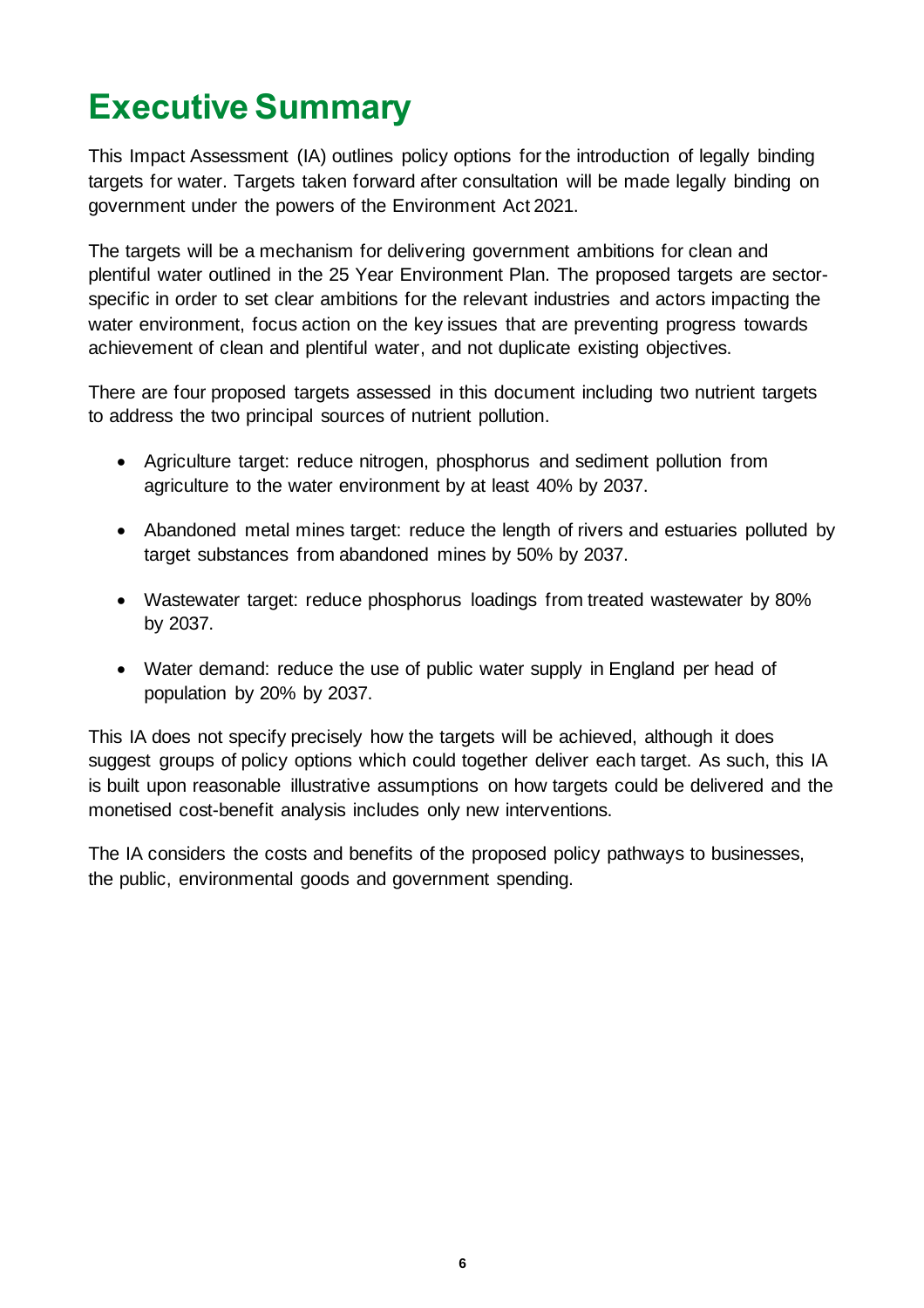# <span id="page-6-0"></span>**1. Problem under consideration and rationale for intervention**

Water keeps us alive, drives our economy and sustains wildlife. Good water quality is essential to meet the health, business and leisure needs of society, while underpinning ecosystems on which the whole environment relies. Clean water is a public good and to some degree an open access resource. Pollution and excessive use of water cause external costs to other users and non-user beneficiaries which are not always recognised or taken fully into account by businesses, public bodies and individuals responsible for the damage.

Since the mid-1990s, there has been great progress on improving England's waters but in recent years overall ecological results have plateaued. Population growth, land use and climate change are affecting the water environment at an alarming rate. Climate change will continue to impact river basin districts through changes to weather patterns, sea level rise, and increased frequency of natural hazards, extreme rainfall, heat waves and drought. All areas of the UK are projected to experience warming dependent on global levels of greenhouse gases. Warm, dry weather results in low water flows, and therefore less dilution of pollutants entering water bodies. This increases the negative impact of pollutants, and causes issues such as disease spread, pressure on abstraction and irrigation, and reduced crop yields. Additionally, increased precipitation can increase the run-off of pollutants into water bodies and overwhelm the sewage network<sup>1</sup>.

Water pollution damages the quality and uses of waters. It harms the ecology of lakes, rivers, estuaries and coastal waters. It impairs the ecosystem services provided by these waters and detracts from their natural capital value. It reduces the quality of ground waters as sources of drinking water and river base flow. It impinges on uses such as angling, water contact sports and bathing, waterside recreation, abstraction and wildlife conservation. Protecting habitats and continuing to provide these benefits to people will require action to restore and protect the water environment.

## <span id="page-6-1"></span>**1.1. Existing water targets**

The 25 Year Environment Plan sets out goals including achieving clean and plentiful water by improving at least three quarters of England's waters to be as close to their natural state as soon as is practicable. Further, the 25 Year Environment Plan aims cover waters that are specially protected.

Clean and plentiful water is not only good for communities but also for the economy. Restoring and protecting water quality will enhance the stock of natural capital. This is an essential basis for economic growth and productivity over the long-term.

<sup>1</sup> Climate Change Committee (June 2021), *Independent Assessment of UK Climate Risk (CCRA3)*. Available at[: https://www.theccc.org.uk/publication/independent-assessment-of-uk-climate-risk/](https://www.theccc.org.uk/publication/independent-assessment-of-uk-climate-risk/).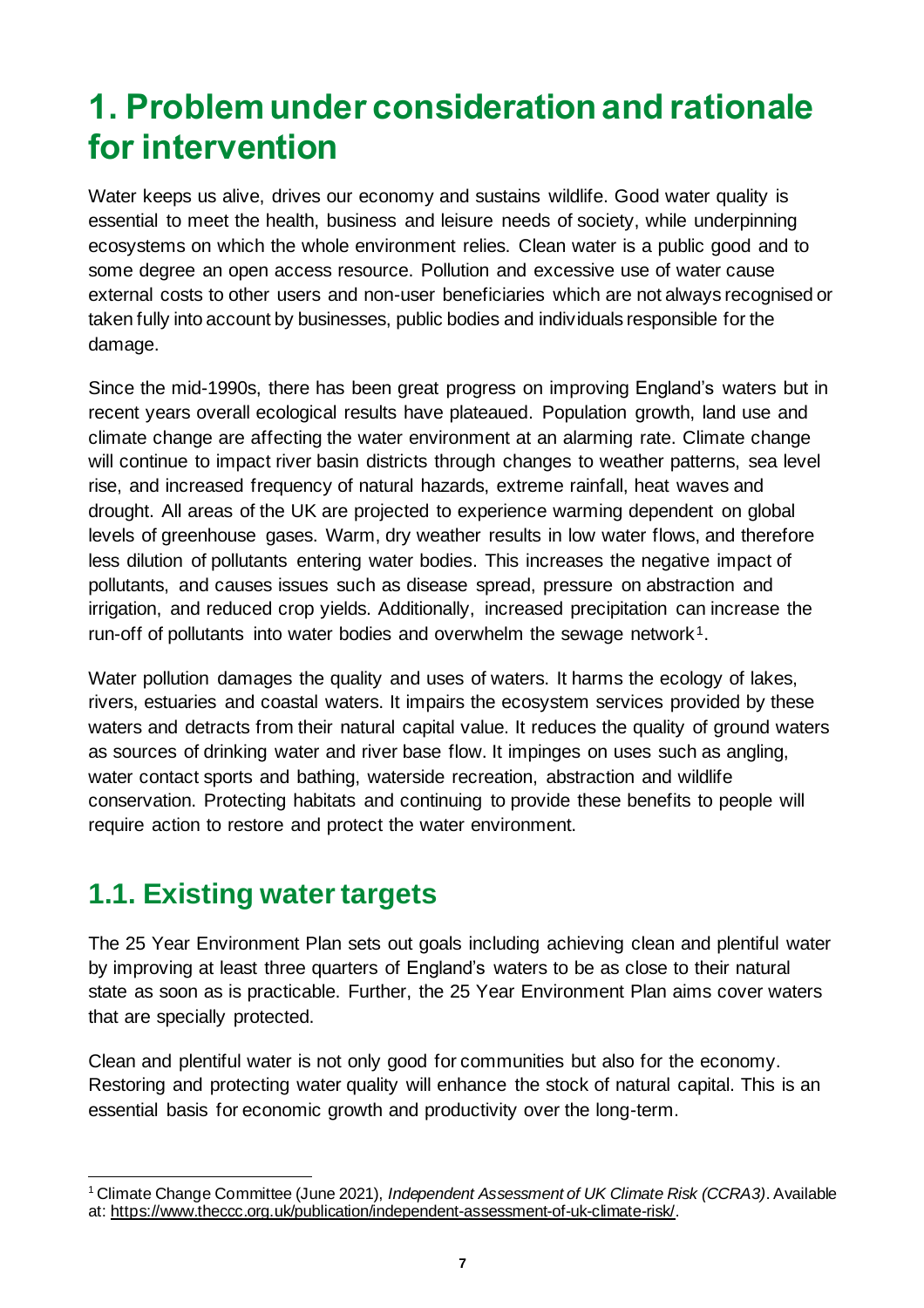The 25 Year Environment Plan national goal is an aggregation of objectives set for each individual water body. River Basin Management Plans, developed under the Water Environment Regulations2, set out objectives for 75% of water bodies to achieve good status by 2027. Good status means a state with only slight impact of human activity and requires a water body meets both good ecological status and good chemical status. Good ecological status means a state with only slight impact of human activity and takes into consideration water chemistry, biology, ecology, the physical state of water bodies, quantity of water and flow. It provides an assessment of the overall health of water bodies, and the ability of freshwater to provide a full range of ecosystem services. These objectives were set following detailed economic assessment3.

The Environment Agency classifies the status of each water body, including nearly 5,000 rivers, lakes, estuaries, coasts and groundwaters. Classification is based on over one hundred different elements, including biology (fish, macrophytes and invertebrates), water chemistry, and hydromorphology. The most recent classifications, published in 2020, showed that surface water ecological status had remained at the same level nationally, compared to the previous assessment in 2016. 16% of water bodies met the criteria for good ecological status and no surface water bodies met the criteria for achieving good chemical status, compared to 97% pass in 20164. This change in chemical status is due to new substances, new standards, and improved techniques and methods. There is little underlying change in chemical status for other chemicals.

## <span id="page-7-0"></span>**1.2. Proposed Environment Act targets**

The proposed Environment Act targets will seek to complement and build on the range of existing legally binding targets in the Water Environment Regulations by ensuring progress in specific, challenging areas. The four areas identified for targets are:

Nutrient targets: to address the two principal sources of nutrient pollution by 2037:

the water environment and reaching the objectives of the WER. Available at:

 $2$  The Water Framework Directive was transposed into domestic legislation under The Water Environment (Water Framework Directive) (England and Wales) Regulations 2017, referred to in this document as the Water Environment Regulations. Available at[: https://www.legislation.gov.uk/uksi/2017/407/contents/made](https://www.legislation.gov.uk/uksi/2017/407/contents/made). <sup>3</sup> The River Basin Management Plan 2015 Impact Assessment outlines the proposed options for improving

Impact assessment update to the RBMPs for England s water environment 2015 .pdf [\(publishing.service.gov.uk\)](https://assets.publishing.service.gov.uk/government/uploads/system/uploads/attachment_data/file/500583/Impact_assessment_update_to_the_RBMPs_for_England_s_water_environment__2015_.pdf). The proposed option uses the exemptions allowed in the WFD to set less stringent environmental objectives on the grounds of technical feasibility and disproportionate expense. This analysis resulted in an overall ambition for the water environment in England to achieve overall good status or higher in 75% of water bodies.

<sup>4</sup> Under WER, the status of all surface water bodies is classified as being 'High', 'Good', 'Moderate', 'Poor', or 'Bad'. There is a requirement to achieve good status for all waters by 2021 (Cycle 2) or by 2027 (Cycle 3). Where status is less than Good, a Reason For Not Achieving Good status (RNAG) is assigned. The RNAG data allows us to determine the relative importance of different pressures and sectors in terms of their overall contribution to water bodies not meeting their good status objectives. Each identified RNAG has an associated level of certainty (suspected, probable or confirmed) based on a weight of evidence approach. The data summarises the main sectors responsible for pressures where the sector and pressure has a probable or confirmed level of certainty. Currently, 72% of all Cycle 2 water body catchments in England fail WER Good Status objectives due to one or more pressures from different sectors (2246 out of a total of 4950) (March 2019 data).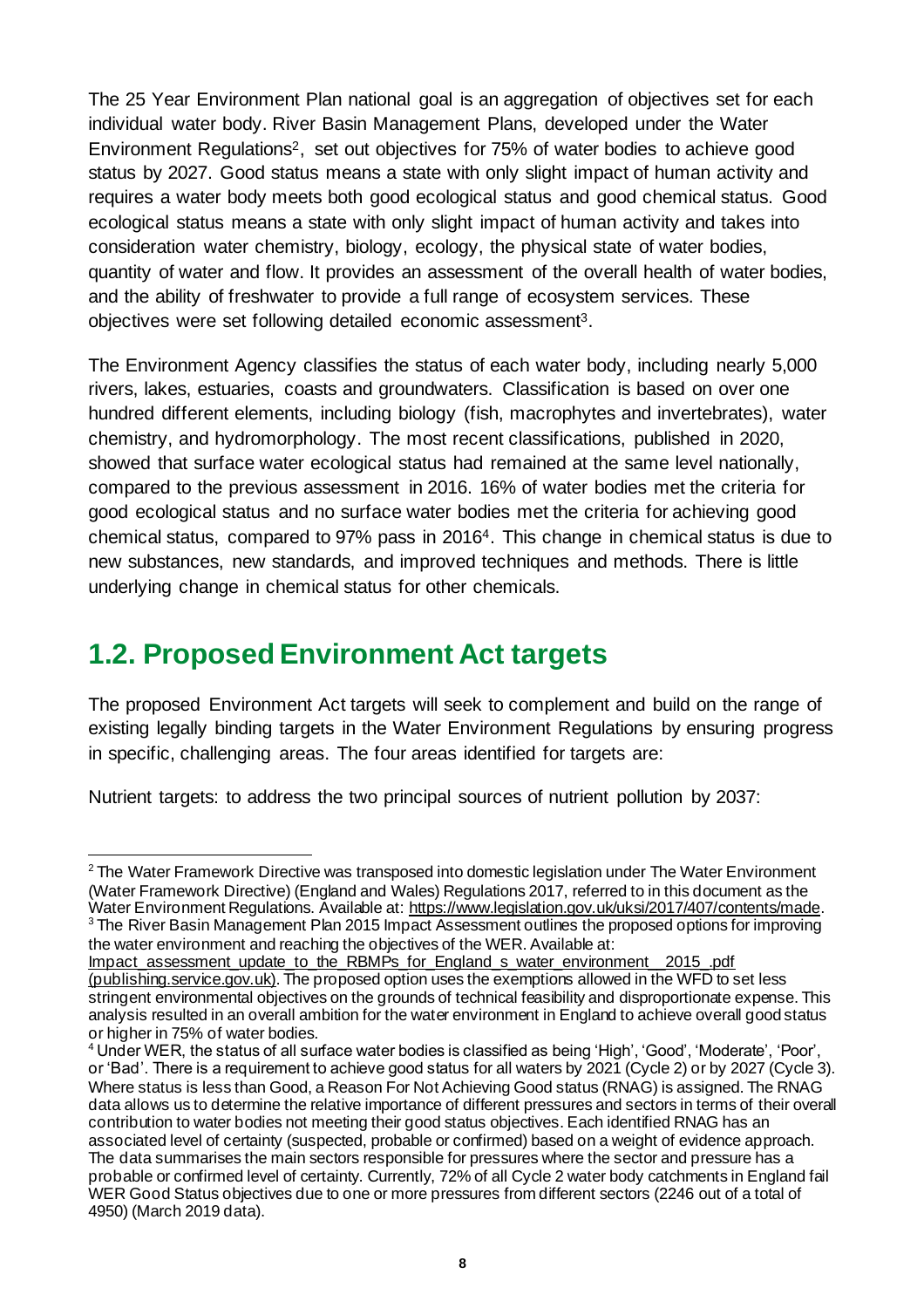- Reduce nitrogen, phosphorus and sediment pollution from agriculture to the water environment by at least 40% by 2037.
- Reduce phosphorus loadings from treated wastewater by 80% by 2037.

And two targets on other major pressures:

- Reduce the length of rivers and estuaries polluted by target substances from abandoned mines by 50% by 2037.
- Reduce the use of public water supply in England per head of population by 20% by 2037.

These areas have been chosen because of the acute pressure they place on the water environment. The data from river basin management planning show that pollution from rural areas, of which the vast majority originates from agriculture, is contributing to 40% of water bodies in England failing to meet good ecological status, and pollution from wastewater is impacting 36%<sup>5</sup>. 15% of water bodies in England are affected by changes to the natural flow and levels of water<sup>6</sup>. These effects can be particularly acute in specific areas of the country, where they can have serious effects on rare habitats such as chalk streams. Pollution from metal mines causes localised but serious pollution harming fish and other aquatic wildlife and is a government liability.

### **What sectors/ markets/ stakeholders will be affected, and how, if the government does intervene?**

The agriculture and water industries, as the greatest sources of water pollution, will be most impacted by the measures required to achieve the proposed water targets. Both will experience benefits as well as costs. However, all parts of society have a role to play in the change needed to achieve the ambitions of the 25 Year Environment Plan. Initial impacts on farming and the water industry feed through to other businesses and consumers in various ways. The proposed targets will require additional public sector resourcing for monitoring, enforcement, engagement, advice and evaluation.

## **Why must it be government?**

In order to achieve long term change in restoring the water environment, action must be taken by successive governments as well as the current administration. The targets allow for robust, objective scrutiny and accountability of government's progress. Industry and society will benefit from clear articulation of long-term targets as it will allow businesses to plan investments and innovation.

<sup>5</sup> Environment Agency & Natural England (2021), *State of the water environment indicator B3: supporting evidence*. Available at[: https://www.gov.uk/government/publications/state-of-the-water-environment-indicator](https://www.gov.uk/government/publications/state-of-the-water-environment-indicator-b3-supporting-evidence/state-of-the-water-environment-indicator-b3-supporting-evidence#key-issues-and-sectors-affecting-water-bodies-in-england)[b3-supporting-evidence/state-of-the-water-environment-indicator-b3-supporting-evidence#key-issues-and](https://www.gov.uk/government/publications/state-of-the-water-environment-indicator-b3-supporting-evidence/state-of-the-water-environment-indicator-b3-supporting-evidence#key-issues-and-sectors-affecting-water-bodies-in-england)[sectors-affecting-water-bodies-in-england](https://www.gov.uk/government/publications/state-of-the-water-environment-indicator-b3-supporting-evidence/state-of-the-water-environment-indicator-b3-supporting-evidence#key-issues-and-sectors-affecting-water-bodies-in-england).

<sup>6</sup> *Ibid.*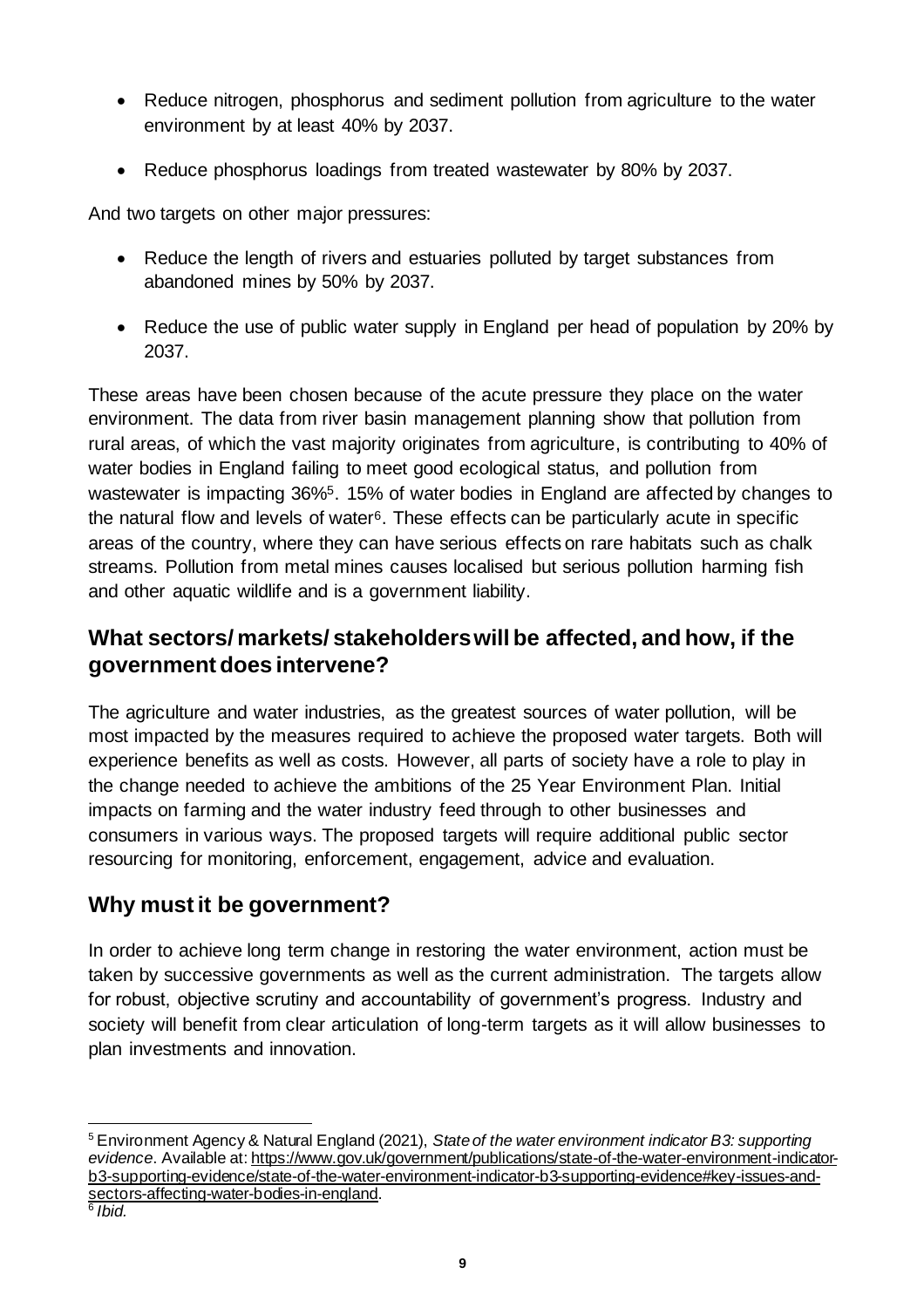Without intervention from government, businesses would have no individual incentives to meet their own target and make the longer-term investments to deliver the outcomes required to improve water quality.

# <span id="page-9-0"></span>**1.3. Agriculture**

#### **What is the issue being addressed?**

Nearly 70% of land in England is used for agriculture. Agriculture and rural land management is responsible for approximately 40% of reasons for water bodies not achieving good status<sup>7</sup>. It is estimated that 50% of nitrate pollution, 25% of phosphorus in the water environment and 75% of sediment pollution comes from agriculture8.

National estimates of phosphorus entering rivers vary between studies and contributions will vary across catchments. 55% of river water bodies and 73% of lake water bodies exceed phosphorus standards for "close to natural" and similar proportions exceed the phosphorus targets for favourable condition of water-dependent Habitats Sites. These waters are affected by or at risk from eutrophication, meaning that elevated nutrient levels cause excessive algal and plant growth, damaging the ecology, water quality and uses of the waters<sup>9</sup>.

Some waters are formally designated as affected by freshwater eutrophication (5164 km of rivers, 96 lakes and reservoirs in England) <sup>10</sup>. The Environment Agency has reviewed the extent of eutrophication impacts in river and lakes more generally, showing that eutrophication is a substantial issue for freshwaters in England<sup>11</sup>.

Nitrogen exists in many different forms, including both inorganic (e.g., ammonia, nitrate) and organic (e.g., amino and nucleic acids) <sup>12</sup>. It undergoes many different transformations in the environment, changing from one form to another as organisms use it for growth and, in some cases, energy<sup>13</sup>. Some nitrogen forms pose a risk to human health and/or to the environment. Nitrate may pose a risk to human health in water bodies used for drinking water abstraction. In groundwater, 69% of water bodies are at risk of failing and 37% are

<sup>7</sup> Environment Agency (2021), *2021 River Basin Management Plans: Agriculture and rural land management*. Available at[: https://consult.environment-agency.gov.uk/++preview++/environment-and](https://consult.environment-agency.gov.uk/++preview++/environment-and-business/challenges-and-choices/user_uploads/agricultural-and-rural-land-management-challenge-rbmp-2021.pdf)[business/challenges-and-choices/user\\_uploads/agricultural-and-rural-land-management-challenge-rbmp-](https://consult.environment-agency.gov.uk/++preview++/environment-and-business/challenges-and-choices/user_uploads/agricultural-and-rural-land-management-challenge-rbmp-2021.pdf)[2021.pdf](https://consult.environment-agency.gov.uk/++preview++/environment-and-business/challenges-and-choices/user_uploads/agricultural-and-rural-land-management-challenge-rbmp-2021.pdf).

<sup>8</sup>Defra (2018), *A Green Future: Our 25 Year Environment Plan*. Available at[: A Green Future: Our 25 Year](https://assets.publishing.service.gov.uk/government/uploads/system/uploads/attachment_data/file/693158/25-year-environment-plan.pdf)  [Plan to Improve the Environment](https://assets.publishing.service.gov.uk/government/uploads/system/uploads/attachment_data/file/693158/25-year-environment-plan.pdf).

<sup>9</sup> Environment Agency (2019), *Phosphorus and Freshwater Eutrophication Pressure Narrative*. Available at [phosphorus-pressure-rbmp-2021.pdf \(environment-agency.gov.uk\)](https://consult.environment-agency.gov.uk/++preview++/environment-and-business/challenges-and-choices/user_uploads/phosphorus-pressure-rbmp-2021.pdf).

<sup>10</sup> *Ibid.*

<sup>11</sup> *Ibid.*

<sup>&</sup>lt;sup>12</sup> Wymore, A.S. et al (2021), 'Gradients of Anthropogenic Nutrient Enrichment Alter N Composition and DOM Stoichiometry in Freshwater Ecosystems', *Global Biogeochemical Cycles*, 35(8) e2021GB006953. Available at[: https://doi.org/10.1029/2021GB006953](https://doi.org/10.1029/2021GB006953).

<sup>13</sup> Durand, P. et al. (2011) 'Nitrogen processes in aquatic ecosystems', in Sutton M. et al. (ed(s).) *The European Nitrogen Assessment: Sources, Effects and Policy perspectives*. Cambridge University Press, pg 126-146.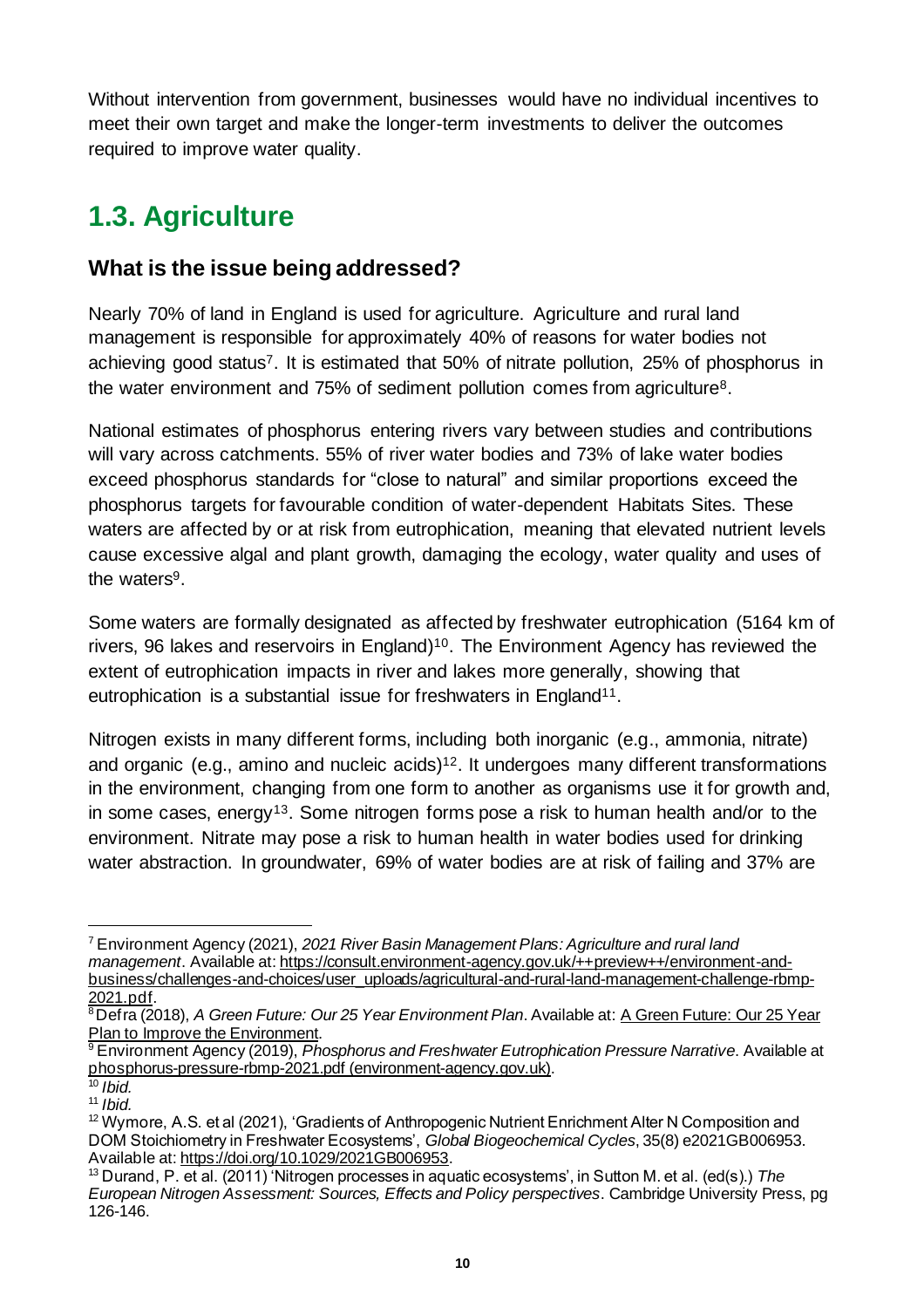classed at poor chemical status (or have rising trends) due to nitrate14. Nearly 30% of groundwater used for public water supply must be blended or treated to remove nitrate and meet drinking water standards, which is costly<sup>15</sup>. In eutrophic standing freshwaters nitrogen can be a factor limiting or co-limiting biological production and reducing both nitrogen and phosphorus loads is often needed to restore ecological quality.

Excess fine sediment can have a negative impact on aquatic ecology and the quality of water abstracted for drinking water supply. It can also transport other pollutants, inhibit navigation and block water industry infrastructure. Fine sediment pressure in England is responsible for around 5% of reasons for not achieving good status<sup>16</sup>.

There is no ecological in-river sediment standard and so there are no official compliance statistics. Sediment can impact directly upon river biology (invertebrates and fish) or indirectly through links to other pressures (e.g., pesticides, chemicals and nutrients). In addition, around 80 drinking water protected areas are at risk from colour problems, mainly caused by loss of dissolved organic carbon from peat uplands, which may be exacerbated by erosion<sup>17</sup>.

The loss of valuable soil from land is of concern for the agricultural sector. Each year, farmers in England and Wales lose an estimated 2.9 million tonnes of soil to erosion<sup>18</sup>. Soil erosion is a natural phenomenon, but the rate of soil erosion varies. It is influenced by several factors including the intensity, duration and timing of rainfall events (erosivity); the physical, biological and chemical properties of soils (erodibility); the length, gradient and form of slope; the type of vegetation/crop on the land and its stage of development; and the type and timing of singular or combined land management practices.

### **What will the proposed target address?**

The target addresses the three key pressures (nitrogen, phosphorus and sediment) on the water environment caused by agriculture. They were chosen for the target based on existing knowledge, evidence and models on the impact of these pollutants on the water environment.

Given the length of time between action and ecological response, the proposal focuses assessments on the pollutant as it is emitted (pollutant loadings) to ensure that reductions are occurring as soon as is feasible. This metric will more effectively show immediate improvements in farming practices compared to waiting for changes to flow through into ecological status. The target will make clear to farmers and the wider public what needs to change and by when.

<sup>18</sup> Environment Agency (2019), *The state of the environment: soil.* Available at:

<sup>14</sup> Environment Agency (2019), *2021 River Basin Management Plan: Nitrate.* Available at: [20190221\\_NitratesNarrative\\_Draft \(environment-agency.gov.uk\)](https://consult.environment-agency.gov.uk/environment-and-business/challenges-and-choices/user_uploads/nitrate-pressure-narrative-021211.pdf).

<sup>15</sup> *Ibid.*

<sup>16</sup> Environment Agency (2019), *Fine Sediment Pressure Narrative*. Available at: [fine-sediment-pressure](https://consult.environment-agency.gov.uk/++preview++/environment-and-business/challenges-and-choices/user_uploads/fine-sediment-pressure-rbmp-2021.pdf)[rbmp-2021.pdf \(environment-agency.gov.uk\)](https://consult.environment-agency.gov.uk/++preview++/environment-and-business/challenges-and-choices/user_uploads/fine-sediment-pressure-rbmp-2021.pdf).

<sup>17</sup> *Ibid.* 

[https://assets.publishing.service.gov.uk/government/uploads/system/uploads/attachment\\_data/file/805926/St](https://assets.publishing.service.gov.uk/government/uploads/system/uploads/attachment_data/file/805926/State_of_the_environment_soil_report.pdf) [ate\\_of\\_the\\_environment\\_soil\\_report.pdf](https://assets.publishing.service.gov.uk/government/uploads/system/uploads/attachment_data/file/805926/State_of_the_environment_soil_report.pdf).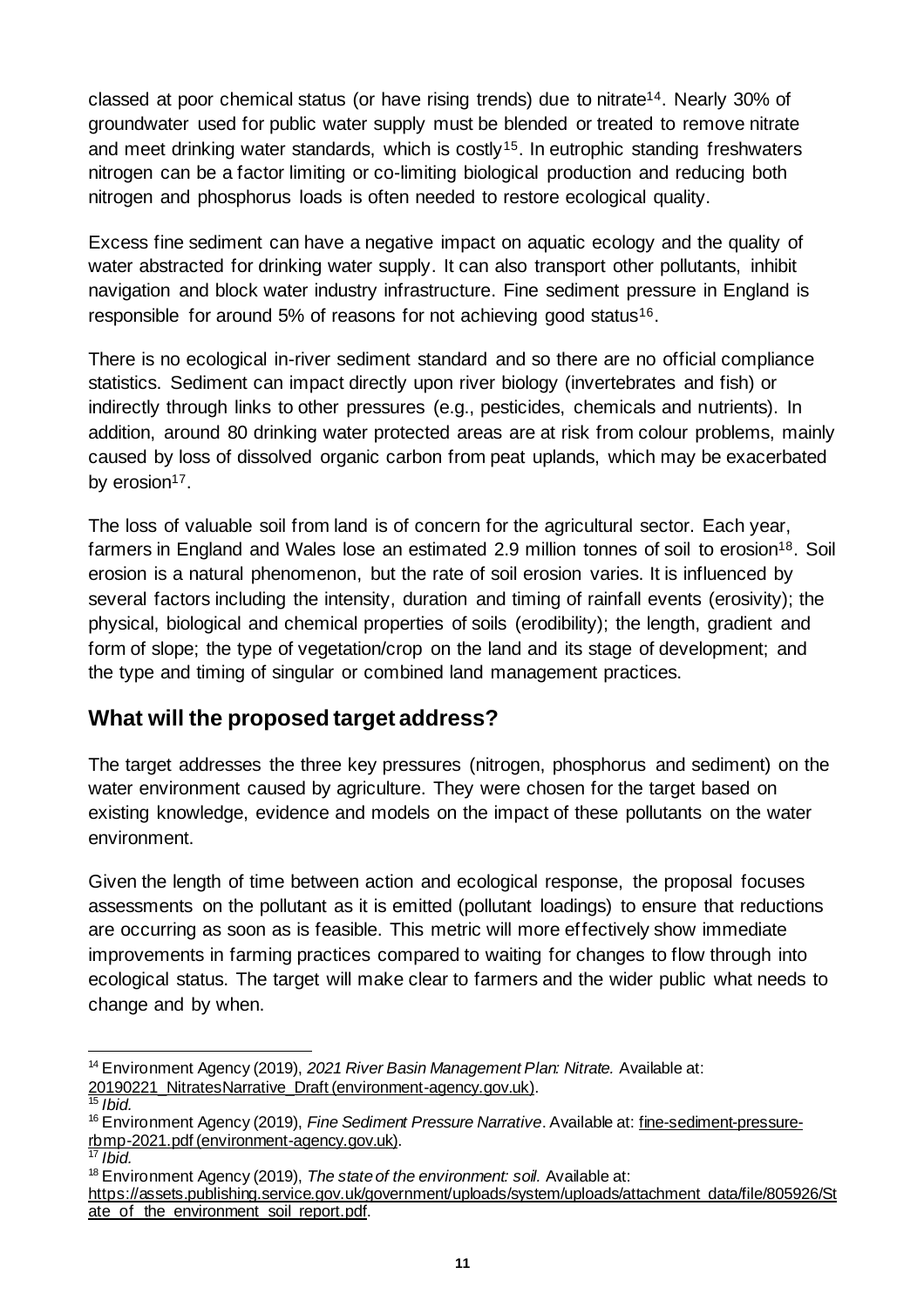The target as constructed specifies the pollutants that are most important to be addressed and will allow regular monitoring of progress. By explaining the changes needed and measuring them in a way that will be very responsive to farmer actions relative to ecological change, successes can be monitored and action can respond to the pace of progress.

### **Who will be impacted by the proposed target?**

This IA assumes a purely illustrative policy pathway to achieve the target, but no decisions have been made and it does not set out any specific policy intentions. Under the illustrative pathway, for the target to be achieved, incentivising substantial changes in agricultural practice and some land use (in some combination) will be required. The groups most obviously affected will be farmers and landowners. Domestic food production continues to be a high priority, and will remain a key consideration in developing policy measures to achieve the targets. The illustrative potential pathway includes options such as actions to achieve substantial improvements in the level and effectiveness of farmers' compliance with existing regulation on farm practices that cause pollution of freshwater. These will involve costs to farm businesses, although they are attributable to past regulation. There will be business savings from improved management of nutrients (phosphorus and nitrogen), potentially reducing input costs.

In addition to improved compliance, the illustrative pathway includes large scale adoption of a wide range of further farm management practices, and some incentives for habitat creation, particularly focussed on high risk land (e.g. sloped land alongside water bodies) . The mechanisms to achieve these changes are not specified and would not be committed by adoption of the proposed targets, no decisions on policy pathways have yet been made. It is also assumed here that these measures would be voluntary on the part of farmers and landowners. This may involve market changes, including responding to market-driven standards of good environmental practice, and new markets in bioenergy and carbon offsetting, independent of the targets. Or it may be achieved with governmentfunded incentives and advice. For simplicity the assessment of costs and benefits (section F below) shows all costs as falling on government, assuming no supportive market changes over the period of the targets and entirely voluntary participation by farmers and landowners.

#### **Why is government best placed to resolve the issue?**

The duty to deliver the target is on government to incentivise the creation of the right policy framework to enable the sector to make the shift, through future farming reforms and related measures. This target will set a clear direction for the sector, to make changes at a catchment level and work with government to make the changes needed.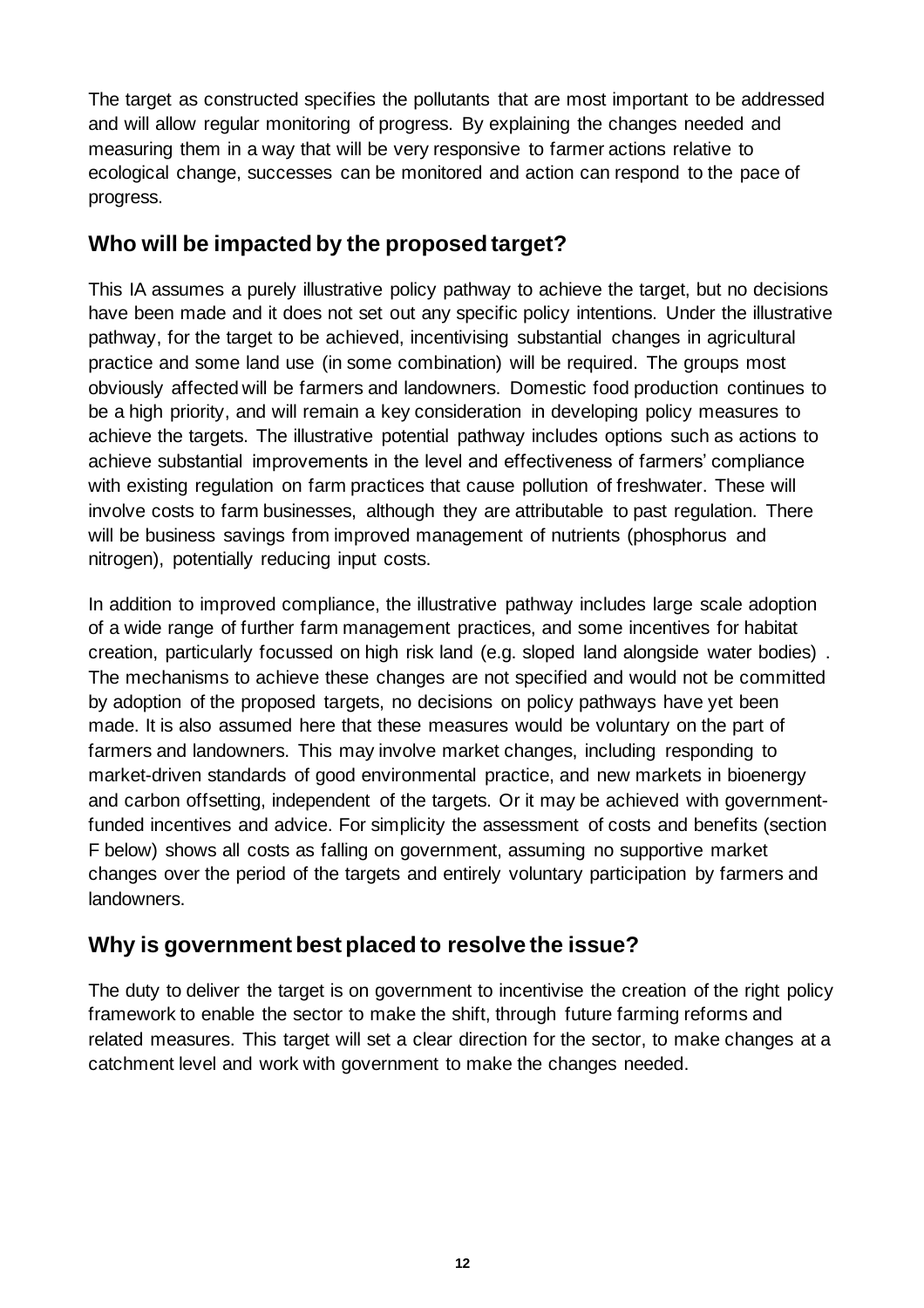# <span id="page-12-0"></span>**1.4. Abandoned metal mines**

### **What is the issue being addressed?**

Metal ores have been mined in England for over 3,000 years and played a major role in shaping our rich industrial history. There are thousands of metal mines scattered across the landscape, particularly in rural areas of the North East, North West, Yorkshire and South West. Most were abandoned over 100 years ago but still cause substantial environmental harm. Any pollution caused by new metal mines is out of scope for this target since they are regulated under current permitting requirements.

### **What will the proposed target address?**

About 1,500km of English rivers are polluted because discharges from abandoned mines cause concentrations of cadmium, lead, nickel, zinc, copper and/or arsenic in water to be above the statutory Environmental Quality Standard<sup>19</sup>. The Environmental Quality Standard concentrations are based on ecotoxicology data and set at a level that should prevent environmental damage. When the concentration of a pollutant in a water sample is higher than the Environmental Quality Standard, adverse impacts are expected. Monitoring shows that the elevated metal concentrations in some rivers polluted by abandoned metal mines cause harm to fish and river insects (invertebrates) and adversely affect the overall aquatic ecosystem.

Up to half the metals discharged to rivers come from these abandoned mines, as much as is discharged from all currently operating sites regulated by permits, such as sewage works and industry<sup>20</sup>. Research has established that cleaning up metal pollution at the source from abandoned mines is far more cost-effective than further decreasing metal emissions downstream from sewage treatment works<sup>21</sup>. This is because there are fewer mine water discharges, they have higher metal concentrations and smaller flows, and the treatment technologies are less expensive to operate.

Climate change is worsening the environmental damage caused by abandoned metal mines. Lower rainfall and hotter summers lead to increased harm to river wildlife. Groundwater containing high metal concentrations (mine water) provides baseflow to rivers. When there is less dilution by rainfall, metal concentrations are higher and hence the pollution is more severe. Conversely, more intense rainfall erodes metal rich bankside soils and re-suspends contaminated in-river sediments causing greater transport of metals

<sup>19</sup> *The Water Framework Directive (Standards and Classification) Directions (England and Wales) 2015*. Available at[: https://www.legislation.gov.uk/uksi/2015/1623/pdfs/uksiod\\_20151623\\_en\\_auto.pdf](https://www.legislation.gov.uk/uksi/2015/1623/pdfs/uksiod_20151623_en_auto.pdf).

<sup>20</sup> Mayes, W et at. (2010) 'Inventory of aquatic contaminant flux arising from historical metal mining in England and Wales', *Science Direct*, 408(17). Available at[: Inventory of aquatic contaminant flux arising from](https://www.sciencedirect.com/science/article/pii/S0048969710003992)  [historical metal mining in England and Wales -](https://www.sciencedirect.com/science/article/pii/S0048969710003992) ScienceDirect.

<sup>21</sup> UKWIR (2015), *Water Framework Directive (WFD); cost-effectiveness of measures in other sectors*. Available at[: Water Framework Directive \(WFD\); Cost-Effectiveness of Measures in Other Sectors](https://ukwir.org/eng/reports/15-RG-07-34/129438/Water-Framework-Directive-WFD-CostEffectiveness-of-Measures-in-Other-Sectors)  [\(ukwir.org\)](https://ukwir.org/eng/reports/15-RG-07-34/129438/Water-Framework-Directive-WFD-CostEffectiveness-of-Measures-in-Other-Sectors).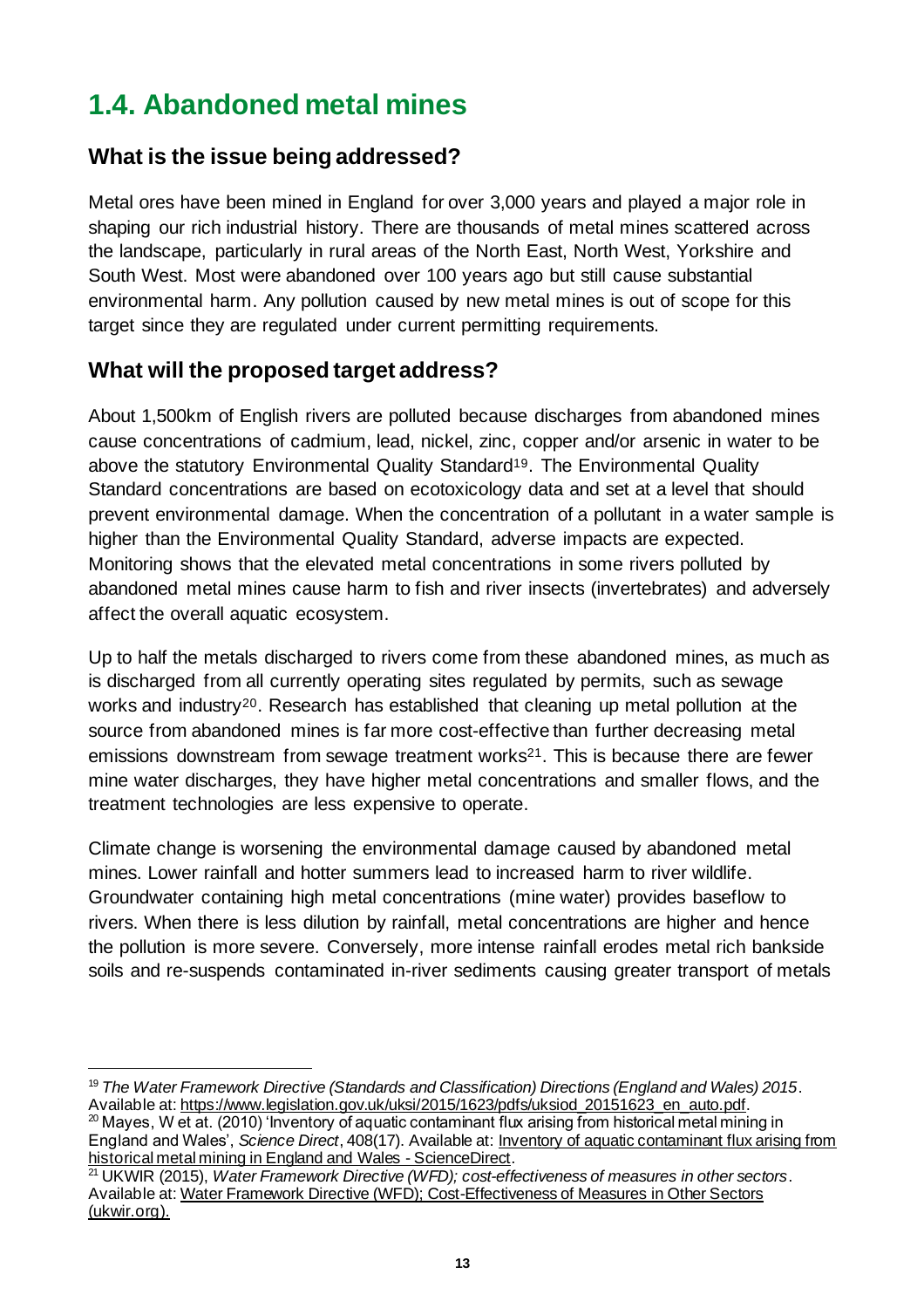down rivers to the sea, and in some cases accumulates in estuary shipping berths threatening economic activity22.

### **Why is government best placed to resolve the issue?**

Pollution from mines abandoned before 2000 can only be resolved by government intervention, as the former mine operators are not liable for the long-term environmental impacts of their activities. Government has access to appropriate expertise and an existing mechanism to intervene. Since 2011, Defra has been working with the Environment Agency and Coal Authority (a non-departmental public body of the Department for Business, Energy and Industrial Strategy (BEIS)) to manage this pollution through the Water and Abandoned Metal Mines programme23.

This target addresses a historical legacy of pollution which stems from a previous gap in legislation. Creating a legally binding target on government will be a powerful method of ensuring continued focus on metal mines in future spending rounds and demonstrate commitment to cleaning up a source of pollution that is a government liability. Achieving the target does not require any changes to regulations or widescale impacts on the public or other stakeholders.

# <span id="page-13-0"></span>**1.5. Wastewater**

### **What is the issue being addressed?**

Wastewater from the water industry is one of the biggest pressures on the water environment, impacting 36% of water bodies that did not achieve good status in the 2019 classifications24. Both treated and untreated sewage discharges contribute to eutrophication which causes ecological harm.

The largest source of water pollution from water companies is continuous discharge of treated sewage. The proposed target will address phosphorus pollution from continuous discharges. Intermittent discharges (overflows) will be addressed separately, outside the targets framework.

Phosphorus is the main nutrient involved in eutrophication in freshwaters<sup>25</sup>. Eutrophication takes place when nutrient levels are too high and adversely affects the quality of the water,

<sup>22</sup> Environment Agency (2019), *2021 River Basin Management Plan*. Available at[: https://prdldnrbm-data](https://prdldnrbm-data-sharing.s3.eu-west-2.amazonaws.com/Challenge+narratives/Pollution+from+Abandoned+Mines+challenge+RBMP+2021.pdf)[sharing.s3.eu-west-](https://prdldnrbm-data-sharing.s3.eu-west-2.amazonaws.com/Challenge+narratives/Pollution+from+Abandoned+Mines+challenge+RBMP+2021.pdf)

[<sup>2.</sup>amazonaws.com/Challenge+narratives/Pollution+from+Abandoned+Mines+challenge+RBMP+2021.pdf](https://prdldnrbm-data-sharing.s3.eu-west-2.amazonaws.com/Challenge+narratives/Pollution+from+Abandoned+Mines+challenge+RBMP+2021.pdf).

<sup>23</sup> Coal Authority (2016), *Metal mine water treatment: The Water and Abandoned Metal Mines programme aims to tackle water pollution caused by historical metal mining.* Available at[: Metal mine water treatment -](https://www.gov.uk/government/collections/metal-mine-water-treatment) [GOV.UK \(www.gov.uk\)](https://www.gov.uk/government/collections/metal-mine-water-treatment).

<sup>24</sup> Environment Agency & Natural England (2021), *State of the water environment indicator B3: supporting evidence*. Available at[: https://www.gov.uk/government/publications/state-of-the-water-environment-indicator](https://www.gov.uk/government/publications/state-of-the-water-environment-indicator-b3-supporting-evidence/state-of-the-water-environment-indicator-b3-supporting-evidence#key-issues-and-sectors-affecting-water-bodies-in-england)[b3-supporting-evidence/state-of-the-water-environment-indicator-b3-supporting-evidence#key-issues-and](https://www.gov.uk/government/publications/state-of-the-water-environment-indicator-b3-supporting-evidence/state-of-the-water-environment-indicator-b3-supporting-evidence#key-issues-and-sectors-affecting-water-bodies-in-england)[sectors-affecting-water-bodies-in-england](https://www.gov.uk/government/publications/state-of-the-water-environment-indicator-b3-supporting-evidence/state-of-the-water-environment-indicator-b3-supporting-evidence#key-issues-and-sectors-affecting-water-bodies-in-england).

<sup>25</sup> Environment Agency (2019), *Phosphorus and Freshwater Eutrophication Pressure Narrative*. Available at [phosphorus-pressure-rbmp-2021.pdf \(environment-agency.gov.uk\)](https://consult.environment-agency.gov.uk/++preview++/environment-and-business/challenges-and-choices/user_uploads/phosphorus-pressure-rbmp-2021.pdf).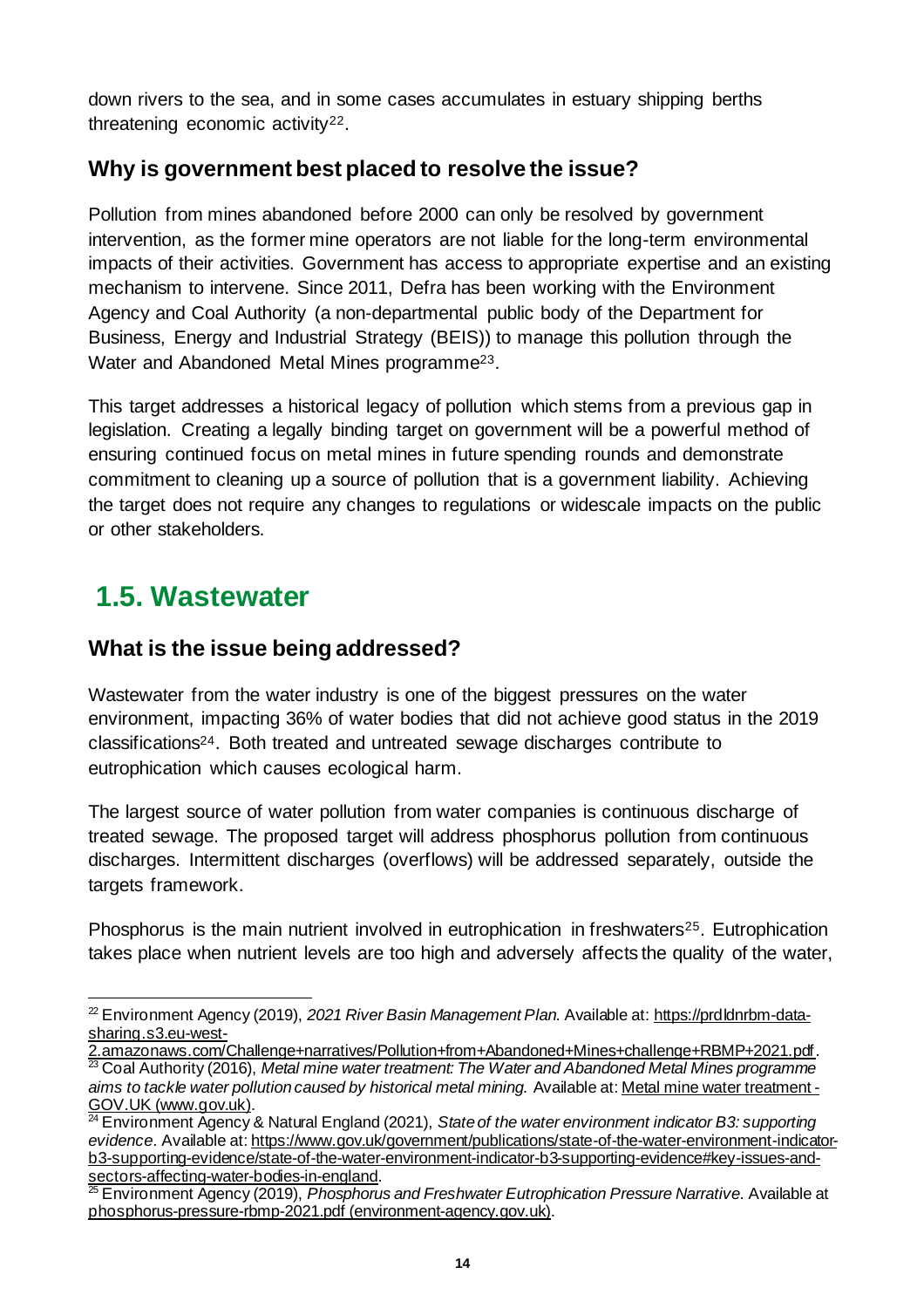damaging the local ecology. Phosphorus is the most common reason a water body fails to meet good status. 55% of assessed river water bodies and 73% of lake water bodies failed the phosphorus standards which aim to prevent eutrophication<sup>26</sup>. Similar proportions exceed the phosphorus targets for favourable condition of water-dependent protected sites. Effluent from sewage treatment works is the main source of phosphorus in many water bodies accounting for 60-80% of phosphorus entering rivers nationally<sup>27</sup>.

### **Who will be impacted by the proposed target?**

The sector that will be directly impacted by the wastewater target is the water industry. Water companies will need to implement plans to reduce phosphorus loads. The funding mechanisms will be negotiated between water companies and Ofwat through the Price Review process and will be reflected in customers' sewerage bills.

Investment in the past two decades means there is now 67% less phosphorus in wastewater discharging into rivers<sup>28</sup>. Climate change and population growth mean that further action is needed to build on this progress and prevent water bodies from deteriorating. Wetter winters will increase runoff and erosion of phosphorus into water bodies; low summer river flows will reduce dilution and high temperatures have the potential to increase algal/plant growth. A growing population means more wastewater treatment and increased discharges into water bodies<sup>29</sup>.

The proposed target on water companies' contribution of phosphorus to the water environment will address this pressure. This framing allows water companies to take action across the catchment and consider innovative methods such as nature-based solutions rather than solely focusing on emissions from sewage treatment works.

### **Why is government best placed to resolve the issue?**

The water industry is heavily regulated, with environmental (and other) priorities for investment by water companies set by Defra through the Strategic Policy Statement (SPS). Following introduction of a government target on the water industry, water companies will submit their business plans to Ofwat and, so long as they demonstrate good value for money and efficiency, these will be funded through the Price Review process.

<sup>26</sup> Environment Agency (2019), *Phosphorus and Freshwater Eutrophication Pressure Narrative*. Available at [phosphorus-pressure-rbmp-2021.pdf \(environment-agency.gov.uk\)](https://consult.environment-agency.gov.uk/++preview++/environment-and-business/challenges-and-choices/user_uploads/phosphorus-pressure-rbmp-2021.pdf).

<sup>27</sup> *Ibid.*

<sup>&</sup>lt;sup>28</sup> Environment Agency (2019), *Regulating for people, the environment and growth, 2019.* Available at: [https://www.gov.uk/government/publications/regulating-for-people-the-environment-and-growth/regulating](https://www.gov.uk/government/publications/regulating-for-people-the-environment-and-growth/regulating-for-people-the-environment-and-growth-2019)[for-people-the-environment-and-growth-2019](https://www.gov.uk/government/publications/regulating-for-people-the-environment-and-growth/regulating-for-people-the-environment-and-growth-2019) .

<sup>29</sup> Environment Agency (2021), *River Basin Management Plans 2021 – Challenges and Choices consultation summary report.* Available at:

[https://assets.publishing.service.gov.uk/government/uploads/system/uploads/attachment\\_data/file/954201/C](https://assets.publishing.service.gov.uk/government/uploads/system/uploads/attachment_data/file/954201/Challenges_and_Choices_consultation_summary_reponse_210125.pdf) hallenges and Choices consultation summary reponse 210125.pdf.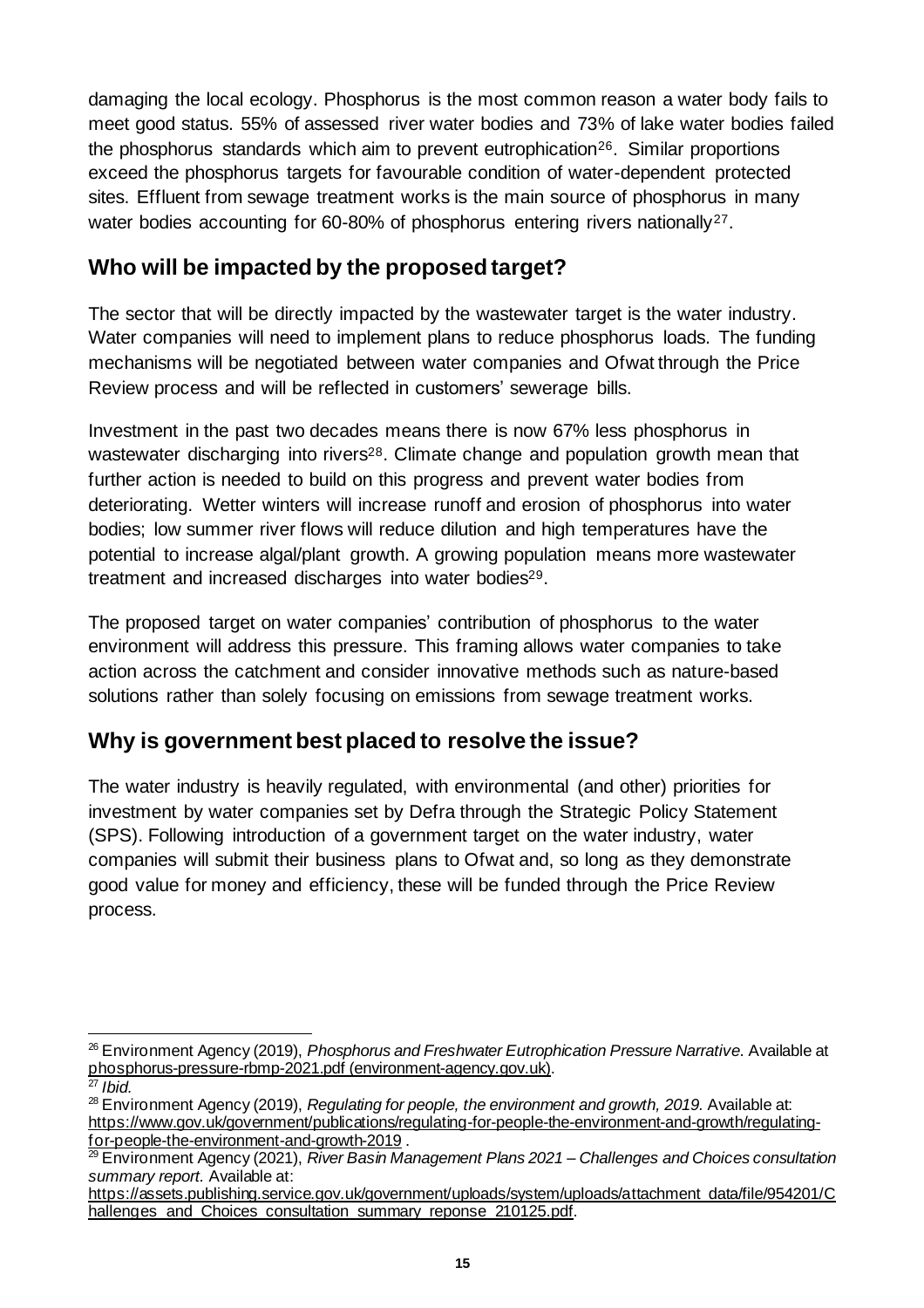# <span id="page-15-0"></span>**1.6. Water demand**

### **What is the issue being addressed?**

A secure supply of water is needed to support a growing economy and population and reduce the strain on the water environment. Increased demand and reduced water availability will affect the environment and reduce security of supply. It is therefore essential that the demand for water is managed and monitored so that these challenges can be addressed.

The National Infrastructure Commission (NIC) in 2018 recommended that government should plan to deliver an additional 4,000 million litres per day (Ml/day) by 2050 (30% on top of the current volume put into public supply) to ensure resilience to extreme drought<sup>30</sup>. The NIC report suggested that two thirds of the additional capacity be met by demand reduction and a third by increasing supply by investing in new infrastructure e.g. transfer water or provide new sources, such as reservoirs.

Without action to improve the supply-demand balance, households and businesses risk more frequent interruptions to water supply, including water use restrictions, bans and standpipes in the street. The environment would also be put under greater pressure from water abstraction. The NIC predicts that the cost of relying on emergency options such as road and ship tankers would be around £40bn over the next thirty years<sup>31</sup>. A study presented in 2012 estimated that the impact of a severe drought on London's economy would be in excess of £250m per day<sup>32</sup>. Public water supply needs and increased resilience to droughts can be met by a combination of reducing consumption, reducing leakage, increasing supply and moving water from areas of surplus to areas of need.

## **Who will be impacted by the proposed target?**

The sector directly affected is the water industry. The target will give certainty on the limit for future demand that water companies need to factor into their Water Resource Management Plans. The government already challenges water companies to be more resilient through the Water Resource Management Plan process and Drought Plans. The target will add a statutory figure and planning certainty to the existing process.

As the target covers public water supply to the non-household sector (this does not include direct abstraction for agriculture or other purposes), it will have implications for the competitive water market and non-household (e.g. business) customers. The nonhousehold sector has developed an action plan to improve water efficiency involving wholesalers and retailers working together with water undertakers to include nonhousehold demand management more explicitly in Water Resource Management Plan

<sup>30</sup> National Infrastructure Commission (2018), *Preparing for a drier future: England's water infrastructure needs.* Available at[: https://nic.org.uk/studies-reports/national-infrastructure-assessment/national](https://nic.org.uk/studies-reports/national-infrastructure-assessment/national-infrastructure-assessment-1/preparing-for-a-drier-future/)[infrastructure-assessment-1/preparing-for-a-drier-future/](https://nic.org.uk/studies-reports/national-infrastructure-assessment/national-infrastructure-assessment-1/preparing-for-a-drier-future/).

<sup>31</sup> *Ibid.* 

<sup>32</sup> Thames Water (2017), *London severe drought scoping study.* Available at[: London severe drought](https://www.london.gov.uk/sites/default/files/severe_drought_scoping_study_report_2017.pdf)  [scoping study](https://www.london.gov.uk/sites/default/files/severe_drought_scoping_study_report_2017.pdf).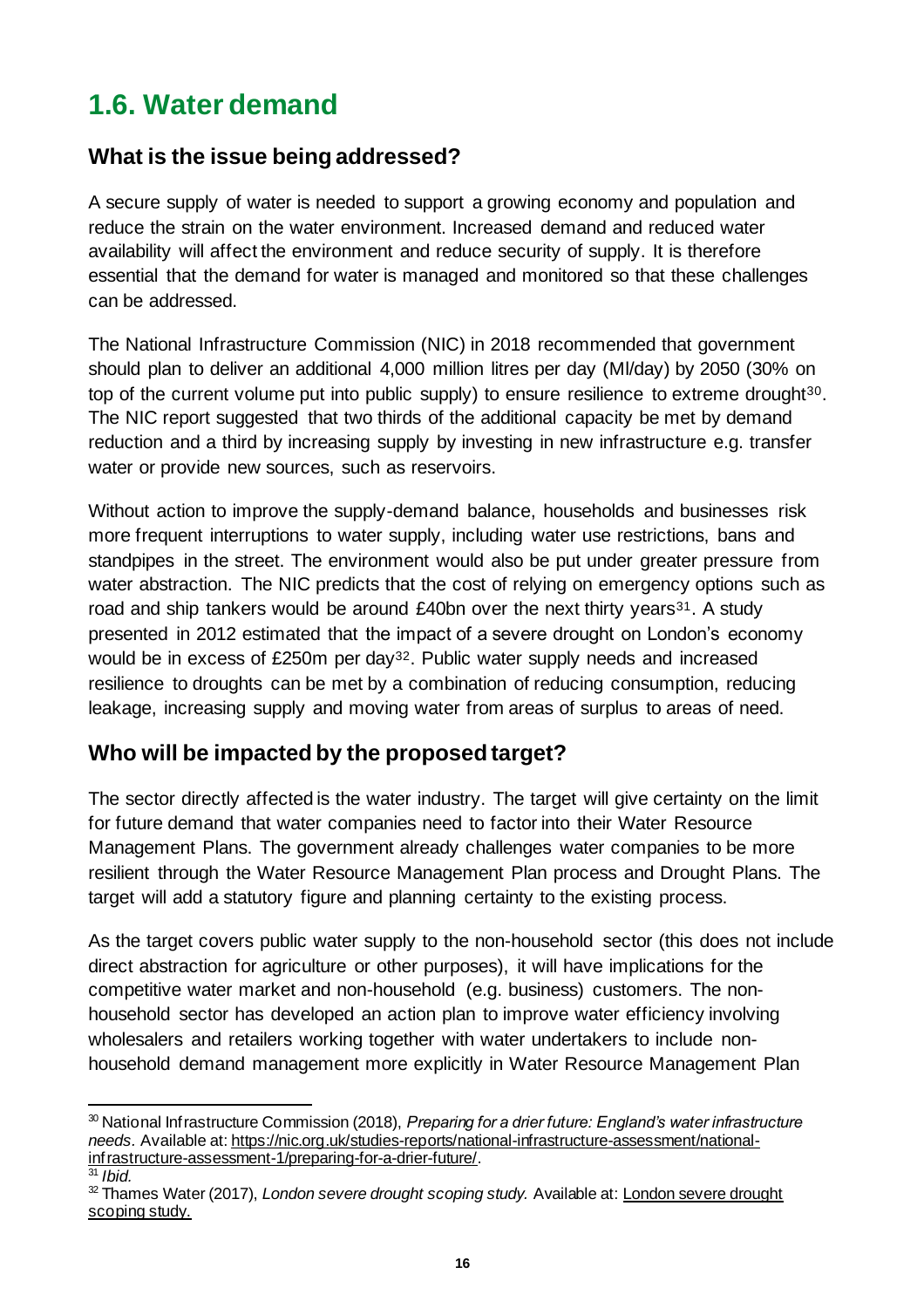guidance and process<sup>33</sup>. The Retailer and Wholesaler Group which represents the industry is supportive of a water demand target. Activities to reduce non-household demand may be delivered by wholesale water companies, with impacts on all water bill-payers or by retail water companies as part of their competitive service to businesses.

#### **Why is government best placed to resolve the issue?**

Government and its regulatory bodies, including Ofwat, have a role in setting ambition for water companies and determining the funds they can raise to deliver it. By clearly demonstrating the government's expectations on water demand reduction and embedding reaching this objective in the Price Review process, a statutory target will ensure that appropriate actions are taken to meet the water demand target.

Without government intervention, water companies will have little incentive to reduce leakage or demand as works to reduce leakage are costly and business have a shorter business planning horizon than the proposed target, so would make different decisions on what to invest in.

The water demand target formalises and draws together existing water efficiency commitments made by government, regulators and industry. The target adds value to these commitments by setting the level of ambition for the new policies to reduce household consumption; introducing a statutory target that includes non-household and linking demand reduction with leakage reduction.

<sup>33</sup> Water Resources Management Plans are reviewed every 5 years. The non-household action plan (2021) aims to include non-household demand management in the next cycle of WRMPs, due to be finalised in 2024.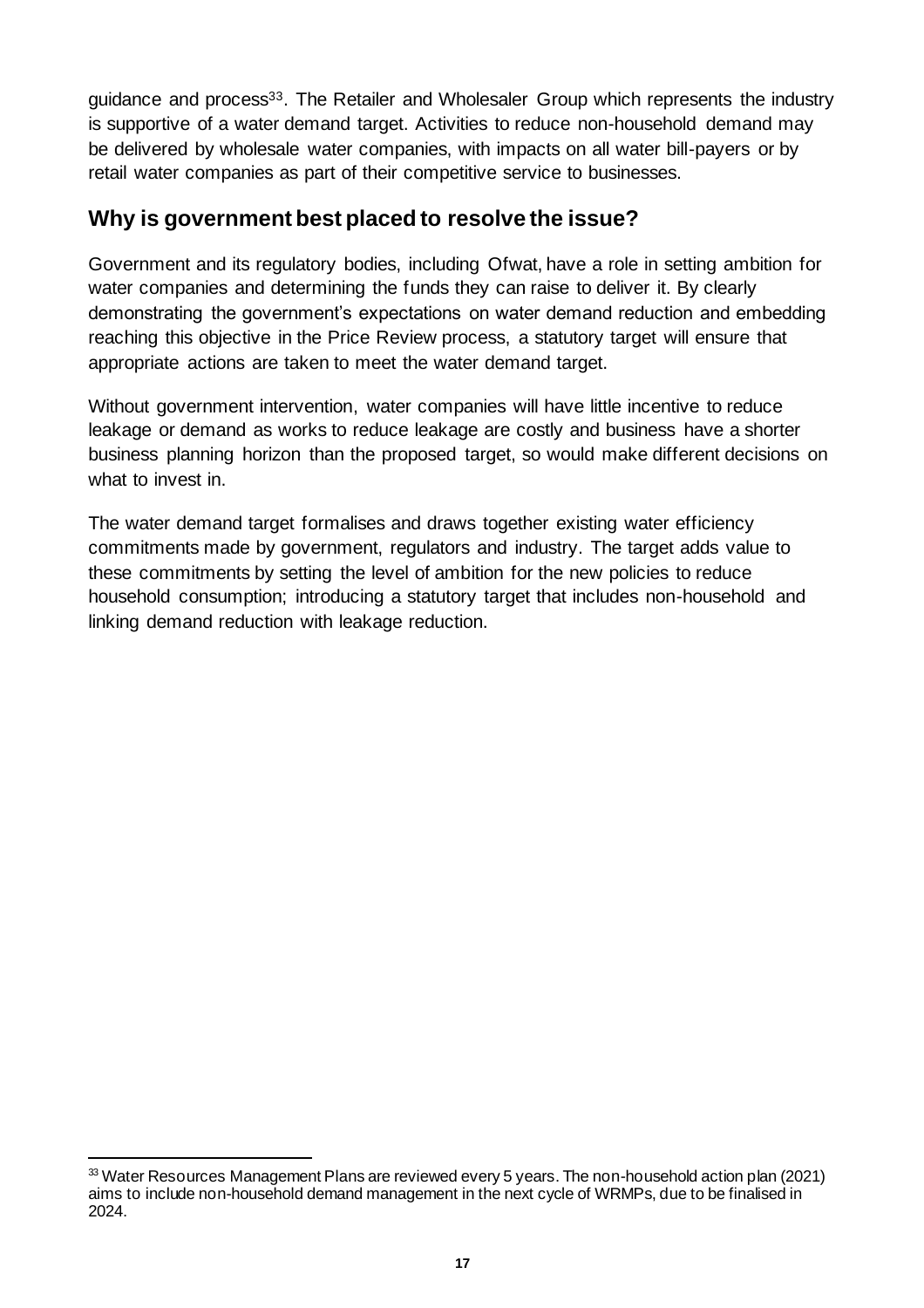# <span id="page-17-0"></span>**2. Rationale and evidence to justify the level of analysis used in the IA (proportionality approach)**

Although the setting of targets is designed to deliver substantial improvements to the water and wider environment, these will be delivered through a suite of policies and interventions, some existing and some new. This IA does not specify precisely how the proposed targets will be achieved, although it does suggest reasonable groups of policy options which could together deliver each target. As such, this IA is built upon reasonable illustrative assumptions on how targets could be delivered and the monetised cost-benefit analysis includes only the new interventions.

Although the evidence base which underpins each target differs in quality and quantity, the analysis builds upon many years of monitoring and assessments of the water environment. Details of the gaps in the evidence are given in the relevant sections below, but some key limitations include:

- 1. The water targets are focussed on reduction of key pressures on the water environment and this requires source apportionment for some cross-cutting pollutants (e.g., nutrient pollution which could be derived from either diffuse or point source agricultural or wastewater sources). This source apportionment remains challenging in many catchments and must be done by extrapolation.
- 2. The modelling which underpins our proposed level of ambition for the target on agriculture is based on FARMSCOPER which estimates annual average losses of nitrate, sediment and phosphorus. As the proposed target aims to reduce all forms of nitrogen pollution from agriculture (not just focussing on nitrate) there is some uncertainty around whether similar levels of reduction are possible for all nitrogen containing compounds. We are seeking further evidence to reduce this uncertainty, but many of the measures or land management practices which reduce nitrate, phosphorus and sediment will have positive impacts on total nitrogen pollution by minimising losses, mobilisation and transport of these pollutants.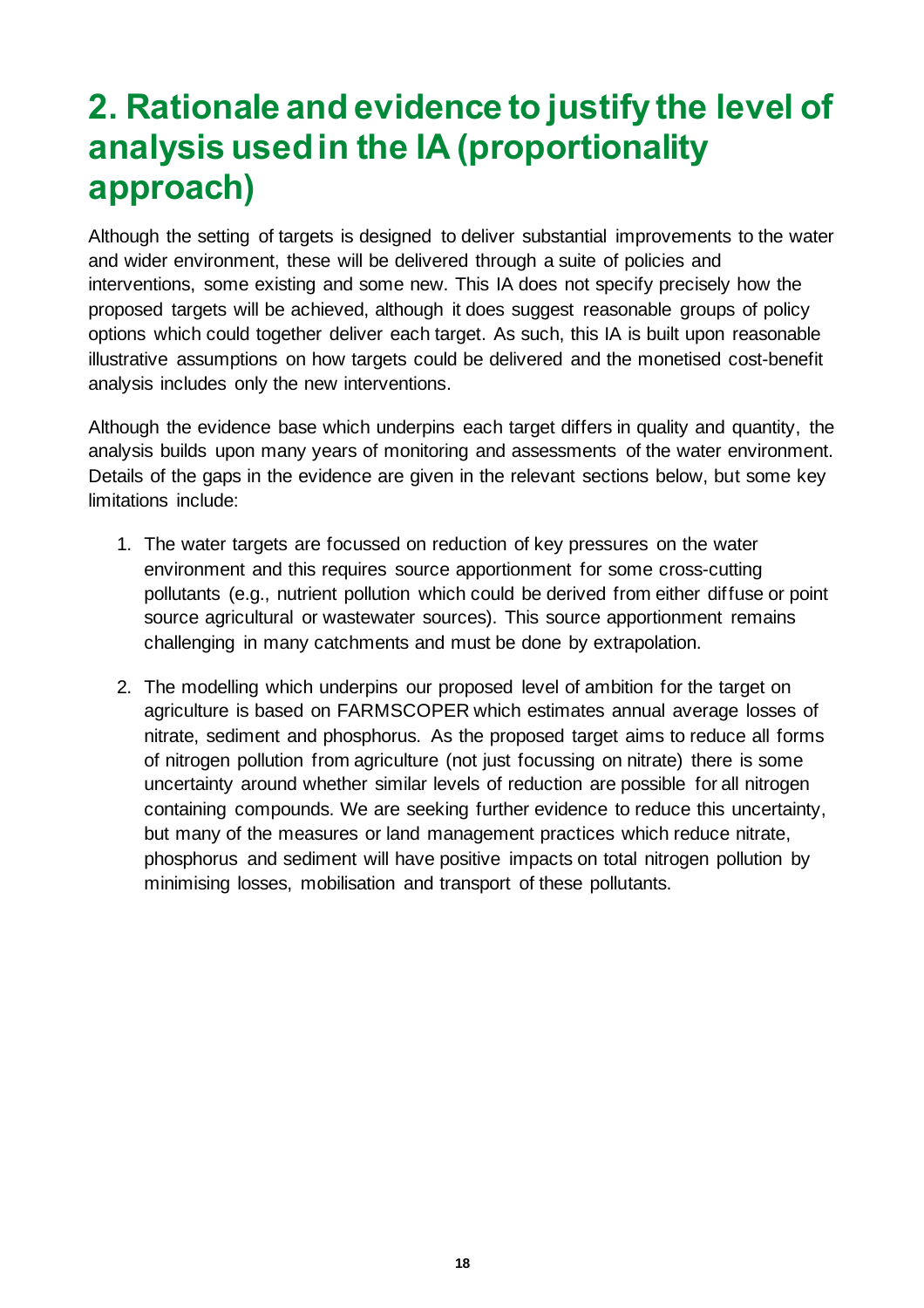# <span id="page-18-0"></span>**3. Description of options considered**

Under the Environment Act, the government is required to create new, legally binding longterm targets in four priority areas including water. These new targets to address specific pressures will be an important mechanism to drive environmental improvement and meet the ambitious objectives for the water environment in the 25 Year Environment Plan.

The proposed targets address four sources of pressure on the water environment; abandoned metal mines, wastewater, agriculture and water demand. For each of these targets varying levels of ambition have been considered, accounting for cost, feasibility and environmental outcomes. A breakdown of these options and the rationale for each target is provided below.

The targets have been developed in an evidence-led process, drawing on independent advice from the Water Expert Advisory Group and engaging a range of stakeholders including the agriculture industry, water companies, environmental NGOs, and the business community.

Each of the proposed targets represents an option that is ambitious, viable and realistic within the timespan.

# <span id="page-18-1"></span>**3.1. Agriculture**

## **"Do nothing"**

A variety of voluntary, incentivised and regulatory policy mechanisms currently exist to reduce agricultural pollution. However, nitrogen, phosphorus and sediment pollution from agriculture remain a major problem for the quality of water and surrounding environment. The "Do Nothing" option assumes that current regulation remains in place with increases over currently estimated levels of compliance.

England's agricultural policy is in a period of transition<sup>34</sup> from the previous mechanisms of the Basic Payment Scheme and Countryside Stewardship. The "Do Nothing" option in this IA assumes that the level of uptake of incentivised farm management practices that benefit the water environment would be identical to recent estimates. No further assumptions are made about the scale, design or uptake of new schemes. This means that any contribution that may be made above current practice towards the targets by Sustainable Farming Incentive, Local Nature Recovery and Landscape Recovery are treated as additional.

Many farmers voluntarily follow good management practices that have an impact on nitrogen, phosphorus and sediment pollution, and a range of services and initiatives exist to support them. Examples are: Catchment Sensitive Farming, Championing the Farmed

<sup>&</sup>lt;sup>34</sup> Rural Payments Agency (2020), *Rural payments and grants.* Available at[: Rural payments and grants -](https://www.gov.uk/government/collections/rural-payments-and-grants) [GOV.UK.](https://www.gov.uk/government/collections/rural-payments-and-grants)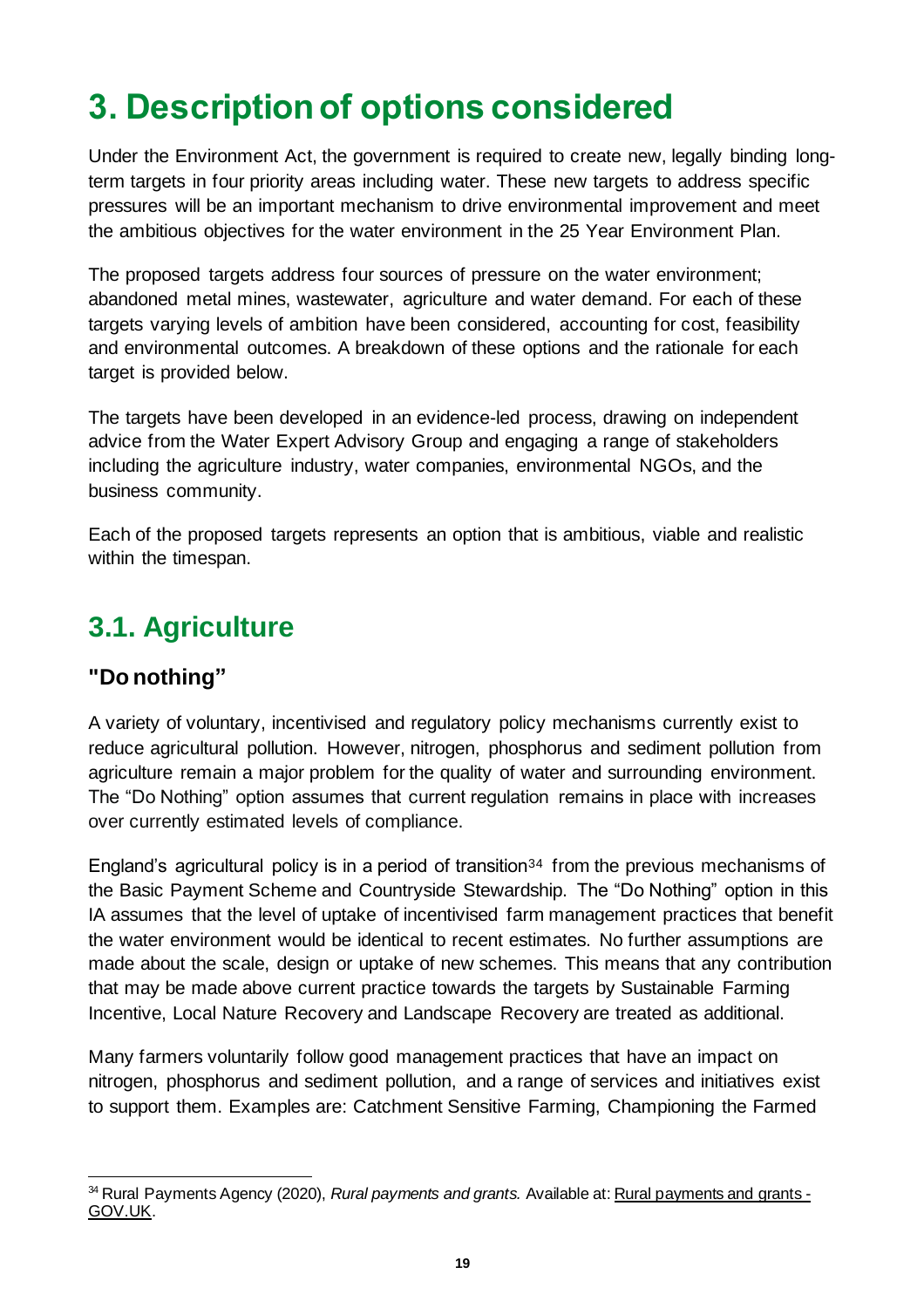Environment, water company catchment-based schemes, LEAF, Red Tractor and the Courtauld Commitment.

## **Preferred option: Reduce nitrogen, phosphorus and sediment pollution load from agriculture to the water environment by 40% by 2037.**

Setting this target will focus policy interventions on the pollutants of most concern. Actions, regulations and other incentives will be focused on delivering the specified targets. The target will be measured through a combination of modelling using the best available modelling tools, including FARMSCOPER35,36, and the Environment Agency spatial land use change model, and verified through strategic monitoring. Overall levels of water pollution can be measured through water quality monitoring. However, the rural water environment is subject to multiple pressures including both point and diffuse sources, and monitoring alone would not, therefore, form a robust basis for setting sector-specific environmental outcome-based targets for agriculture.

A reduction of 40% for each pollutant is considered technically achievable and impactful on the water environment. This is based initially on modelling in Defra research project WT1594<sup>37</sup> which assessed the effect on the water environment of future potential policy scenarios with varying levels of uptake of regulatory and incentivised measures alongside land use change. The results showed that current uptake of regulatory and voluntary measures achieve reductions of 7.9% for nitrate, 8% for phosphorus and 7.2% for sediment. The most ambitious modelled scenario improved these to 32.2%, 37.2% and 35.7%, respectively. This means, for example, incentivising farmers to maximise the potential for riparian habitat and rewarding the more precise and efficient use of nutrients (especially manures) in the farmed landscape.

Incentivising the conversion of some agricultural land to semi-natural habitat or woodland provides greater pollutant reductions than implementing land management measures. Modelling shows that targeting incentives towards the land with the highest risk of loss of nutrients and soil, such as sloping fields adjacent to water bodies, increases the pollution reductions with a smaller amount of land. Recent Environment Agency work suggests that by using such an approach, 8% of agricultural land converted to natural habitat, woodland or other uses could reduce nutrient and soil losses by 15% for nitrate, 15% for phosphorus and 16% for sediment. This analysis will be developed further during the consultation period. Technological innovation will also contribute to the delivery of the target by

<http://randd.defra.gov.uk/Default.aspx?Module=More&Location=None&ProjectID=18702>.

<sup>35</sup> Gooday, R. (et al.) (2014) *Developing the FARMSCOPER Decision Support Tool*, Report No Defra SCF0104. Available at:

<sup>36</sup> FARMSCOPER integrates multiple pollutant, emission and erosion processes, at a range of spatial scales in order to estimate pollutant loadings. Where modelling approaches are used, field verification of model predictions is important. FARMSCOPER-based estimates of agricultural pollutant loadings have previously been evaluated using PARCOM (1991–2010) (Collins et al., 2016; Zhang et al., 2017a) and Harmonised Monitoring Scheme water quality monitoring data (1980–2010) (Zhang et al., 2017b), but additional field verification would be important if applied to a new target.

<sup>37</sup> Defra (2019), *Water pollution from agriculture: A national scale assessment of current and future actions to reduce diffuse pollution of water by agriculture*, Project WT1594. Available at: Defra, UK - [Science Search](http://randd.defra.gov.uk/Default.aspx?Menu=Menu&Module=More&Location=None&ProjectID=20001&FromSearch=Y&Publisher=1&SearchText=Wt1594&SortString=ProjectCode&SortOrder=Asc&Paging=10#Description).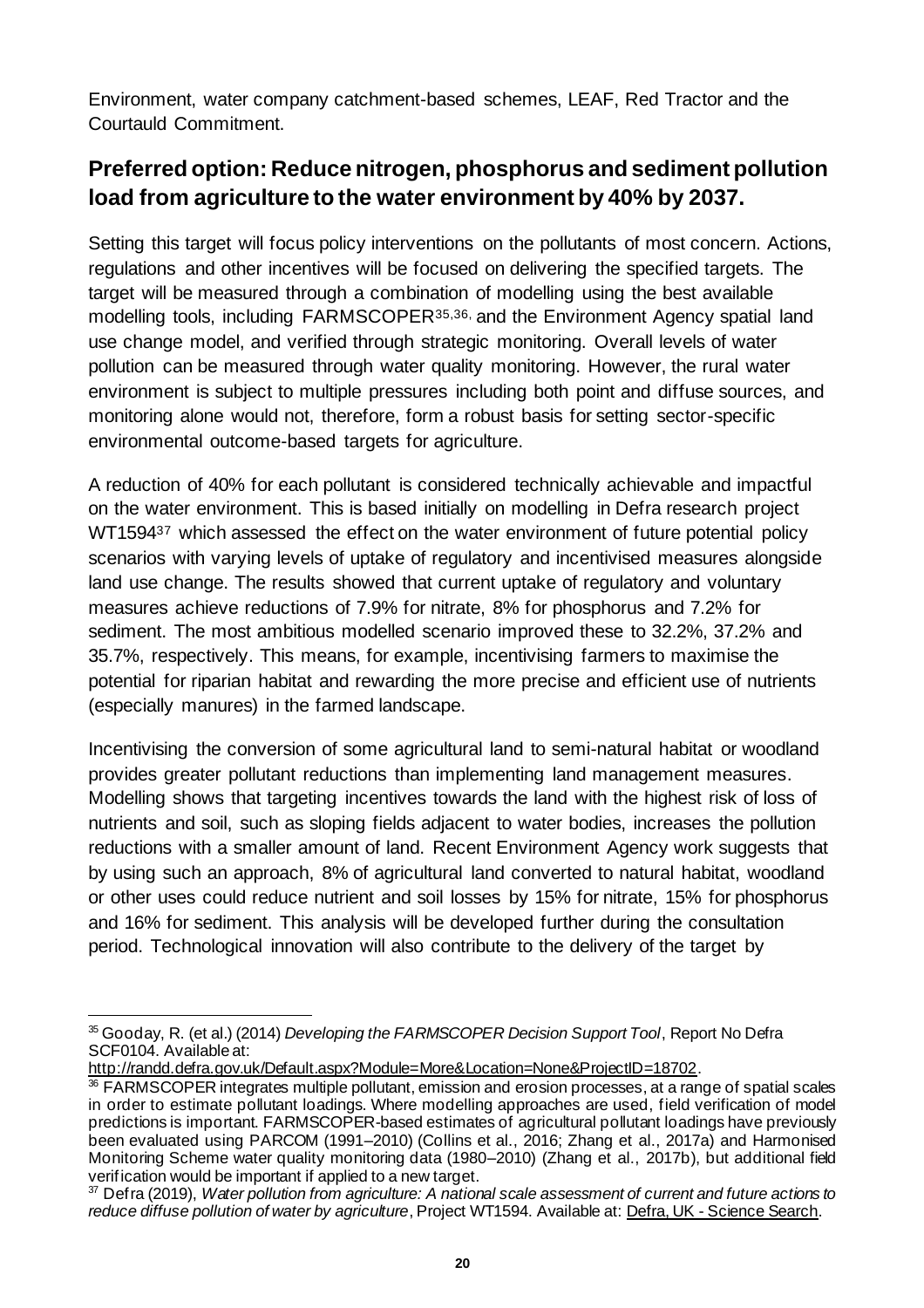reducing the proportion of nutrients lost from agricultural systems, maximising yields with reduced inputs and increasing crop production using smaller areas of land.

As stated above, these are modelled illustrative policy pathways. The government may choose to adopt some of these measures or none of them to reach its target.

# <span id="page-20-0"></span>**3.2. Abandoned metal mines**

## **"Do nothing"**

1,500km of English rivers are polluted by the metals specified in the target. To be included in the target baseline, metal concentrations in rivers must have been recorded above the Environmental Quality Standard when assessed as an annual average, and the source of those metals must have been confirmed as abandoned metal mines by the Environment Agency.

There is good confidence in the baseline length of polluted rivers. Analysis completed by an independent consultancy in early 2021 recommended the Environment Agency should carry out a further review of the polluted rivers, including gathering additional water quality data to decrease uncertainty. This work is in progress and will be completed in 2022.

As mine operators cannot be held liable for water pollution from mines abandoned before 2000, and most mines were abandoned before the 20th Century, environmental damage will continue unless government acts. Thousands of tonnes of arsenic, cadmium, zinc and lead will be washed into rivers over the next 100 years.

If the proposed target is not adopted, capital and revenue funding will still be required to operate the three existing treatment plants (plus one currently in construction), maintain diffuse measures and evaluate performance. These financial obligations are accounted for in Defra's financial provisions, as Defra holds departmental liability on behalf of government. Creating a legally binding target on government will provide a strong basis on which to ensure adequate funding and action to tackle pollution from abandoned mines. Taking action now will prevent continued pollution of the water environment from metal mines which impacts ecosystems and biodiversity, contributing to that target area.

### **Option 1 (preferred): Reduce the length of rivers and estuaries polluted by target substances (Cd, Ni, Pb, Cu, Zn, As) from abandoned metal mines by 50% by 2037.**

Following review by the Environment Agency and discussion at the Water Expert Advisory Group, this is considered to be the best metric for the proposed target.

This metric would also contribute to statutory River Basin Management Plan objectives and 25 Year Environment Plan environmental indicators:

• B1: Riverine inputs of selected metals and nutrients into tidal waters.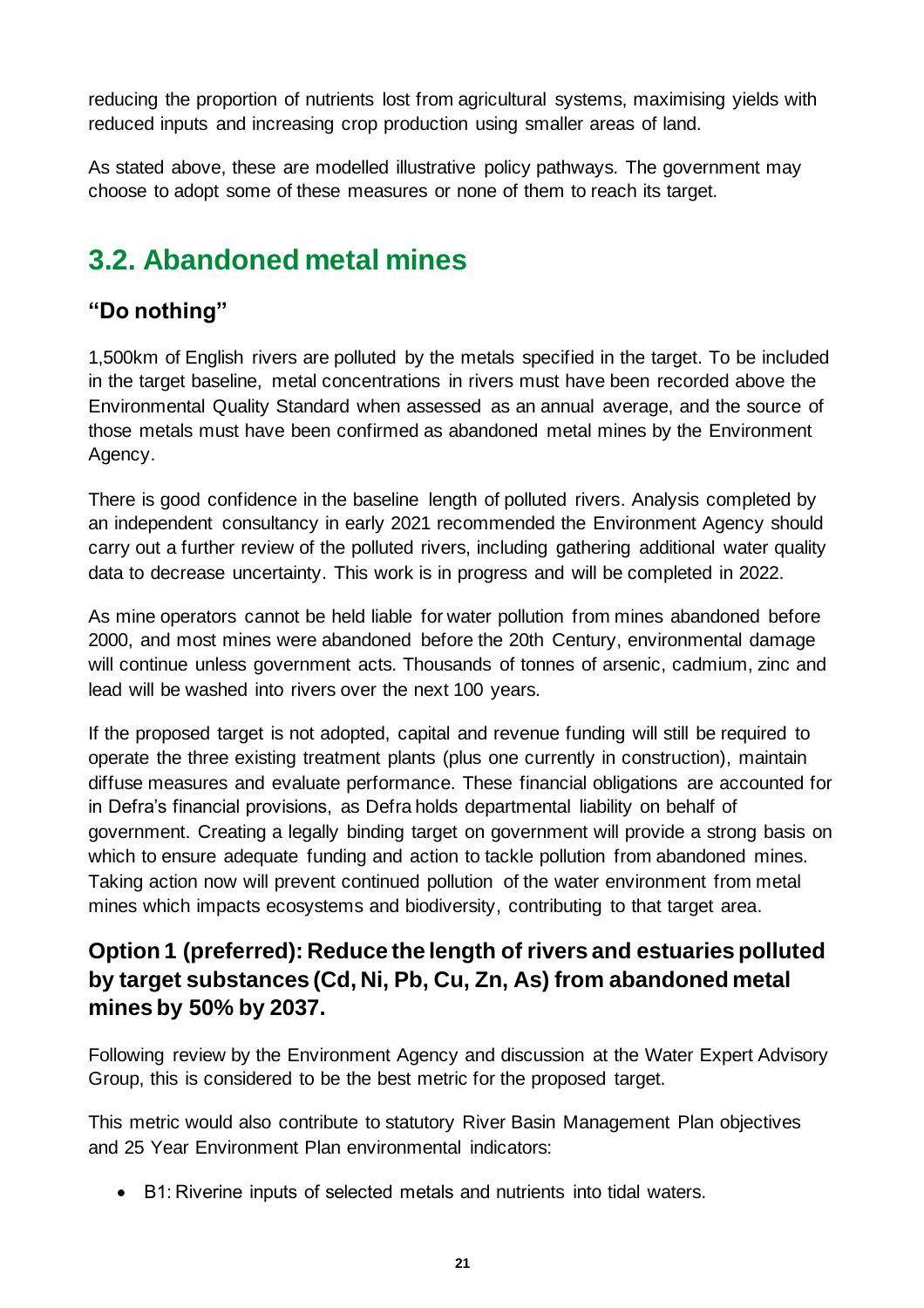• H4: Exposure and Adverse effects of chemicals on wildlife in the environment.

The Environment Agency estimates that to achieve the proposed target, up to forty new mine water treatment schemes need to be built to capture metals before they can pollute rivers. These schemes would need to be operated in perpetuity.

Alternative levels of ambition were considered:

- 40% reduction in polluted river length: whilst this is more achievable as less funding from government is required, this level of ambition was considered too low to be consistent with the 25 Year Environment Plan objectives and evidence showed that a higher level of ambition can be delivered within the timeframe.
- 60% reduction in polluted river length: this would require much more funding from government. The Environment Agency and Coal Authority have low confidence that they would be able to accelerate the Water and Abandoned Metal Mines programme<sup>38</sup> to achieve this target by 2037.

## **Option 2: By 2037, reduce the mass flux (tonnes per year) of metals (Cd, Ni, Pb, Cu, Zn, As) discharged to rivers and estuaries from abandoned mines.**

Mass flux is the amount of metal discharged to rivers from mine water discharges, or the amount of metal transported in rivers in a specified time period. Following review by the Environment Agency and discussion at the Water Expert Advisory Group this option was rejected due to low confidence in the baseline mass flux discharged to rivers by abandoned mines and the impact of rainfall. Mass flux is highest during periods of heavy rain which washes pollutants into rivers, however the rainfall also dilutes metal concentrations, reducing environmental harm. Considerable additional monitoring budget and resources would be required for the Environment Agency to establish an accurate baseline against which progress could be measured. The existing Environment Agency monitoring data used for the 25 Year Environment Plan B1 indicator reports mass flux of various contaminants to estuaries. However, there is considerable natural seasonal variability dependent largely on river flows, and particularly whether the Environment Agency collect samples at low, medium or high flows. It was considered a less useful and reliable metric than the length of polluted river.

### **Factors common to both options**

For both options, the ambition level relates to the proportion of affected rivers that can be restored which is almost entirely determined by the level of funding. The degree of restoration that can be achieved within a given budget will also be determined by what is

<sup>38</sup> Coal Authority (2016), *Metal mine water treatment.* Available at:

[https://www.gov.uk/government/collections/metal-mine-water-](https://www.gov.uk/government/collections/metal-mine-water-treatment#:~:text=The%20Water%20and%20Abandoned%20Metal,caused%20by%20historical%20metal%20mining.&text=Metal%20mines%20played%20a%20major,an%20adverse%20impact%20on%20tourism)

[treatment#:~:text=The%20Water%20and%20Abandoned%20Metal,caused%20by%20historical%20metal%2](https://www.gov.uk/government/collections/metal-mine-water-treatment#:~:text=The%20Water%20and%20Abandoned%20Metal,caused%20by%20historical%20metal%20mining.&text=Metal%20mines%20played%20a%20major,an%20adverse%20impact%20on%20tourism) [0mining.&text=Metal%20mines%20played%20a%20major,an%20adverse%20impact%20on%20tourism](https://www.gov.uk/government/collections/metal-mine-water-treatment#:~:text=The%20Water%20and%20Abandoned%20Metal,caused%20by%20historical%20metal%20mining.&text=Metal%20mines%20played%20a%20major,an%20adverse%20impact%20on%20tourism).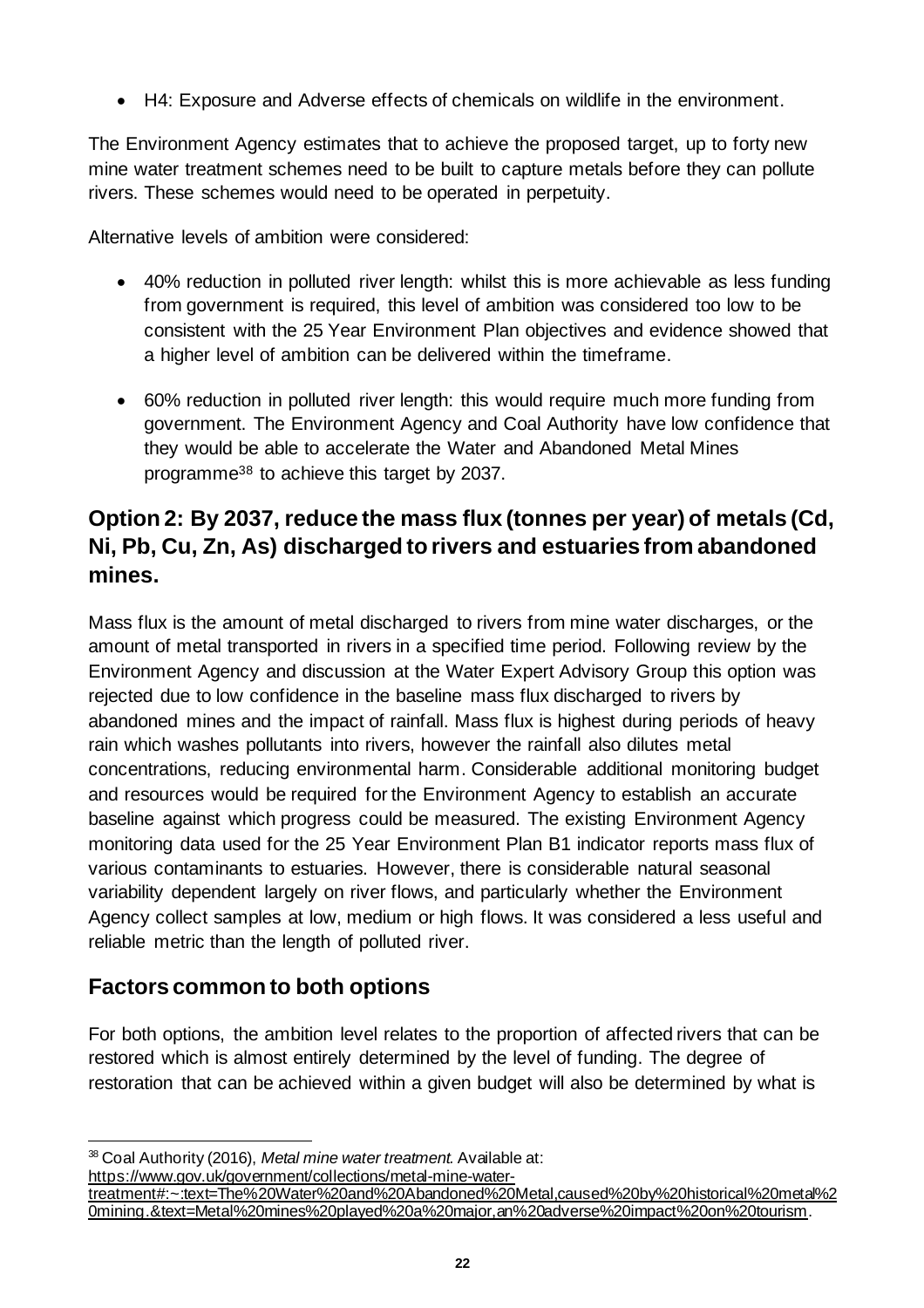feasible within the context of each remediation project, constrained by the nature of the site and the pollutants involved.

There is a strategic case for addressing the largest source of metal pollution found in rivers in England and government intervention through the Water and Abandoned Metal Mines programme is the only way to tackle this. Identifying sustainable low-cost treatment options through Water and Abandoned Metal Mines programme monitoring and research will also help to develop a world leading programme to showcase UK scientific expertise, involving a strong partnership between government, private sector, universities and communities.

The Water and Abandoned Metal Mines programme is designed to address metal pollution with proven interventions that have immediate and quantifiable benefits in water quality. Improvements in water quality downstream from the treated discharges can be easily and rapidly measured enabling comparison with baseline conditions. Biological surveys can also be carried out to determine the biological recovery that results from the improvements in water quality.

# <span id="page-22-0"></span>**3.3. Wastewater**

### **"Do nothing"**

Without the wastewater target, Defra and the regulators would use the available levers to influence water companies to ensure they protect and restore the water environment. However, a legally binding target will increase ambition and create a clear goal to spur action across future funding cycles. Water companies are already committed to reducing phosphorus levels by around 50% by 2027. The target proposed is a longer term and more ambitious target, which will reduce phosphorus emissions by a further 30 percentage points by 2037, leading to an overall reduction of 80%. This ensures progress is made beyond the next Asset Management Plan cycle towards the ambition of clean and plentiful water.

Phosphorus is a substantial pressure on the water environment and is one of the major contributors to eutrophication. To avoid eutrophication, the amount of phosphorus entering the water environment and the levels of phosphorus already in water bodies must be reduced.

Phosphorus emissions from sewage treatment works have been reduced over time through the use of environmental permits. In the period to 2027, more stringent limits on phosphorus emissions will be applied to about a thousand sewage treatment works. This will lead to a 50% reduction in emissions. These changes are incorporated in the "Do Nothing" (more) option in the cost benefit analysis.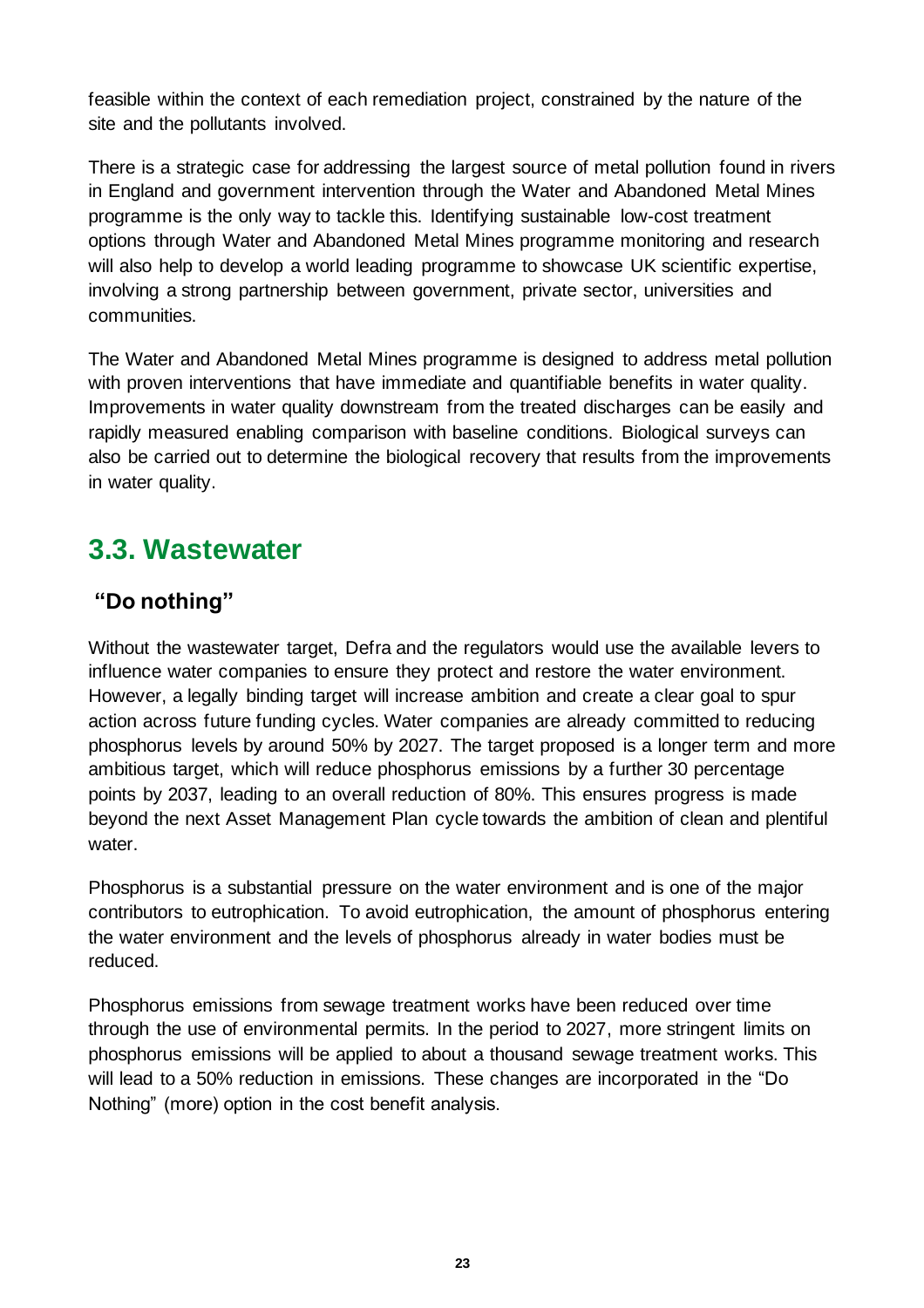### **Which options have been considered?**

To achieve an 80% reduction in phosphorus by 2037, it will be necessary to set phosphorus limits for more works (about 3,000 compared to 1,400 committed by 2027) and apply the most stringent phosphorus limit on wastewater treatment currently feasible. This means tackling pollution from more sites and undertaking projects that were previously assessed as not cost-beneficial.

Beyond 2027, the plan would be to ensure that approximately 400 (compared to 160 committed by 2027) wastewater treatment works serving a population greater than 2,000 will have phosphorus reduction to the current Technically Achievable Limit of 0.25 mg/l. This is the tightest limit that the Environment Agency currently permit at. Allowance is made for future growth and development adding an additional 200 tonnes per year back into the environment. This results in an overall predicted phosphorus load of around 1,500 tonnes per year by 2037, which is a decrease of 80% against the 2020 baseline.

# <span id="page-23-0"></span>**3.4. Water demand**

## **"Do nothing"**

A water demand target under the Environment Act would draw together a number of existing commitments, creating a statutory driver for delivering the level of ambition needed to meet the target, and create a new target on the non-household sector. It would facilitate the monitoring of overall water demand in England.

Analysis completed for the Environment Agency's "National Framework for Water Resources" assumes that actions in the latest round of water resource management plans are implemented up to 202539. Between 2020 and 2025, water companies have planned to:

- Reduce leakage on average by 19%.
- Reduce domestic water consumption on average from 138 I/h/d to 132 I/h/d<sup>40</sup>.
- Develop 145 Ml/d of new sources (such as reservoirs, water re-use schemes and desalination plants).
- Increase resilience to drought.

<sup>39</sup> Defra & Environment Agency (2017), *Water resources planning: managing supply and demand.* Available at[: https://www.gov.uk/government/publications/water-resources-planning-managing-supply-and-demand](https://www.gov.uk/government/publications/water-resources-planning-managing-supply-and-demand).

<sup>40</sup> Restrictions due to the coronavirus pandemic were in place to varying levels throughout 2020/21. This meant far more people at home, and the reported PCC figures reflect this change together with periods of hot, dry weather. Overall consumption increased by approximately 2%. Non household use decreased. Average household water use per head per day (PCC) has increased since last year by around 8.5% (from 140.0 l/h/d to 151.8 l/h/d). It will be a challenge to bring PCC down given the pandemic has likely led to widespread working from home or hybrid working and this may continue in future.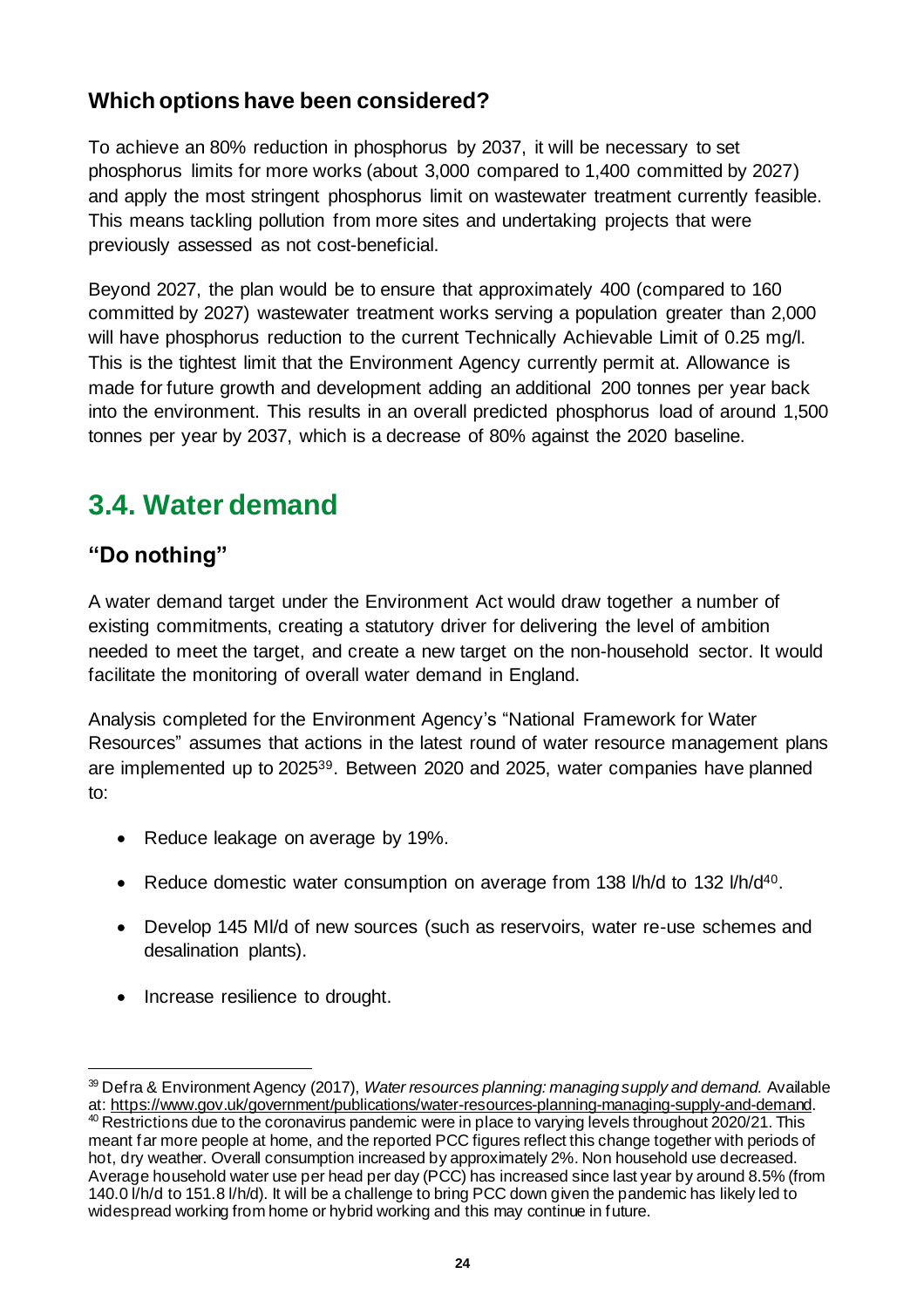Environment Agency analysis assumed that no further measures are taken beyond 2025 and estimates that England could need up to 3,435 Ml/d by 2050 to meet public (homes and businesses) water supply needs. Projections beyond 2050 carry increasing uncertainty, however analysis suggests something in the region of 5,500 to 6,000 Ml/d additional water may be needed between 2025 and 210041.

### **What options have been considered?**

Two metrics for the water demand target were considered: Distribution Input (DI) and Distribution Input over population (DI/pop).

DI is the total amount of treated water supplied to customers through water companies' distribution network. This includes public water supply to households and non-households, as well as water lost through leakage, but does not include non-potable water supplies.

DI/pop identifies trends in water efficiency and allows for future changes in population. The population data will be developed at the national level from the Office of National Statistics.

Non statutory sub-indicators of success will include:

- Household consumption (measured as a total or as per capita consumption)
- Non-household consumption
- Reduction in leakage

Low, medium and high levels of ambition were considered for the water demand target. The 25 Year Environment Plan declared an intention to set a non-statutory target for personal water consumption (per capita consumption (PCC). Average consumption is currently over 140 litres per person per day (l/p/d) and the water industry has agreed to a planning assumption of 110 l/p/d to be achieved by 2050 as set out in the National Framework report<sup>42</sup>. To achieve this, government has announced new policies to reduce water demand, which are:

- Asking water companies to develop a consistent approach to address leakage on customers' own pipes.
- Making regulations to introduce a mandatory water efficiency label to inform consumers and encourage the purchase of more water efficient products for both domestic and business use.

<sup>41</sup> Environment Agency (2020) *Meeting our future water needs: a national framework for water resources.*  Available at: Meeting our future water needs: a national framework for water resources [\(publishing.service.gov.uk\)](https://assets.publishing.service.gov.uk/government/uploads/system/uploads/attachment_data/file/872759/National_Framework_for_water_resources_main_report.pdf).

<sup>42</sup> Environment Agency (2020) *Meeting our future water needs: a national framework for water resources*. Available at[: https://www.gov.uk/government/publications/meeting-our-future-water-needs-a-national](https://www.gov.uk/government/publications/meeting-our-future-water-needs-a-national-framework-for-water-resources)[framework-for-water-resources](https://www.gov.uk/government/publications/meeting-our-future-water-needs-a-national-framework-for-water-resources).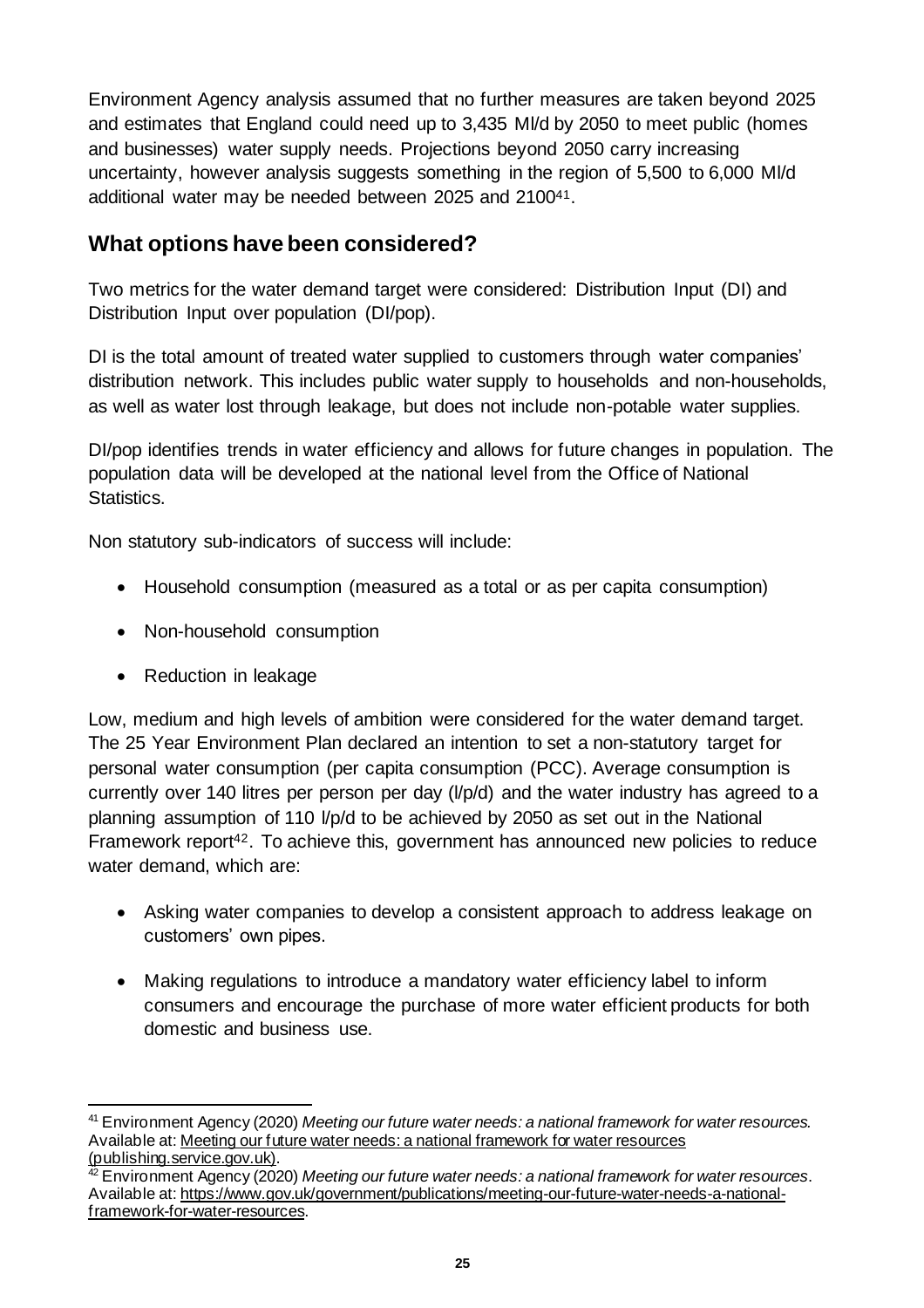- Writing to local authorities to encourage them to adopt the optional minimum building standard of 110 l/p/d in all new builds where there is a clear local need, such as in water stressed areas.
- In 2022 developing a roadmap towards greater water efficiency in new developments and retrofits, including the exploration of revised building regulations and how the development of new technologies can contribute to meeting these standards.

In most cases these policies do not currently have stated ambitions and/or timescales attached to the policy outcomes. A "Do Nothing" option therefore assumes that these policies are delivered later within the target timeframe, and/or with low ambition regarding the outcomes43.

## **Option 2 (preferred) by 2037/38: DI/pop of 195.7, which is approximately a PCC of 132 l/p/d, 31.3% reduction in leakage and 9% reduction in nonhousehold.**

The preferred level of ambition requires a:

- DI/pop of 195.7 which is a 20% reduction.
- DI of  $12,556$  MI/d<sup>44</sup>.

This option aligns with water companies achieving a 50% reduction in leakage against the 2017-18 baseline. It also involves all the policies from the low ambition scenario, with the addition of greater non-household reductions being achieved by working with the sector to identify regulatory barriers to efficiency.

The setting of a statutory target encourages a certain level of ambition from the policies which are to be delivered and holds government to account for delivering the policies in a way which focuses on environmental outcomes being achieved by 2037. This option also sets a sub-measure of reducing non-household water consumption. There is currently no formally agreed target for this sector. The target does not involve new commitments in other areas but does strongly reinforce them.

This target is viable, and aligns with existing recently announced government policies on water efficiency, including the government's response to the 2019 consultation on personal water consumption. It aligns with wider government ambition on Net Zero and climate change resilience due to reduced energy consumption, as a lower water consumption results in less energy being used to abstract, treat, pump and heat water. By enabling housing growth and improving efficiency of business it also supports Levelling Up.

<sup>43</sup> HM Treasury (2020) *National Infrastructure Strategy.* Available at: National Infrastructure Strategy - GOV.UK (www.gov.uk).

<sup>&</sup>lt;sup>44</sup> Based on a trajectory for achieving the following figures calculated for 2050: PCC 110 l/h/d, 50% leakage reduction, 15% reduction in NHH.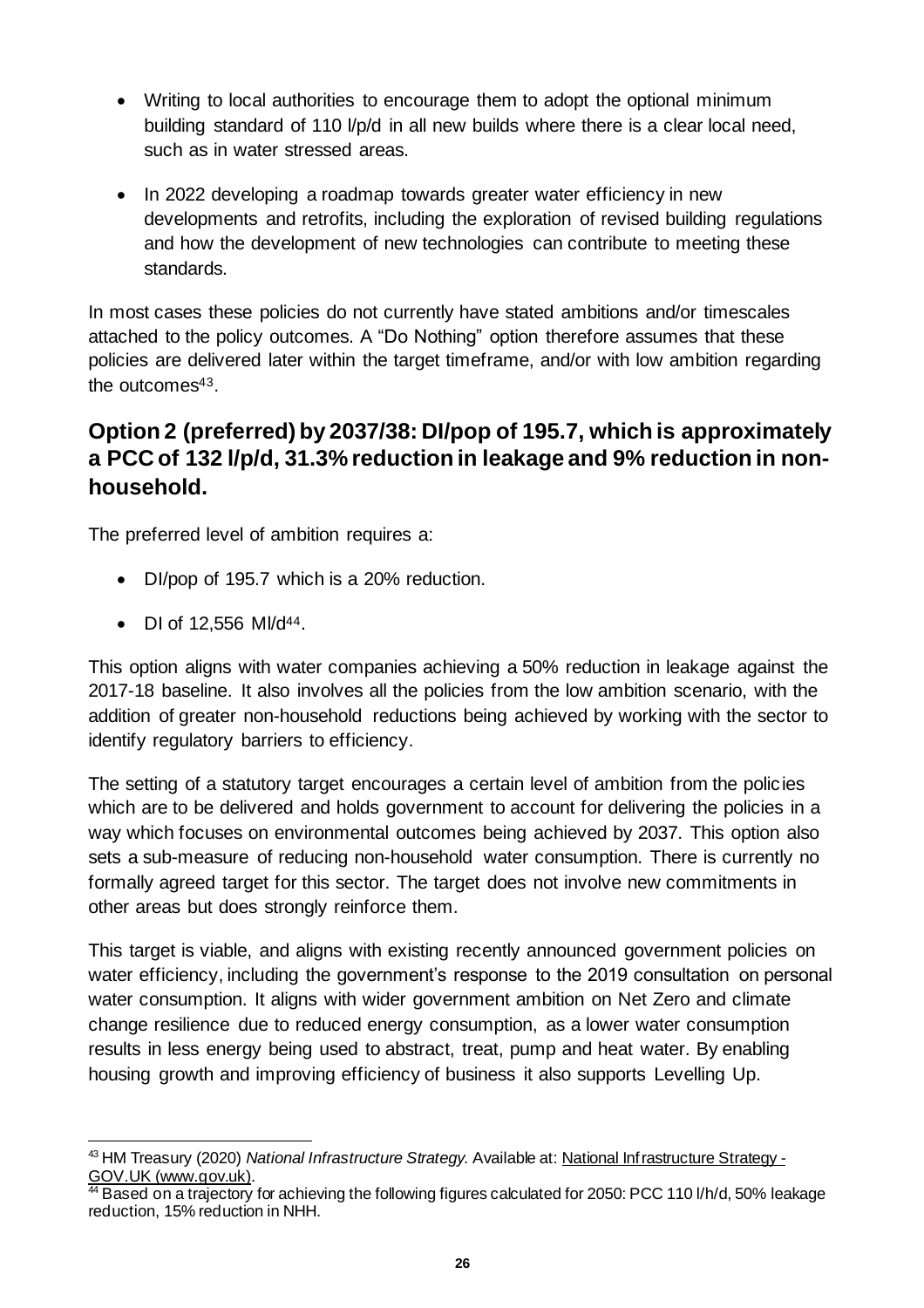## **Other options considered: By 2037/38: a DI/pop of 185.4, approximately a PCC of 116 (l/h/d), 37.5% leakage reduction and 12% in non-household demand.**

This option gives a DI/pop of 185.4 l/head/day which is a 22.75% reduction (against a 2050 projection of PCC of 100 (l/h/d), 60% leakage reduction and non-household reduced by 20%).

This level of ambition is not compatible with current policy, in particular because it would require compulsory metering to be introduced. To protect unmetered family homes from unexpected large increases in bills, government policy is to not make changes to the existing rules regarding when people can be charged for their water use through meters. This level of ambition would also require a higher leakage target than has been previously agreed by Ofwat and water companies. The Water UK Leakage Routemap to 2050 outlines how water companies will triple leakage reduction by 2030 and halve leakage by 2050. The report presents a range of scenarios that demonstrate it is difficult but possible to achieve this ambition. Going further will require even greater replacement of pipes, which would increase costs for customers, cause disruption and other practical problems45.

<sup>45</sup> https://www.water.org.uk/news-item/milestone-leakage-routemap-to-revolutionise-the-reduction-ofleakage-from-pipes/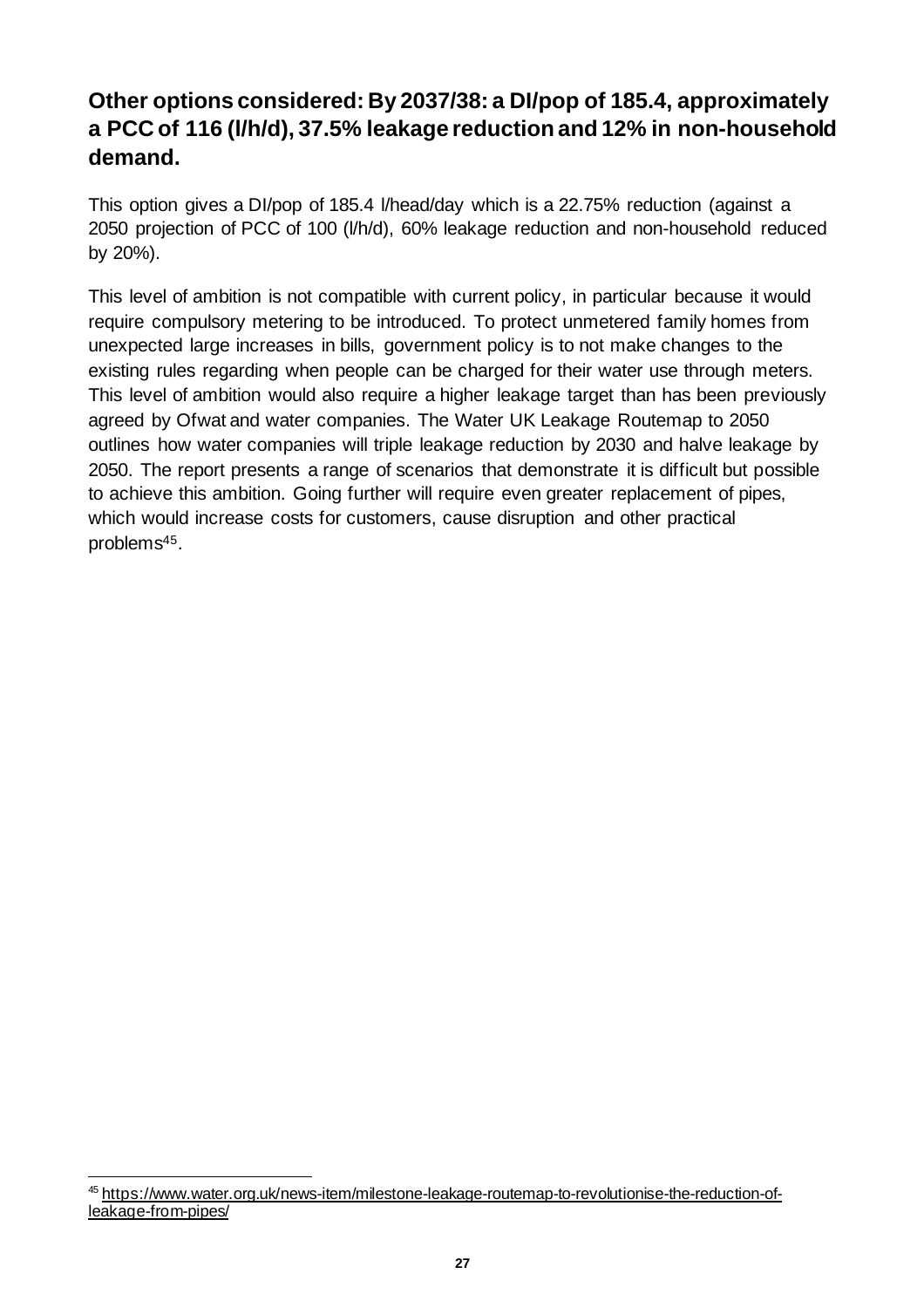# <span id="page-27-0"></span>**4. Policy objective**

The water targets will address the biggest pressures on the water environment, and together deliver the step change needed to make improvements. Each target focuses on a specific pressure and sector/actor.

Clean and plentiful water is good for communities and for the economy. Restoring and protecting water quality will enhance natural capital. This is an essential basis for economic growth and productivity over the long-term.

# <span id="page-27-1"></span>**4.1. Agriculture**

#### **Intended outcomes and result of intervention**

The primary outcome of this target is to improve the health of water bodies by reducing the volume of nitrogen, phosphorus and sediment pollution from agriculture to the water environment, which is known to be a major cause of environmental damage.

#### **SMART objectives**

The proposed target specifically addresses the main types of nutrient and sediment pollution that impact the water environment from the agriculture sector.

The target is measurable, against a defined baseline. Progress will be measured by modelling the impact of changes in agricultural land use and uptake of mitigation measures. Water quality monitoring will be used to validate the modelled assessments.

#### **Indicators of success**

Include a reduction in nitrogen, phosphorus and suspended sediment loads within the water environment measured at strategic monitoring points; the prevention of major agriculture pollution incidents; an increase in sustainable farming practices; a decrease in soil nutrient balance and improved biodiversity in the water environment<sup>46</sup>.

<sup>46</sup> Defra (2021), *Soil Nutrient Balances Regional Estimates for England, 2019 (Provisional).* Available at: [England Regional nutrient balances \(publishing.service.gov.uk\)](https://assets.publishing.service.gov.uk/government/uploads/system/uploads/attachment_data/file/990178/soilnutrientbalances-England-28may21.pdf). Soil nutrient balances provide a method for estimating the annual nutrient loadings of nitrogen and phosphorus to agricultural soils. They give an indication of the potential risk associated with losses of nutrients to the environment; losses which can impact on air and water quality and on climate change. The nutrient balances are used as a high-level indicator of farming's pressure on the environment and of how that pressure is changing over time.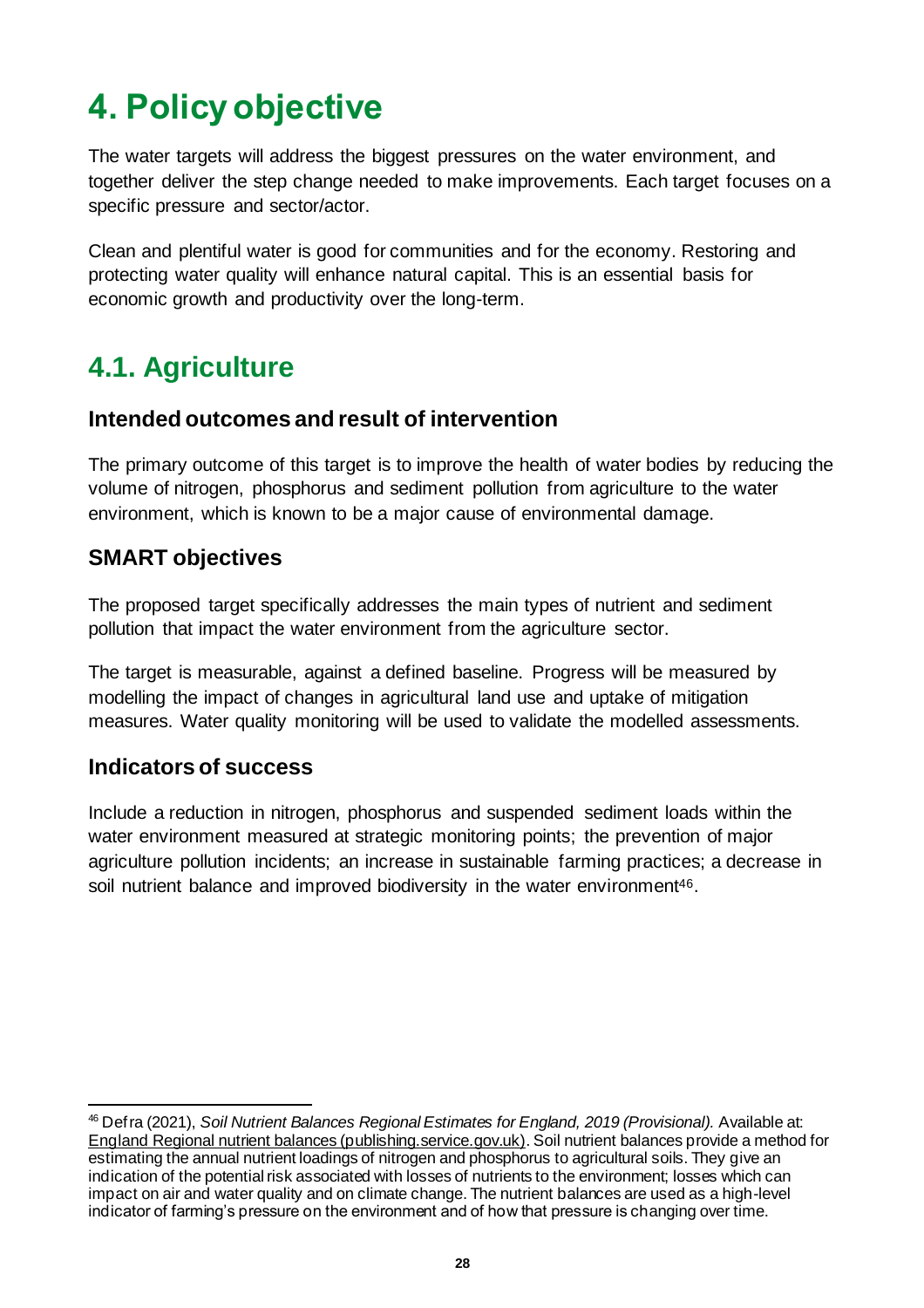# <span id="page-28-0"></span>**4.2. Abandoned metal mines**

### **Intended outcomes and result of intervention**

The primary outcome would be a reduction in the length of rivers that are polluted by abandoned metal mines, addressing the existing environmental harm to fish and river insects.

This target also supports the existing 25 Year Environment Plan environmental indicators:

- B1: Riverine inputs of selected metals and nutrients into tidal waters.
- H4: Exposure and Adverse effects of chemicals on wildlife in the environment.

The 50% scenario would address pollution in 750km of rivers, and support progress towards the statutory River Basin Management Plan objectives to achieve good status by 2027.

Additional environmental, economic and social benefits include supporting climate change mitigation through creating wetlands, planting trees, enhancing biodiversity and supporting natural flood management, contributing to other targets within the environment programme.

Most of the investment is on or near to sites with protected ecological, geological or historical designations. The target will help to enhance priority biodiversity habitats whilst protecting mining heritage and archaeology, including in the Cornwall and West Devon Mining Landscape World Heritage Site<sup>47</sup> and the North Pennines AONB Global Geopark.

The target will also help to protect and increase jobs that rely on clean water and increase tourism and recreational access to cleaner rivers in catchments where discharges from abandoned metal mines cause pollution, harm and loss of amenity value. This will help to level up economic opportunity across parts of the North East, North West, Yorkshire, and the South West. It would also help protect jobs in the North East that are threatened because of the costs to dispose of metals that are accumulating in deep-water shipping berths.

### **SMART objectives**

The proposed target has a clearly defined baseline against which progress can be measured, and a defined date by which it should be achieved.

Success will be evaluated by monitoring water quality to establish if the interventions (mine water treatment schemes and diffuse control measures) are decreasing metal concentrations in rivers and by monitoring the performance of treatment schemes to quantify the total mass of metals captured each year.

<sup>47</sup> UNESCO, *Cornwall and West Devon Mining Landscape.* Available at[: Cornwall and West Devon Mining](https://whc.unesco.org/en/list/1215)  Landscape - [UNESCO World Heritage Centre](https://whc.unesco.org/en/list/1215)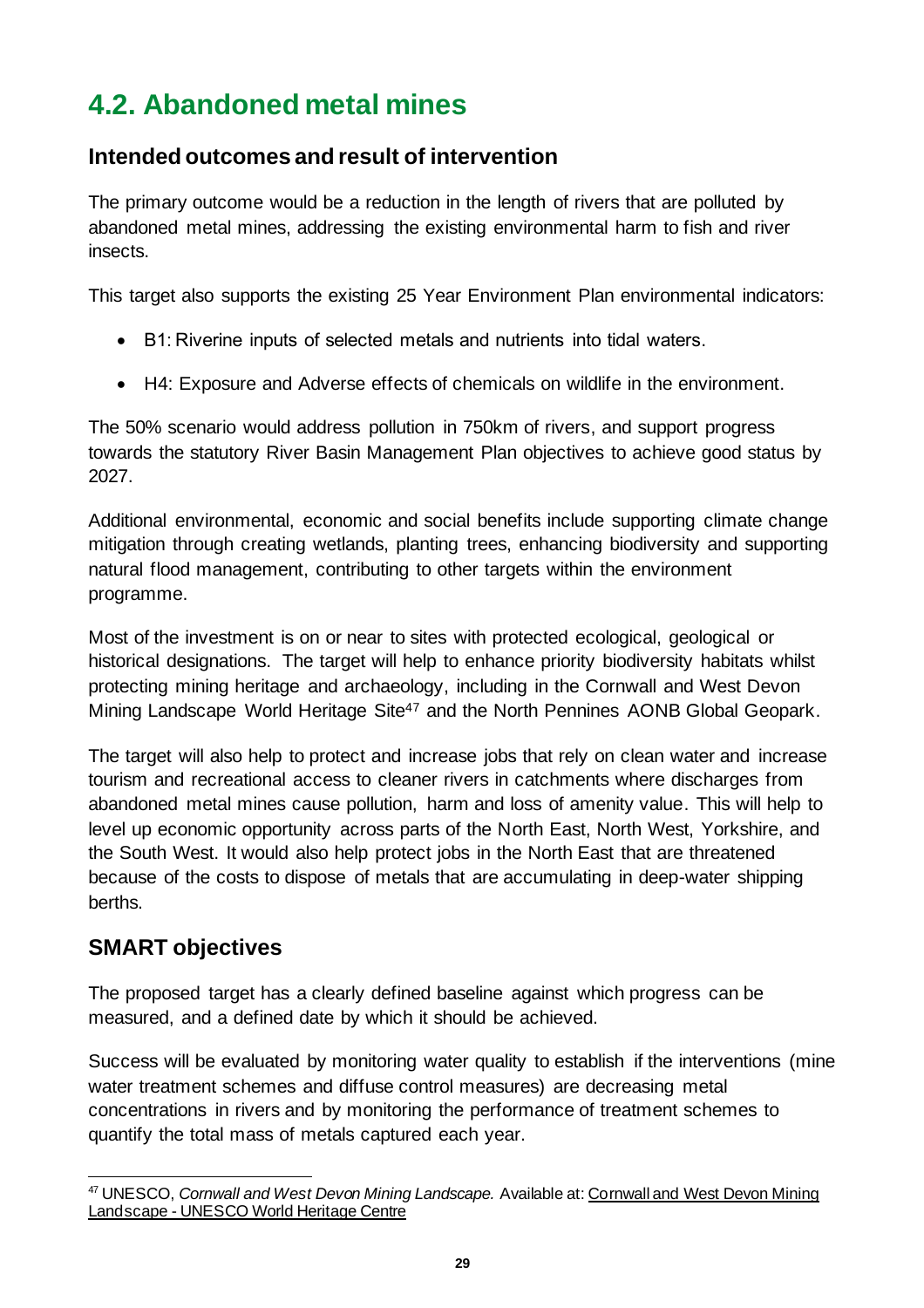### **Indicators of success include**

River water quality improves downstream of interventions.

Mass of metals captured in mine water treatment schemes increases as each new scheme becomes operational.

Increased numbers of mine water treatment schemes are built.

## <span id="page-29-0"></span>**4.3. Wastewater**

#### **Intended outcomes and result of intervention**

This target for the water industry aims to improve environmental water quality by creating specific targets for reducing phosphorus pollution. Creating a legally binding long-term target will ensure reducing phosphorus will be a key consideration in future regulatory decisions and policy.

The phosphorus target will drive the water industry to reduce phosphorus loadings by 80%. This will deliver improvements to the water environment. This is an essential step in the restoration of England's water ecosystems, and for preventing further deterioration.

The phosphorus target specifically focuses on the principal reason that water bodies fail to achieve good status, with a clear reduction objective. The target also directly addresses this action at water companies as one of the main sources of phosphorus in the water environment. This will drive action by the industry to achieve the changes needed to improve the water environment.

#### **Indicators of success**

A decrease in 80% of phosphorus emissions to the water environment from water company wastewater treatment sites against a 2020 baseline. The success of the target will be judged against whether the reductions in phosphorus contribute to the overall health of water bodies and the goal of clean and plentiful water.

# <span id="page-29-1"></span>**4.4. Water demand**

#### **Intended outcomes**

The water demand target is intended to help build a secure and more drought resilient water supply, an overall reduction in water taken from the environment for public water supply, and an estimated 12,556 Ml/day water remaining within the natural environment, instead of abstracted.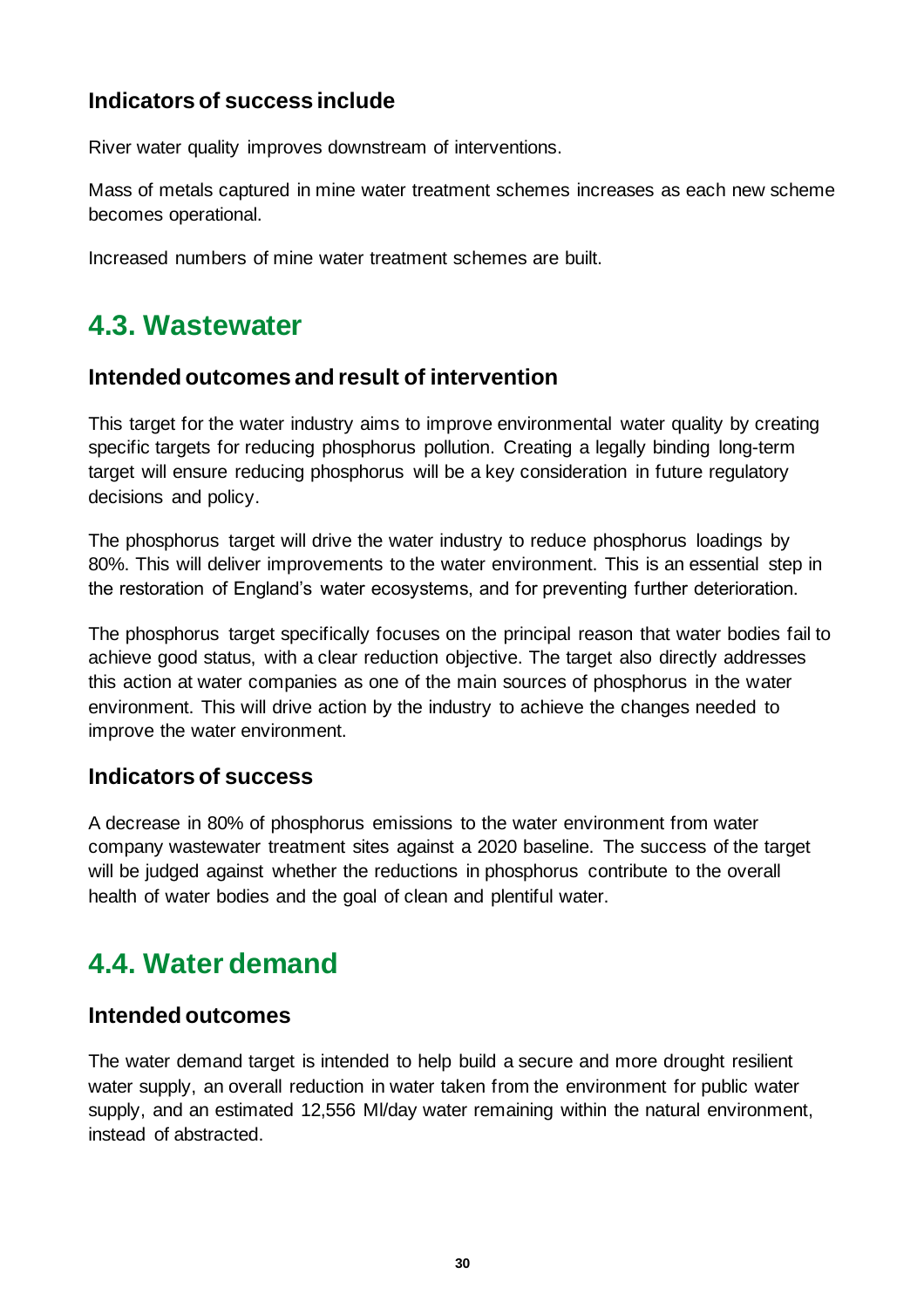Government will track progress towards the agreed target annually, and will be accountable for working together with regulators, water companies, and industry if the target is not on track to be achieved.

### **SMART objectives**

The target stipulates a specific 20% reduction in water taken from the public water supply, per head of population.

The components that will make up the target are measurable. Household and leakage data is readily available and is considered to be sufficiently accurate. Non-household data is less accurate, but work is being done to improve this and it is possible to see trends from the current data.

The target is achievable. The proposed reduction in leakage is consistent with existing commitments made by water companies and Ofwat. A reduction in household consumption is supported by policy interventions that have recently been announced by government. Whilst there is no agreed target for non-household consumption, the Retailer and Wholesaler Group (representing the non-household sector) are developing recommendations to support a reduction in demand. Government policy and future company efficiency and metering plans should mean that they are achievable.

The target has a 2037 deadline and is based on 2050 commitments.

### **Indicators of success**

A reduction in the overall distribution input over population for England will be the primary indicator of success. Distribution Input is already measured by water companies and reported to the Environment Agency and population data is available from the Office of National Statistics.

Sub-indicators of success will include household consumption (measured as total consumption, or as per capita consumption per day), non-household consumption, and a reduction in leakage.

Whilst the overall environmental outcome is that more water remains in the environment, this is not easily measurable. However, the primary indicator and sub indicators are all measurable and the information is readily available.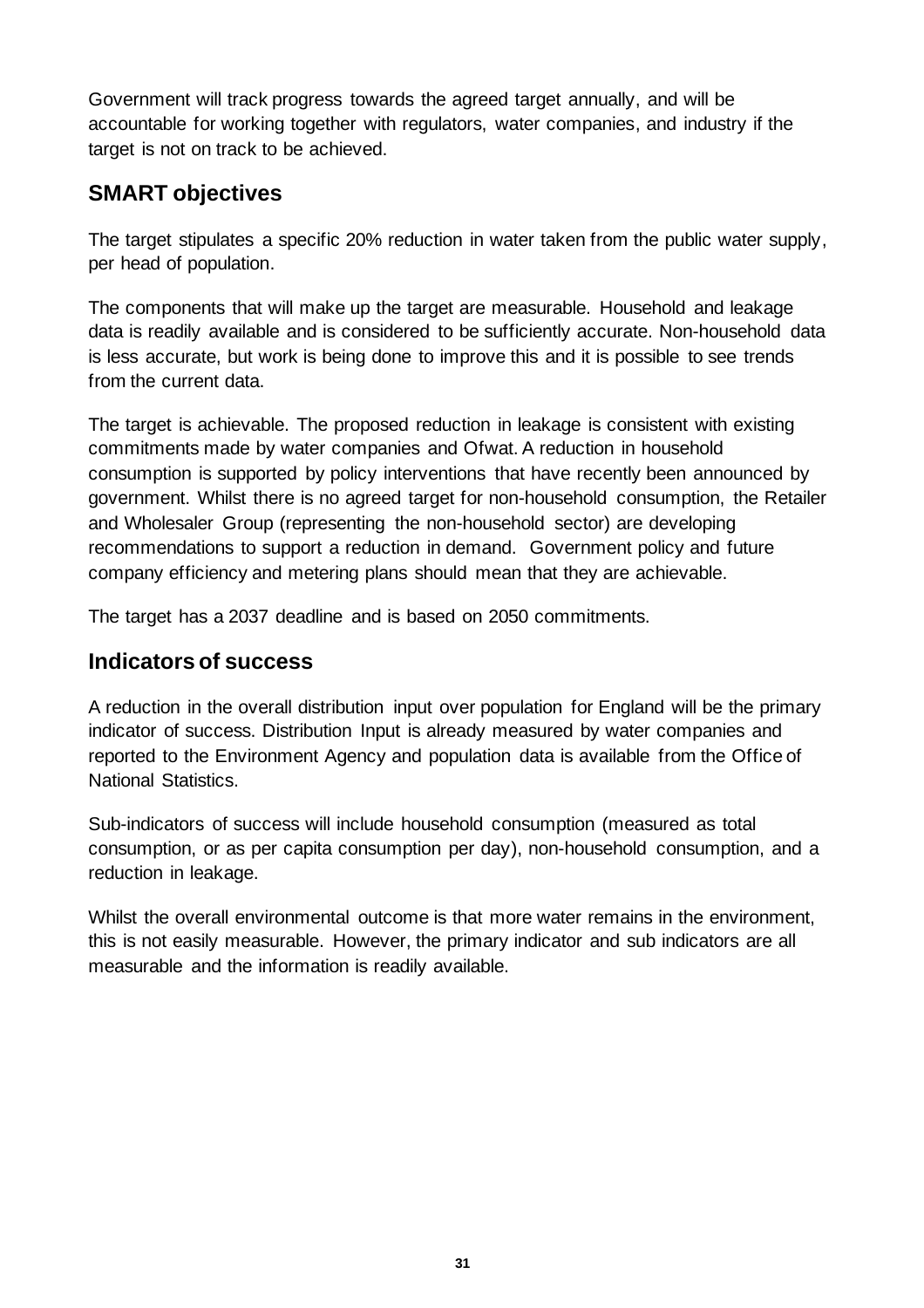# <span id="page-31-0"></span>**5. Summary and preferred option with description of implementation plan**

### **How will the preferred option be given effect?**

The Environment Act requires the Secretary of State to set at least one legally binding target in each of four priority areas, one of which is water. Targets will be set using secondary legislation, which is subject to the affirmative procedure, and must be laid before Parliament on or before 31 October 2022.

Achieving the water targets will require a broad range of current, planned, and future policies. These will be subject to the standard approval processes, including their own options appraisal and impact assessments as appropriate. Actual policy and delivery will be developed and amended over time in response to changing circumstances, and factors such as pressures on the water environment, new technologies, financing, and a changing policy landscape in areas that impact upon water.

# <span id="page-31-1"></span>**5.1. Agriculture**

#### **Delivery mechanisms**

The current Defra policy approach for tackling water pollution from agriculture relies on a mix of regulatory, advice, and incentive-based actions. Alongside this, a number of industry initiatives, often working in partnership with government schemes, support farmers and others to reduce water pollution.

Regulation relating to water quality in England includes primary and secondary legislation, providing a statutory baseline of good practice. This is primarily through the Water Resources Act 1991, which creates an offence to knowingly pollute water, and gives the Environment Agency the power to prosecute those knowingly polluting water bodies.

Existing regulations are a combination of baseline regulations that apply to all farms (e.g., The Reduction and Prevention of Agricultural Diffuse Pollution (England) Regulations 2018, known as the Farming Rules for Water (FRfW)), spatially targeted regulation (e.g., Nitrates Action Programme), and sector targeted (e.g., The Water Resources (Control of Pollution) (Silage, Slurry and Agricultural Fuel Oil) (England) Regulations 2010).

The target relates closely to future agricultural policy intentions, including the environmental land management schemes and reforms to regulation to better enable and support compliance.

Delivery of the agriculture target will involve a mix of voluntary effort, regulatory enforcement, and public funding support. The detail of these mechanisms is not specified here. For the purposes of the cost benefit analysis, it is assumed to be fully funded by government, where action is required to go beyond compliance with existing regulation (at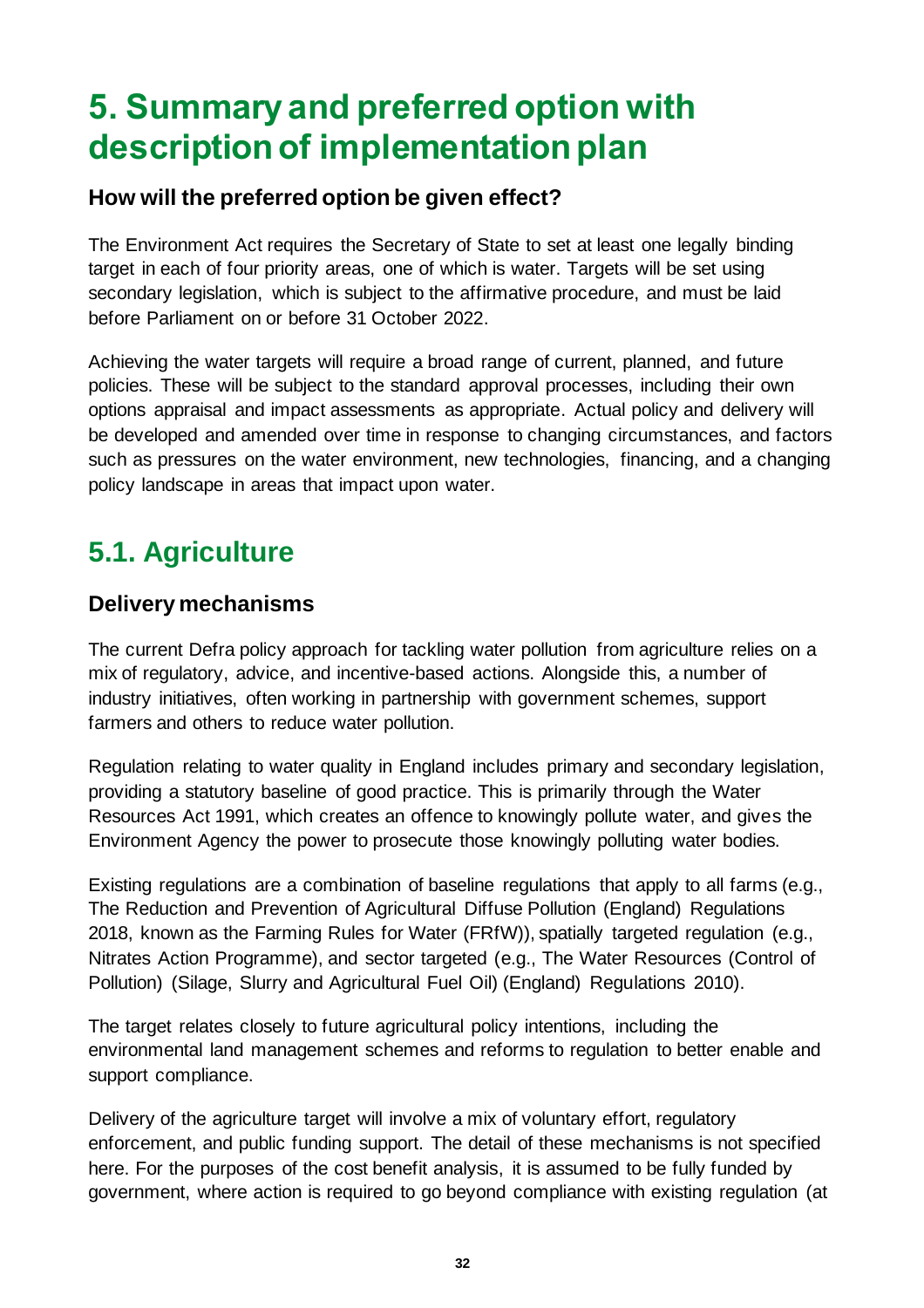a cost to farmers but not additional to the previously assessed impacts of those regulations), market developments and other voluntary change. If this changes, such as through the introduction of new regulations that require additional investment by farmers, the impact of that reform will be separately assessed and consulted on.

#### **Demonstrating progress against the target**

Progress will be evaluated using a modelled approach that would be validated with water quality monitoring data (from the CSF Enhanced Water Quality Monitoring Programme). The target will be set at a national scale but can also be disaggregated to smaller spatial scales (e.g., Operational Catchments) to provide an assessment. A national inventory based on survey data to derive livestock numbers, fertiliser use, and other management practice data will be developed, and emission factors reviewed in the light of new data.

# <span id="page-32-0"></span>**5.2. Abandoned metal mines**

Adopting the proposed legally binding long-term target would transform the pace and certainty of achieving the policy objective to clean up the polluting legacy of abandoned metal mines.

### **Who will be responsible for ongoing operation and enforcement of the new arrangements?**

Achieving the proposed target is wholly dependent on government funding to the Water and Abandoned Metal Mines programme. Construction and operation of the assets would be the responsibility of the Coal Authority.

### **Delivery mechanism**

The Water and Abandoned Metal Mines programme would be the primary mechanism to achieve the target48. It was set up in 2011 as a partnership between Defra, the Environment Agency, and the Coal Authority, and has an established Programme Board. A robust governance system defines the roles and responsibilities, funding principles, and prioritisation criteria for including projects in the programme. If the target is adopted, these would be updated to reflect any minor changes in priorities. The existing modest programme of interventions would be accelerated by implementing the target, delivering a step-change in environmental and economic benefits.

Delivery of the target would involve construction of mine water treatment schemes and diffuse measures to directly limit the discharge of metals that pollute rivers.

<sup>48</sup> Coal Authority (2016), *Metal mine water treatment.* Available at: <https://www.gov.uk/government/collections/metal-mine-water-treatment>.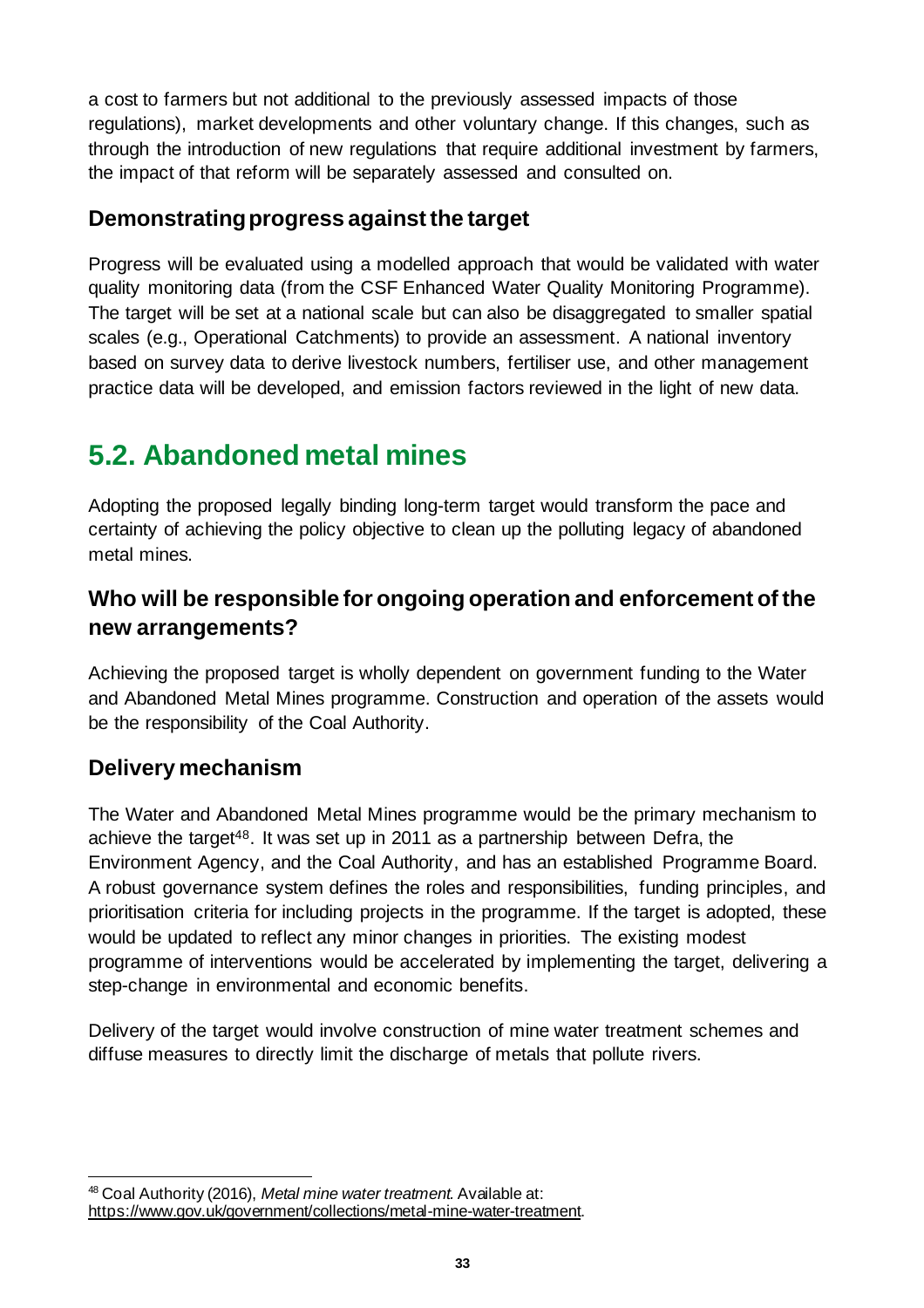The Water and Abandoned Metal Mines programme has a track record of securing non-Defra funding to deliver sustainable remedial interventions with wider societal benefits. For example:

- North East Local Enterprise Partnership's Local Growth Fund to protect jobs, primarily in the renewable and off-shore energy sector.
- National Lottery Heritage Fund to enhance high nature value upland farming whilst preserving industrial archaeology, encouraging public engagement and access, and cleaning up polluted rivers.
- Welsh Government's SmartExpertise fund to operate experimental trials that will minimise the whole life costs of mine water treatment schemes.

The programme includes innovative R&D to improve the cost-effectiveness of treatment systems and decrease the environmental and carbon footprint of future schemes.

### **Demonstrating progress against the target**

Progress will be objectively measured through the Environment Agency's water quality monitoring network.

# <span id="page-33-0"></span>**5.3. Wastewater**

### **Who will be responsible for ongoing operation and enforcement of the new arrangements?**

Creating a legally binding target on government to ensure that water companies take action on reducing phosphorus within the environment will ensure continued focus on addressing the largest pressures on the water environment through the Price Review process. The target will be supported by requirements the Environment Agency sets in the discharge permits for sewage works, prescribing Technically Achievable Limit (TAL) for phosphorus levels in water bodies impacted by water companies. The TAL will apply to works serving populations greater than 2,000 people and works that serve fewer than 2,000 on a river needs basis to meet environmental quality standards.

#### **Delivery mechanism**

Water companies will be responsible for implementing changes to meet the reduction in phosphorous loads specified in the target. The target will be reflected in statutory environmental 'driver' guidance provided by the Environment Agency to inform water company business plans. Once agreed, funding for these business plans will be negotiated between water companies and Ofwat through the Price Review process. Progress against the target will be monitored by water companies under operator selfmonitoring and reported to the Environment Agency. Target requirements will be reflected in treatment works permits and the Environment Agency will be able to take enforcement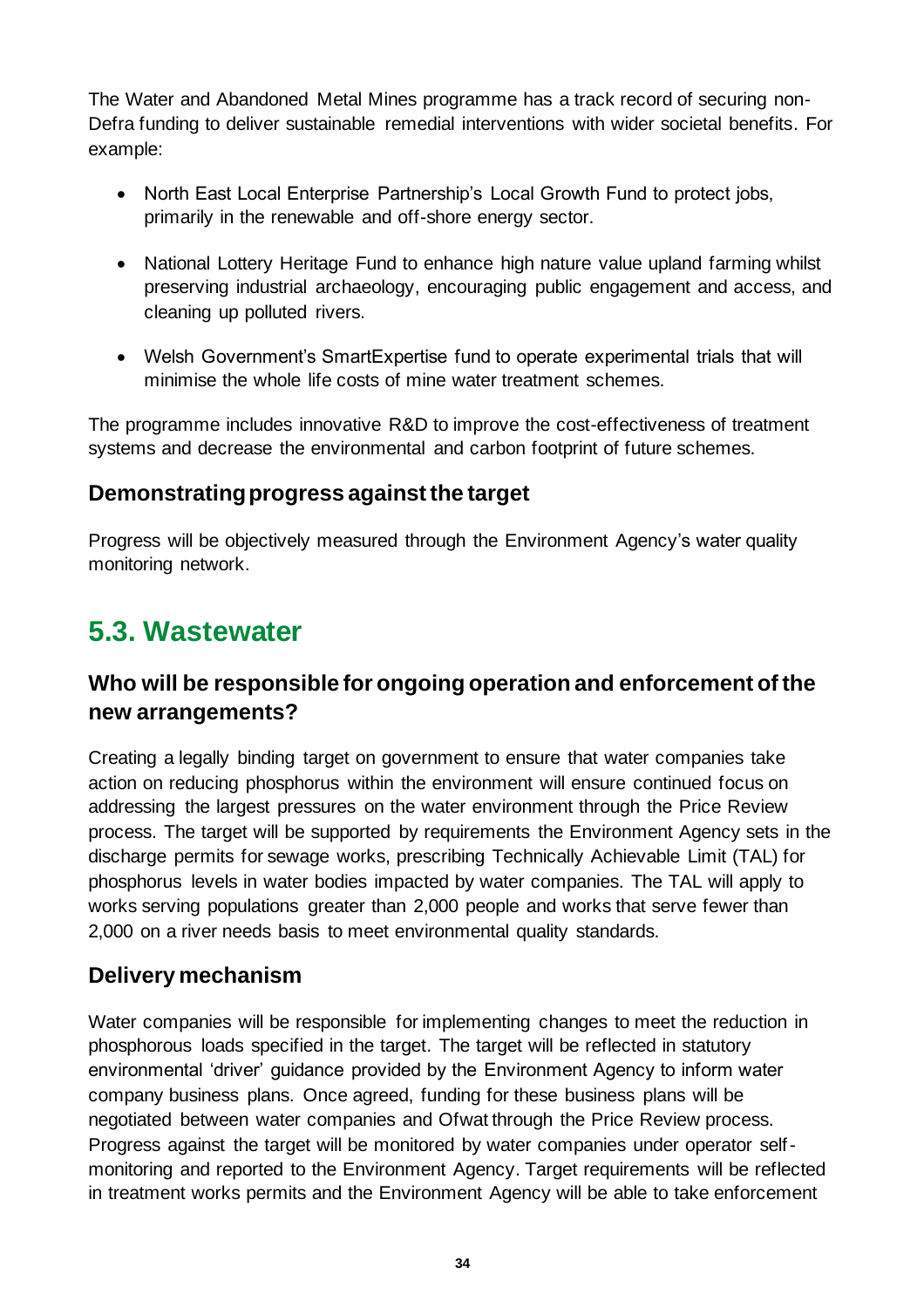action against any water companies failing to meet agreed standards under the Environmental Permitting Regime.

## <span id="page-34-0"></span>**5.4. Water demand**

A water demand target would give a single, England-wide metric to assess the efficiency of water use. If achieved, the target will reduce the overall amount of water abstracted from the environment by water companies.

### **Who will be responsible for ongoing operation and enforcement of the new arrangements?**

Water companies will be responsible for delivery of a reduction in consumption (household and non-household) and leakage.

Defra will be responsible for delivering regulations to introduce a water efficiency label and a roadmap to greater water efficiency in newbuilds and retrofits. Defra will work with the water industry on delivery.

The target will be measured using Distribution Input over Population (DI/pop) as a percentage reduction on the 2019/2020 levels.

The target will be measured against the sub-indicators of household consumption (either per capita or total household consumption for England; non-household consumption, and leakage (percentage reduction on 2017-2018 levels).

All of these sub indictors are reported annually by water companies in their Water Resources Management Plans. There are issues concerning the accuracy of nonhousehold consumption data, however the sector is working to improve this as part of the Industry Action Plan49. Defra has recently established a Senior Water Demand Reduction Group who will track and report on government's water demand commitments.

An overall target of Distribution Input over population will provide water companies with flexibility between variables (leakage, personal consumption and non-household) to reduce water use in the most cost-effective way for them, whilst also allowing for fluctuations in the population size.

<sup>49</sup> Ofwat & Environment Agency (2021), *Open letter: Delivering greater water efficiency in the business*  sector. Available at[: https://www.ofwat.gov.uk/wp-content/uploads/2021/02/Joint-open-letter-from-Ofwat-and](https://www.ofwat.gov.uk/wp-content/uploads/2021/02/Joint-open-letter-from-Ofwat-and-the-Environment-Agency.pdf)[the-Environment-Agency.pdf](https://www.ofwat.gov.uk/wp-content/uploads/2021/02/Joint-open-letter-from-Ofwat-and-the-Environment-Agency.pdf) .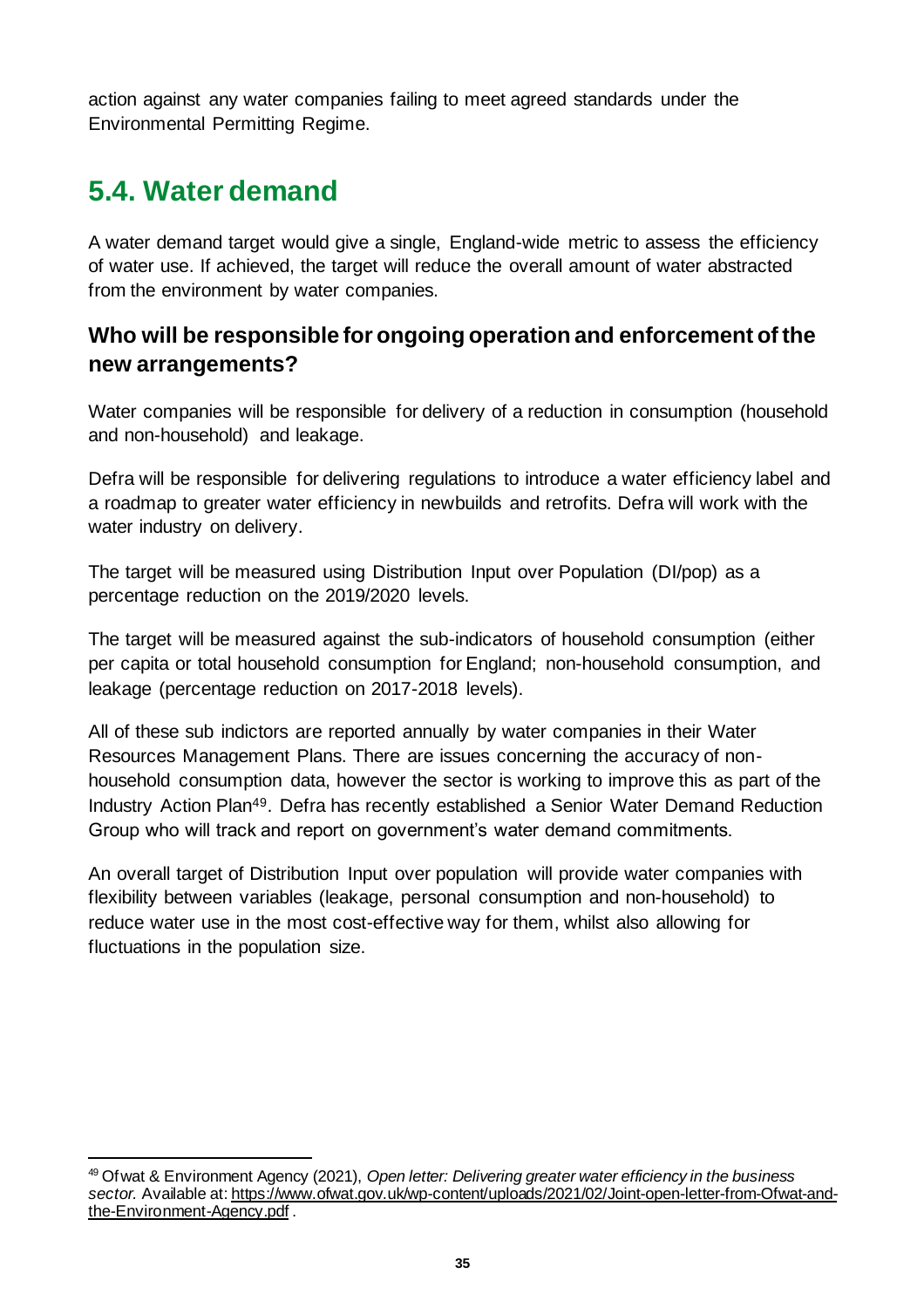# <span id="page-35-0"></span>**6. Monetised and non-monetised costs and benefits of each option (including administrative burden)**

This section sets out the approach to estimating the costs and benefits of indicative pathways to achievement of the proposed targets and reports the results. These are early and sometimes partial estimates of the impacts, involving a high degree of uncertainty, explained further below for each of the target areas. The pathways are indicative only and do not imply exact future policy intentions. If further regulation is eventually proposed as part of implementation, then the costs and benefits of such regulation would be assessed in its own IA(s).

# <span id="page-35-1"></span>**6.1. Agriculture**

The approach to estimating costs and benefits for the agriculture target is based on the ADAS FARMSCOPER model, and in particular on work done for Defra project WT159450. FARMSCOPER is a peer-reviewed model developed for Defra and is in regular use in Defra and Environment Agency appraisal work. It has also been described and used in peer-reviewed published research and in turn incorporates established peer-reviewed models of physical processes<sup>51</sup>. FARMSCOPER models the emissions from agriculture to water and air of the following substances: nitrate, phosphorus, sediment, ammonia, methane, nitrous oxide, pesticides, and faecal organisms; and models energy use. Starting from a baseline of normal farm operations, it then applies a set of mitigation methods (changes in farm management practice expected to reduce emissions) as specified by the user and estimates the impacts as reductions in each of the modelled pollutants. The pollutant reductions are multiplied by a monetary unit value for each pollutant to convert them to benefits values, which are reported against the modelled net financial effect on farm businesses of adopting the mitigation methods (mostly costs but net of some financial benefits).

The analysis in project WT1594 modelled an illustrative set of pollution mitigation measures applied across England. Examples of measures are "Establish cover crops in the autumn" and "Site solid manure heaps away from watercourses". WT1594 modelled a scenario representing current agricultural land use, cropping, stocking and management practices, and a scenario including very high uptake (85%) of those mitigation measures that are already required by regulation (even where current uptake is known to be lower).

<sup>50</sup> ADAS & Defra (2019), *A national scale assessment of current and future actions to reduce diffuse pollution of water by agriculture.* Available at:

[http://randd.defra.gov.uk/Document.aspx?Document=14778\\_WT1594\\_ADAS\\_Final\\_Report.pdf](http://randd.defra.gov.uk/Document.aspx?Document=14778_WT1594_ADAS_Final_Report.pdf).

<sup>51</sup> For example: Gooday RD, et al, (2013), 'Modelling the cost-effectiveness of mitigation methods for multiple pollutants at farmscale', *Sci Total Environ*. Available at[: http://dx.doi.org/10.1016/j.scitotenv.2013.04.078](http://dx.doi.org/10.1016/j.scitotenv.2013.04.078). Zhang et al, (2017) 'The potential benefits of on-farm mitigation scenarios for reducing multiple pollutant loadings in prioritised agri-environment areas across England', *Environmental Science and Policy*. Available at[: http://dx.doi.org/10.1016/j.envsci.2017.04.004](http://dx.doi.org/10.1016/j.envsci.2017.04.004).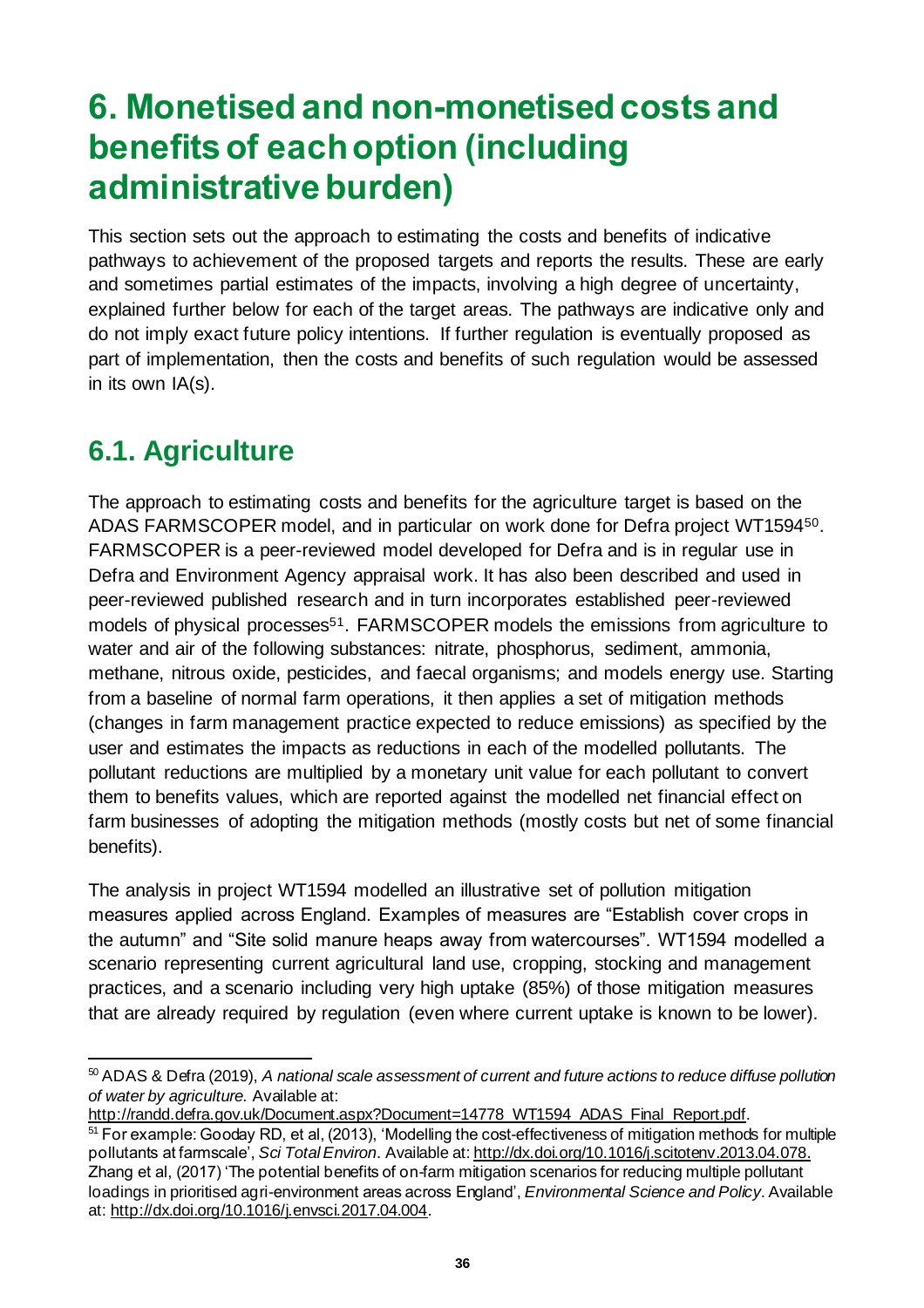This is taken as the counterfactual for the present analysis, hence the impacts of raising compliance with existing regulation are not an additional effect of adopting the proposed target. This increased compliance costs £365m a year or £8,363m in present value terms for the entire appraisal period to 2100.

From the illustrative potential policy pathways modelled in WT1594, the most ambitious scenario has been used as a representation of a potential indicative policy pathways to deliver the proposed agriculture target. This includes a greatly increased uptake of a further set of mitigation measures to 85% of all farms. This also considers potential changes of high risk land uses to lower risk uses52. This is a single modelled scenario illustrating a scale of ambition, so it is not the only or most likely possible pathway.

Without activities being locally responsive and targeted, the indicative scenario used here would not be sufficient to deliver the proposed target for reductions in pollution from agriculture to water. The more targeted the approach is, the greater the impact the measures will have on a smaller amount of land. This means that the present water targets IA may understate the on-farm costs if incentives are not appropriately targeted and measures therefore need to be increased but may also understate public and private benefits from the new land uses that would be required. Work is under way to appraise these alternatives and inform any future policy decisions. However, it is clear that the land use change incentives component relates closely to policy actions to deliver Net Zero, tree-planting, and biodiversity, so there are complex interactions between these targets and their costs and benefits which are difficult to disentangle at this indicative stage of appraisal.

### **Costs**

In the illustrative pathway, the costs of new measures to deliver the targets are envisaged to be covered by public funding to incentivise farmer action. These costs arise from the net impact of adopting an illustrative set of pollution mitigation measures (farm management practices that help to reduce pollution of water and air) and incentivising habitat creation. Considering first the additional mitigation measures, this amounts to a net cost at farm level that rises gradually over time as measures are adopted more widely to reach over £144m a year by 2037. These costs are calculated as an output of the FARMSCOPER model. Further detail is provided in the model documentation and the WT1594 report and appendices, but it is not possible to show any simple calculation or breakdown.

On the second element of the illustrative pathway, scenarios in the WT1594 project modelled the reductions in agricultural emissions of pollutants that would result from a general reduction in arable land use but did not model any aspect of the future use of that land. However, over a 15-year time-period to gradually implement a long-term shift of land use, it is likely that farm businesses would choose to reduce fixed costs in proportion to the change and to undertake structural adjustments. One reasonable method to estimate the

<sup>52</sup> Details of the changes modelled are available within the report WT1594. Defra (2019), Water pollution from agriculture: A national scale assessment of current and future actions *to reduce diffuse pollution of water by agriculture*, Project WT1594. Available at: Defra, UK - [Science Search](http://randd.defra.gov.uk/Default.aspx?Menu=Menu&Module=More&Location=None&ProjectID=20001&FromSearch=Y&Publisher=1&SearchText=Wt1594&SortString=ProjectCode&SortOrder=Asc&Paging=10#Description).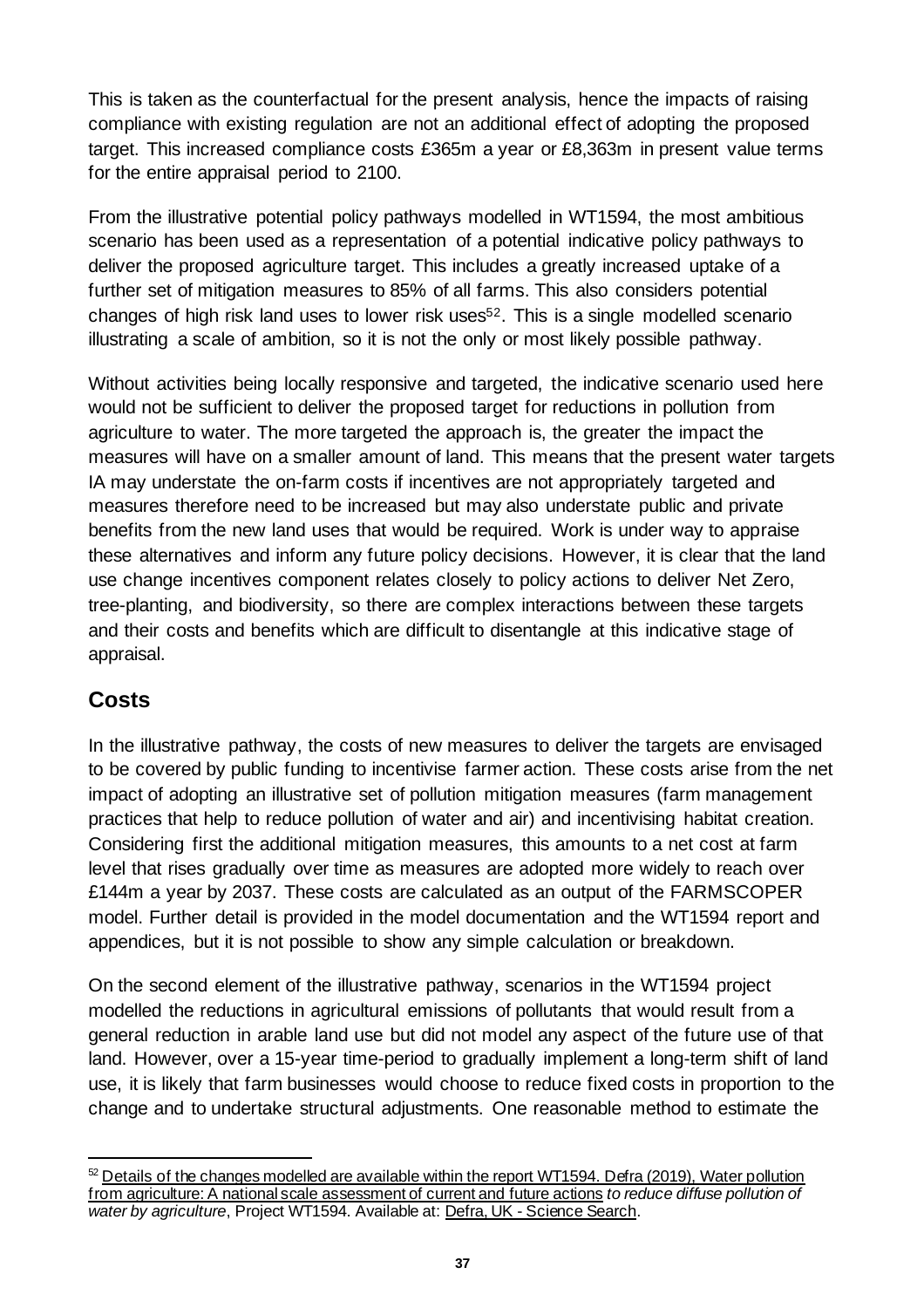long-term cost of foregone agricultural land use is to apply the average agricultural cost centre gross margin for cropping farms, less all fixed costs except land and property costs. This approach assumes that all factors of production except farmer labour and land/property would be released in proportion to the land use change to alternative nonagricultural uses at their market value. Using Farm Business Survey data for 2020/21, this approach gives £145 per hectare of utilised agricultural area, or a total of £134m a year as the long-term cost of the land use element. Similar calculations for an associated reduction in net margin from grazing livestock would add £78m a year to the long-term cost, giving a total £212m a year and present value £4,414m over the entire appraisal period to 2100. For comparison, if more rapid change were required, such that the farm business sector was unable to adjust by releasing non-land resources and reducing fixed costs, then the gross margin from these enterprises would be a relevant measure of the short-term cost and would amount to around £1bn a year rather than £212m. These are purely illustrative figures and scenarios used to inform the model.

The farm business cost of measures that go beyond regulatory compliance could indicatively be met by a grant contribution from central government funds as agricultural policy is reformed over the period. In addition to the cost of the mitigation measures themselves, an allowance is made for the cost of farmer time for familiarisation, engagement with inspectors and advisers, and application for and management of grant funding. This is assumed to be a continuing annual cost equivalent to 5% of the total cost of the mitigation measures. For the purposes of illustrating an indicative policy pathway, government funding is assumed here to cover 100% of the on-farm costs of measures and the farm administrative cost, which would align with high voluntary uptake by farm businesses. This is a hypothetical illustration only.

The total cost to government includes the grant contribution to on-farm costs (as above), plus an element for grant administration, inspection and enforcement, and a substantial service of advice and support to farmers. These activities would be needed to deliver both increased compliance with existing regulation and the required uptake of more ambitious good practice and changes in land use. The additional costs are assumed to amount to 5% of the total cost of the mitigation measures (whether grant funded or not).

The total costs of the illustrative policy pathway that is additional to existing regulation amount to £3.13bn for the period to 2037 undiscounted (£2.14bn in present value terms), or almost over £25bn if sustained for the entire appraisal period to 2100 (PV £8.17bn). This approach assumes that the annual costs continue unchanged in perpetuity.

#### **Benefits**

Benefits to farmers (e.g. in reduced input costs) are taken into account in the estimation of net costs of mitigation measures above. The monetised benefits calculation relates to the environmental benefits which arise from the reduction of modelled pollutant emissions to air and water. The unit benefit values relating to reduced emissions to water are shown in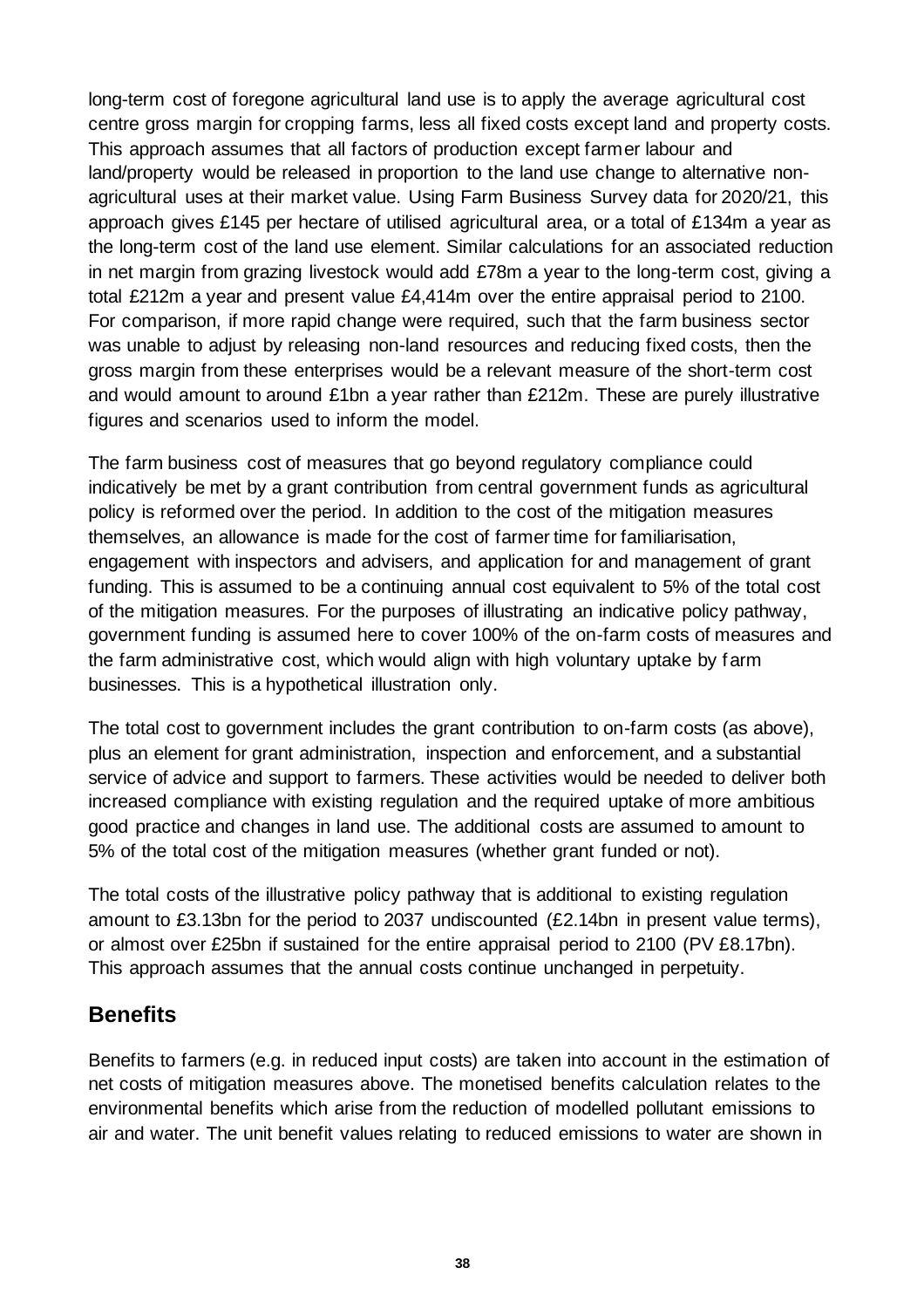the Defra appraisal guidance on Enabling a Natural Capital Approach (ENCA)<sup>53</sup>. The unit values reflect benefits for drinking water quality (reduced treatment cost for public water supply), improved river water quality (amenity), improved fishing, avoided freshwater eutrophication, bathing water quality, and impacts on natural habitat in freshwaters and wetlands. The values published in ENCA have been updated to 2021 prices using the GDP deflator.

Emissions of ammonia to air are valued using standard Defra unit values<sup>54</sup>. Emissions of greenhouse gases are valued using HMG carbon dioxide equivalent unit values55. Both published sets of values rise substantially over the long appraisal period. The benefit of reducing ammonia emissions is the major component of benefits even in the early years of the period and becomes dominant in the later years as the water unit benefit values are assumed constant in real terms.

A time lag of two years is assumed between the costs of mitigation measures and the delivery of benefits, based on research findings that suggest a lag of two to three years from the initial impetus to action, to incurring costs then to detecting water quality improvements<sup>56</sup>. This is a major simplification because some changes in emissions and their environmental impacts would be immediate, whilst others would take many years to begin and still longer to reach their full extent.

On this basis, the gross total benefits to 2039 (two-year lag) of the measures costed to 2037 amount to £6.68bn undiscounted (PV terms £4.23bn). The net present value (PV benefits minus PV costs) of the indicative additional measures towards the proposed target is £2.09bn and the benefit cost ratio 1.98:1.

Assuming that the policies and mitigations were sustained for the whole appraisal period to 2100, the total benefits would be £100bn (PV£23.3bn), NPV £15.13bn and BCR 2.85:1. The improved BCR in the longer appraisal period arises because of the increase over time in the unit values of ammonia emissions to air.

## <span id="page-38-0"></span>**6.2. Abandoned metal mines**

The approach taken to appraise the costs and benefits of the abandoned metal mines target is based on data provided by the Coal Authority. The Coal Authority have built and operated 75 schemes since 1994 so have considerable data and experience in the operation and construction of treatment schemes. The appraisal covers mine water

<https://www.gov.uk/guidance/enabling-a-natural-capital-approach-enca>.

<sup>53</sup> Defra (2020), *Enabling a Natural Capital Approach (ENCA).* Available at:

<sup>54</sup> Defra (2021), *Air quality appraisal: damage cost guidance*. Available at: [https://www.gov.uk/government/publications/assess-the-impact-of-air-quality/air-quality-appraisal-damage](https://www.gov.uk/government/publications/assess-the-impact-of-air-quality/air-quality-appraisal-damage-cost-guidance#annex-a-updated-2020-damage-costs)[cost-guidance#annex-a-updated-2020-damage-costs](https://www.gov.uk/government/publications/assess-the-impact-of-air-quality/air-quality-appraisal-damage-cost-guidance#annex-a-updated-2020-damage-costs).

<sup>&</sup>lt;sup>55</sup> Defra (2021), *Valuations of greenhouse gas emissions: for policy appraisal and evaluation.* Available at: [https://www.gov.uk/government/publications/valuing-greenhouse-gas-emissions-in-policy](https://www.gov.uk/government/publications/valuing-greenhouse-gas-emissions-in-policy-appraisal/valuation-of-greenhouse-gas-emissions-for-policy-appraisal-and-evaluation)[appraisal/valuation-of-greenhouse-gas-emissions-for-policy-appraisal-and-evaluation](https://www.gov.uk/government/publications/valuing-greenhouse-gas-emissions-in-policy-appraisal/valuation-of-greenhouse-gas-emissions-for-policy-appraisal-and-evaluation).

<sup>56</sup> Davey et al, (2020) 'Water quality benefits from an advice-led approach to reducing water pollution from agriculture in England', *Agriculture, Ecosystems and Environment,* 296(July 2020). Available at: [https://doi.org/10.1016/j.agee.2020.106925.](https://doi.org/10.1016/j.agee.2020.106925)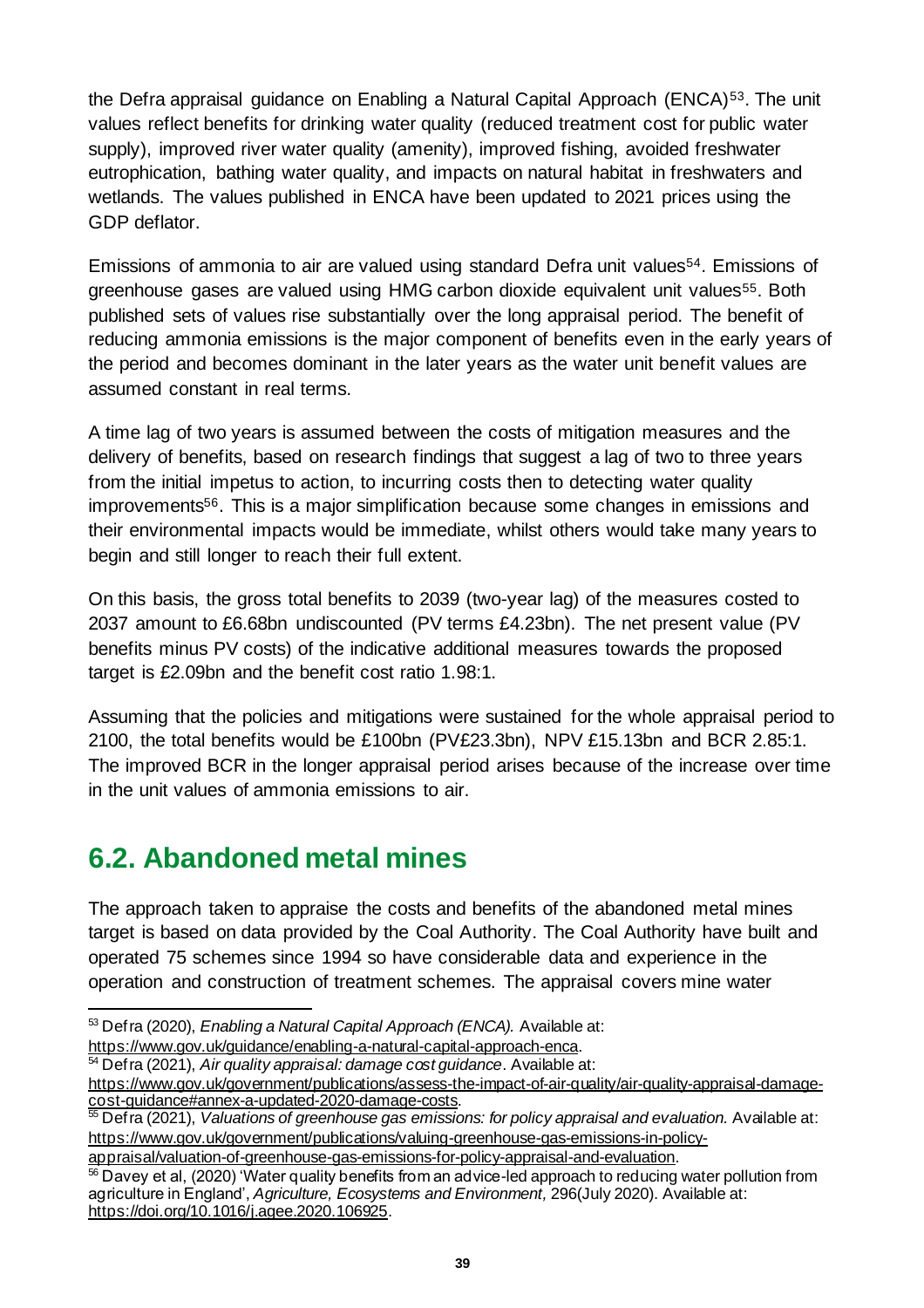treatment and diffuse schemes in six management catchments chosen to illustrate the scale of work required to deliver the target. These catchments are: Tyne, Derwent, Tees, West Cornwall, Kent/Leven, and Swale/Ure/Nidd/Upper Ouse. Management catchments are the appropriate scale for appraisal because pollution is carried downstream through the catchment, so the costs of abatement in the upper reaches deliver benefits throughout the associated water bodies. These catchments have been chosen for appraisal because there is high confidence that effective schemes could be constructed and operating by the 2037 target date, and would achieve the target. Measures in these catchments would improve an estimated 769km of water bodies, which is a 52% reduction in the length of rivers and estuaries polluted by metals from abandoned metal mines.

### **Costs**

Costs associated with building mine water treatment schemes or diffuse measures include development, construction, and operating costs. Costs have been estimated from a range provided by the Coal Authority with low and high values for three phases of each scheme: development over three years, construction over two years, and operation in the long term. The midpoint of the range is used for best estimates of cost in the summary. Unit costs are set out in the table below.

| <b>Phase of</b><br><b>Works</b> | <b>Development</b><br><b>costs</b><br>(Year 1-3 total) | <b>Construction</b><br><b>Costs</b><br>$(Year 4-5 total)$ | <b>Annual</b><br><b>Operating</b><br><b>Costs</b><br>(Year 6) | <b>Annual Operating</b><br><b>Costs</b><br>(Year 7 onwards)<br>until 2100) |  |
|---------------------------------|--------------------------------------------------------|-----------------------------------------------------------|---------------------------------------------------------------|----------------------------------------------------------------------------|--|
| Low                             | £250,000                                               | £4,500,000                                                | £65,000                                                       | £95,000                                                                    |  |
| <b>High</b>                     | £700,000                                               | £6,300,000                                                | £125,000                                                      | £155,000                                                                   |  |

|  | Table 1: Costs associated with building mine water treatment schemes |  |  |  |
|--|----------------------------------------------------------------------|--|--|--|
|  |                                                                      |  |  |  |

Whilst experience to date cannot exactly replicate an appraisal period to 2100, the Coal Authority advises that a provision in increased long-term operating costs is a better reflection of future cost profiles than periodic capital reinvestment. This means that schemes in this appraisal incur high initial capital costs but deliver substantial net benefits each subsequent year and hence a long appraisal period is a truer reflection of their worth than the shorter period of a 2037 target.

Diffuse measures are much smaller in scale, require minimal development work and can be constructed within a year.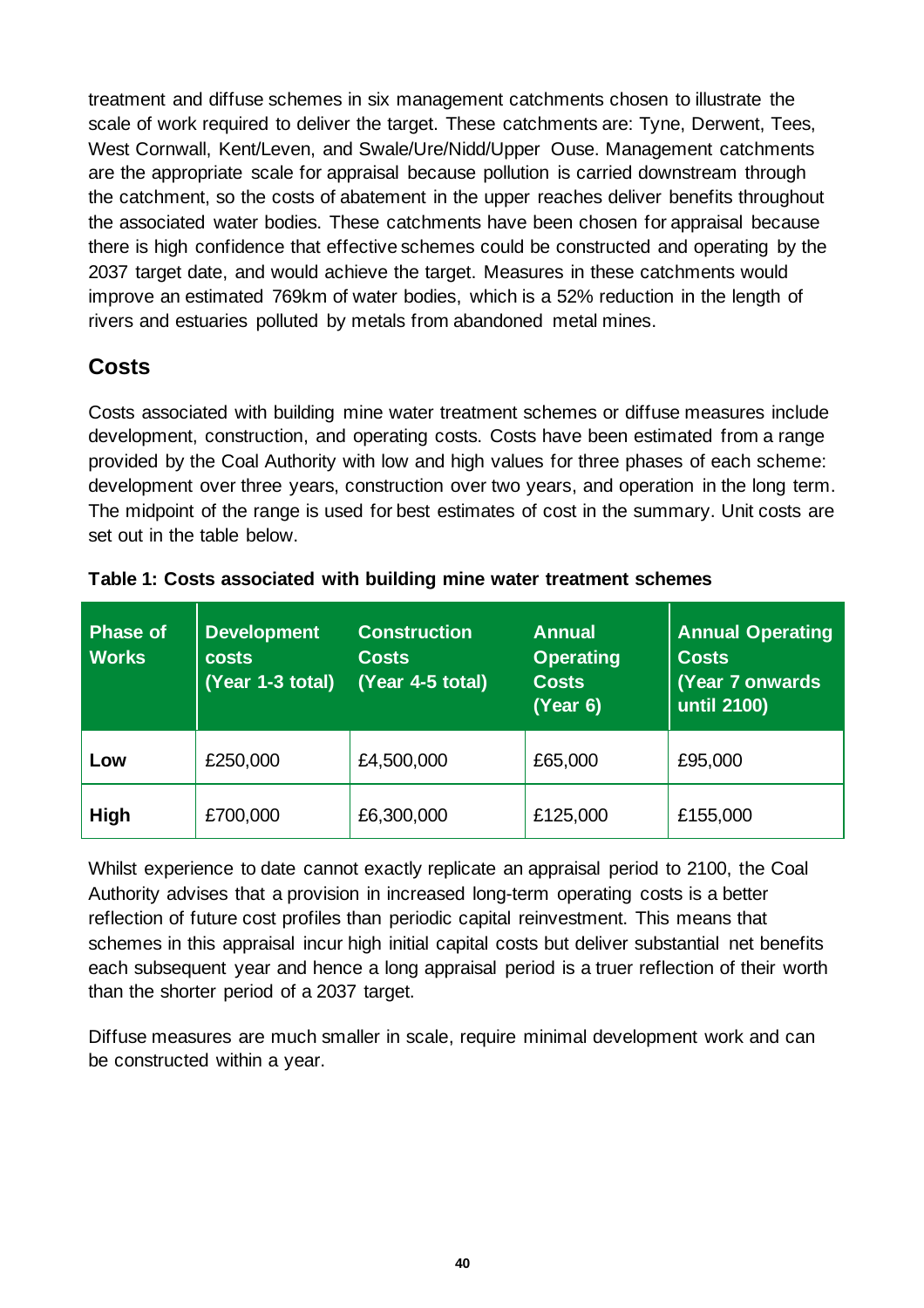#### **Table 2: Costs associated with diffuse measures**

| <b>Diffuse Measures</b> | <b>Construction Costs</b><br>(Year 4) | <b>Annual Operating Costs</b><br>(Year 4 onwards until 2100) |  |  |
|-------------------------|---------------------------------------|--------------------------------------------------------------|--|--|
| LOW                     | £20,000                               | £1000                                                        |  |  |
| <b>High</b>             | £300,000                              | £3000                                                        |  |  |

The cost estimates draw on experience including two schemes built by the Water and Abandoned Metal Mines programme since 2011. A comparison of their predicted and actual costs is shown below.

#### **Table 3: Saltburn Mine Water Treatment Scheme**

|                                                       | <b>Projected</b> | <b>Actual</b>       |
|-------------------------------------------------------|------------------|---------------------|
| <b>Build</b>                                          | £3.5m - £4.8m    | £3.1m               |
| <b>Whole life cost: 25 Years</b><br><b>Discounted</b> | £7.2m - £11.6m   | £5.4m (2021 update) |

#### **Table 4: Force Crag Mine Water Treatment**

|                                                | <b>Projected</b> | <b>Actual</b>       |
|------------------------------------------------|------------------|---------------------|
| <b>Build</b>                                   | £0.5m            | £0.7m               |
| Whole life cost: 25 Years<br><b>Discounted</b> | £1.5m            | £2.2m (2021 update) |

Since 1994 the Coal Authority have built around 75 treatment schemes for coal mine waters. Evaluation of these projects are used to estimate future costs for the metal mines programme (feasibility and construction). Costs for 2021/22 and 2022/23 include calculated contingency risks for the individual projects. From 2023/24 onwards there is slightly increased uncertainty as some projects are at earlier stages of development, but this has been explicitly taken into account in estimating the capital cost. For a feasibility stage project, cost estimates include a 50% sensitivity allowance for optimism bias and risks.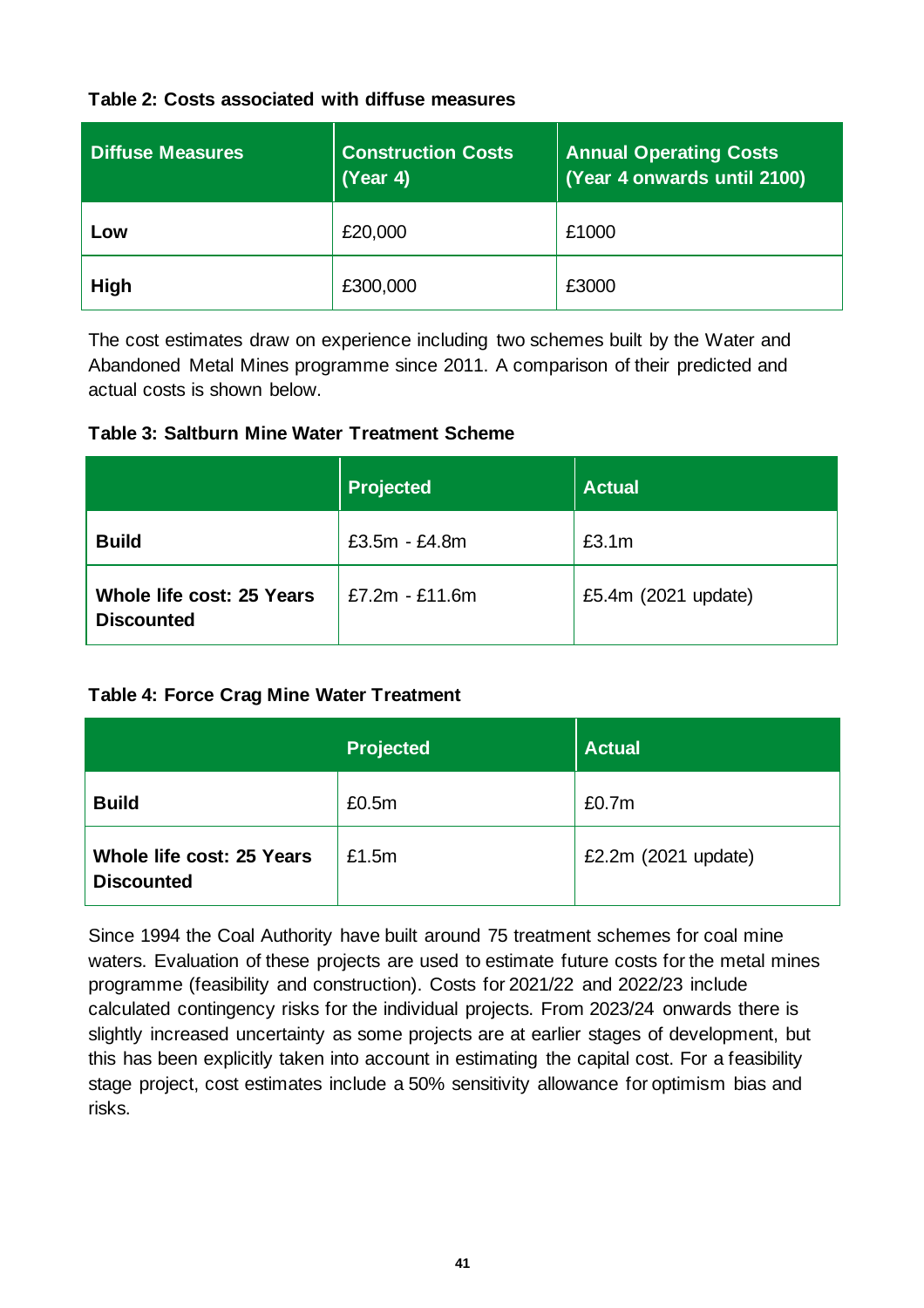## **Benefits**

Treating metal pollutants from abandoned metal mines creates benefits by improving the status of each affected water body for fish, invertebrates, plants, and safety for recreational contact. These benefits are valued using the National Water Environment Benefits Survey (NWEBS) approach shown in the Defra appraisal guidance on Enabling a Natural Capital Approach (ENCA). The approach requires an assessment of the extent of river in which the improvements will occur and applies a unit value in £/year/km of river improved. In addition to using NWEBS values, intervention in some catchments may generate additional benefits which are estimated in locally-specific appraisals carried out by independent environmental economists on behalf of the Water and Abandoned Metal Mines programme. More generally, there may be unquantified beneficial impacts on freshwater biodiversity and water-related biodiversity, terrestrial habitats, and marine impacts from reduced outflow of metals to estuaries.

| <b>Management</b><br>catchment | PV of costs to<br>2100 (midpoint<br>of range) | <b>PV</b> of<br>benefits to<br>2100 | <b>NPV to 2100</b> | <b>Benefit-cost</b><br>ratio |
|--------------------------------|-----------------------------------------------|-------------------------------------|--------------------|------------------------------|
| <b>Tyne</b>                    | £105m                                         | £43m                                | $-E61m$            | 0.42                         |
| <b>Derwent</b>                 | £15m                                          | £14m                                | $-£1m$             | 0.90                         |
| <b>Tees</b>                    | £13m                                          | £11m                                | $-£1m$             | 0.89                         |
| <b>West Cornwall</b>           | £106m                                         | £45m                                | $-E61m$            | 0.42                         |
| Kent/Leven                     | £0.13m                                        | £3m                                 | $+£3m$             | 26.15                        |
| Swale/etc                      | £38m                                          | £68m                                | $+£30m$            | 1.79                         |
| <b>Total</b>                   | £276m                                         | £184m                               | $-E92m$            | 0.67                         |

#### **Table 5: Summary of the monetised expected costs and benefits to achieve the proposed target**

### **Local economy impacts**

The estimated benefits in the quantified appraisal are conservative in that they omit any assessment of benefit from impacts on the local economies of these catchments that may arise from pollution abatement. The reason for this omission is that the local economy impacts do not necessarily represent a benefit in terms of a cost benefit analysis. There may be local benefits in terms of productive activity maintained or generated but it is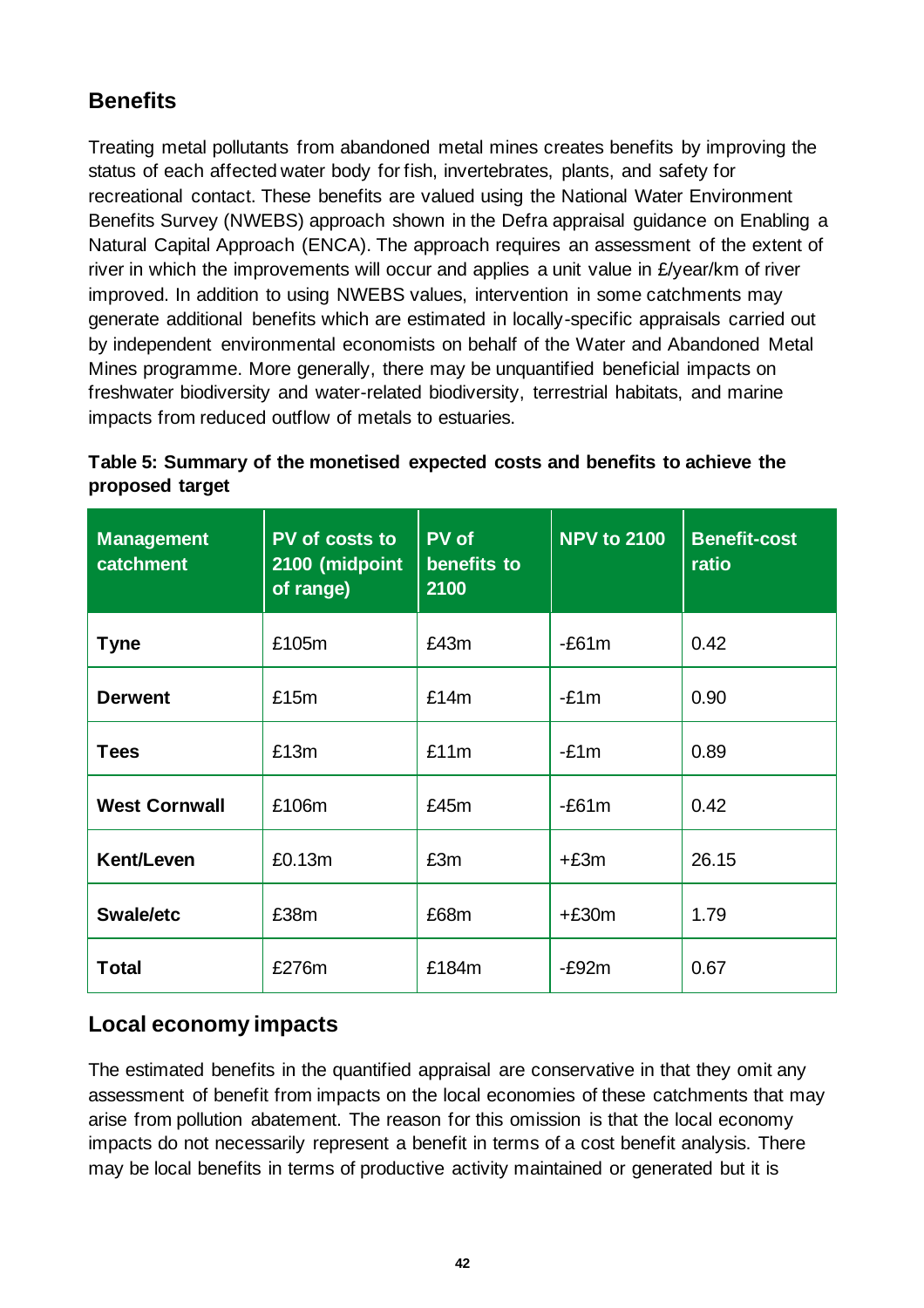difficult to demonstrate that such activity is a net increase in national terms, as opposed to a displacement of activity to the catchment from other economically competing localities.

The local economy impacts of metal mine pollution have been investigated in some detail in the case of the Port of Tyne. At a local level, profit for the port area (alongside water quality benefits) can be counted as an additional economic benefit over and above the 'donothing' scenario as a result of implementing headwater intervention schemes. This is because the target would protect existing economic activity in the Tyne estuary valued at £660m (PV over 25 years), which is expected to cease if action is not taken to stop the continued input of target metals which accumulates in deep-water shipping berths. Sediments heavily contaminated with heavy metals cannot be disposed of in conventional ways (e.g., dumping at sea). The disposal cost then becomes so expensive that dredging is not financially worthwhile. Therefore, it is expected that capacity would be lost progressively if heavy metal deposition continues unabated.

A comparison of UK ports undertaken as part of the River Tyne benefits assessment suggests that it is unlikely that all of the activity from the Tyne port area could easily move to other UK ports if capacity in the Tyne is lost. This is due to the increase in capacity that would be needed, alongside issues around supply chains and practicalities such as efficient transport links. This means that impediment to port operations in the Tyne could result in internationally mobile companies relocating their operations outside the UK, rather than to another UK port. Any net economic benefit, subsequently, associated with these operations would therefore be lost rather than displaced.

## <span id="page-42-0"></span>**6.3. Wastewater**

The mechanism to deliver the wastewater phosphorus target would be the existing system of discharge permits where the Environment Agency acts to adjust the conditions imposed on water and sewerage companies discharging treated effluent into the water environment.

Water companies are committed in the current Asset Management Plan period (AMP7) to reducing phosphorus levels by around 50% by 2027. To reduce phosphorus levels by 80% by 2037 (against a 2020 baseline), additional upgrades will need to be made to treatment works.

#### **Costs**

The cost of achieving the phosphorus target are those additional costs that will be incurred from 2027 onwards. This is because these are the additional costs over and above AMP7 that are necessary to achieve the phosphorus target, and currently have no financial commitments in place. Costs include capital and operating costs of new investment in treatment processes, including carbon costs.

The standard method to estimate the costs of reducing phosphorus emissions from sewage treatment works is a standard spreadsheet tool used routinely by the Environment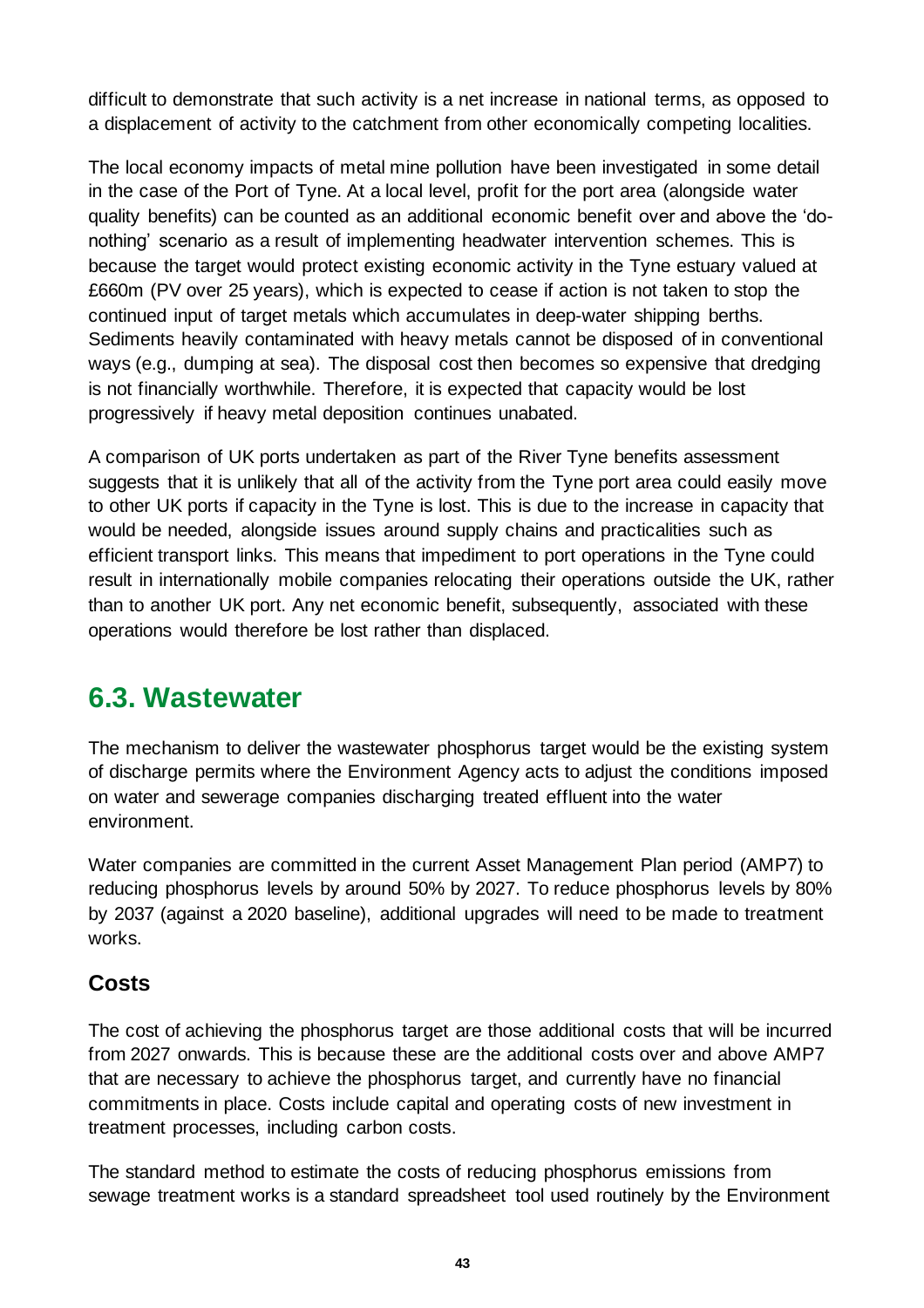Agency. The tool is based on a set of cost curves estimated from water company data and representing unit costs for installing and operating treatment processes to remove units of pollutant from wastewater for different scales of treatment works. For the phosphorus target, the costings cover the installation of nutrient reduction for biological and chemical phosphorus removal. The tool estimates the capital costs and operating costs of removing total phosphorus under these two alternative processes. Costs vary with the throughput of the works (in population equivalent) and the initial and target level of phosphorus removal. The costs estimates are for treatment only and do not include disposal costs.

The following tables illustrate the capital and annual operating costs of phosphorus removal under chemical and biological processes for an illustrative load of 0.179 and a removal rate of 0.6. The chemical process of phosphorus removal is considerably cheaper than biological removal and is assumed in this appraisal. The majority of current sewage treatment works use chemical processes to remove phosphorus, with a limited number of works trialling biological removal.

#### **Table 6: Capital and annual operating costs of phosphorus removal under chemical processes**

|                                               | <b>Capital Costs (£)</b> |               |                       | <b>Annual Operating Costs (£)</b> |           |                       |
|-----------------------------------------------|--------------------------|---------------|-----------------------|-----------------------------------|-----------|-----------------------|
| <b>Population</b><br>served per<br><b>STW</b> | Lower<br><b>Bound</b>    | Mid-<br>Range | Upper<br><b>Bound</b> | Lower<br><b>Bound</b>             | Mid-Range | Upper<br><b>Bound</b> |
| 20769                                         | £145,769                 | £208,241      | £270,714              | £7,746                            | £11,066   | £14,386               |

**Table 7: Capital and annual operating costs of phosphorus removal under biological processes**

|                                               | <b>Capital Costs (£)</b> |           |                       | <b>Annual Operating Costs (£)</b> |           |                       |
|-----------------------------------------------|--------------------------|-----------|-----------------------|-----------------------------------|-----------|-----------------------|
| <b>Population</b><br>served per<br><b>STW</b> | Lower<br><b>Bound</b>    | Mid-Range | Upper<br><b>Bound</b> | Lower<br><b>Bound</b>             | Mid-Range | Upper<br><b>Bound</b> |
| 20769                                         | £509,656                 | £728,080  | £946,504              | £18,240                           | £26,058   | £33,875               |

As the environmental regulator, the Environment Agency hold data on each sewage treatment works including the population equivalent they serve. The following table shows the number of works (and population served) where phosphorus removal has been required over the three time periods that form the counterfactual for the present analysis.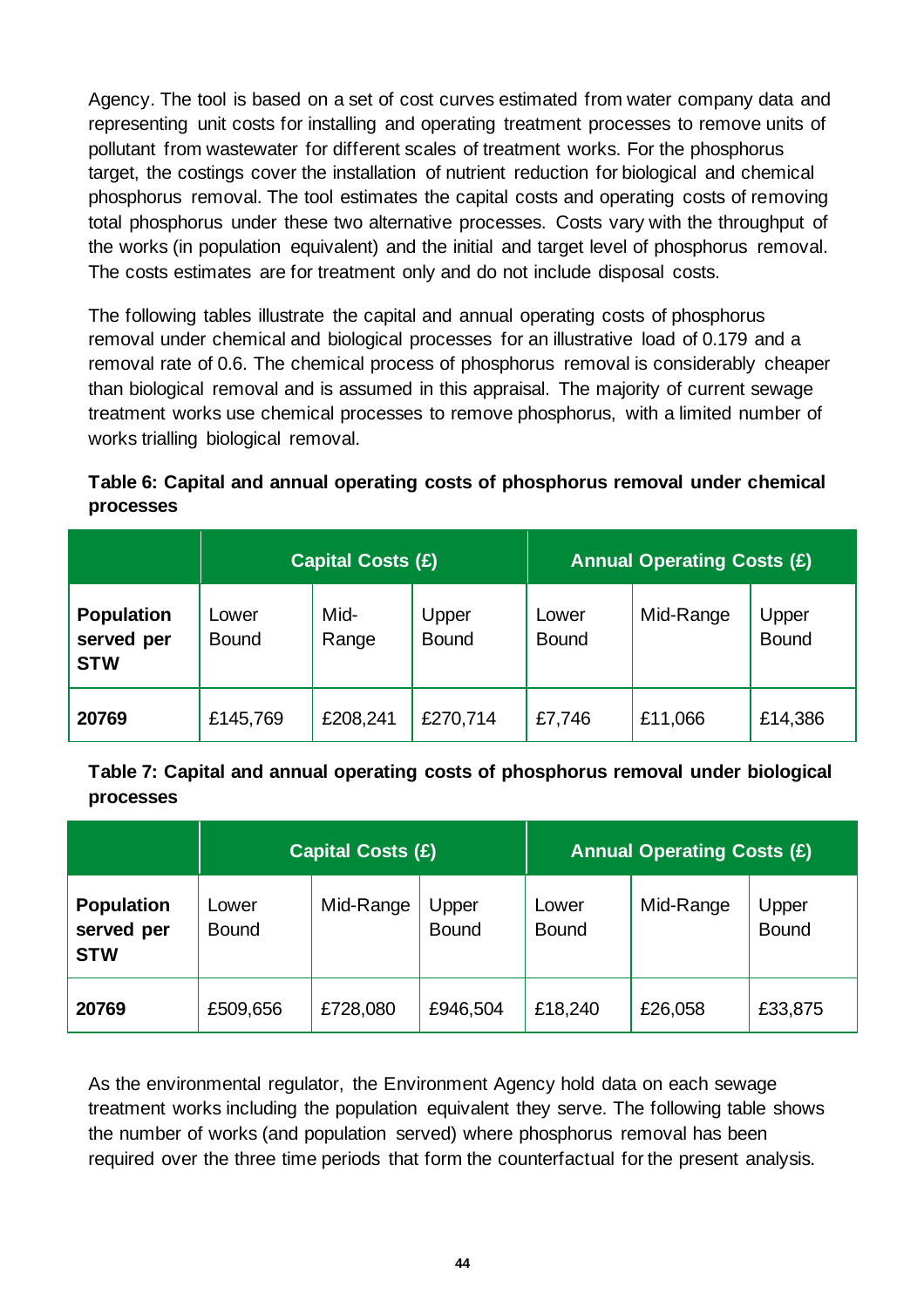**Table 8: The number of works, and population served, where phosphorus removal has been required**

| <b>Year</b>                              | 1995-2015  | 2015-2020 | 2020-2027  |
|------------------------------------------|------------|-----------|------------|
| <b>Population Served</b>                 | 24,000,000 | 4,000,000 | 10,000,000 |
| No. of STWs                              | 650        | 400       | 650        |
| <b>Pop Served</b><br>(thousands) per STW | 36,923     | 10,000    | 15,385     |

The following table summarises information on the number of works where additional treatment would be required, the pollution loads removed, and the costs involved.

**Table 9: The number of works where additional treatment would be required, the pollution loads removed, and the costs involved**

| <b>Size band</b> | <b>Number of works</b><br>affected | <b>Load removed</b><br>t/year | <b>Capital cost</b> | <b>Annual</b><br>operating cost |
|------------------|------------------------------------|-------------------------------|---------------------|---------------------------------|
| 250              | 464                                | 15                            | £39m                | £1m                             |
| 2000             | 924                                | 209                           | £586m               | £21m                            |
| 10000            | 572                                | 512                           | £613m               | £25m                            |
| 50000            | 320                                | 640                           | £383m               | £19m                            |
| 100000           | 64                                 | 270                           | £145m               | £8m                             |
| 1000000          | 88                                 | 1603                          | £282m               | £20m                            |
| <b>Total</b>     | 2,432                              | 3249                          | £2,048m             | £95m                            |

#### **Benefits**

The benefits of phosphorus removal are estimated using the same unit values as the agriculture target earlier, £39.07/kg of phosphorus removed. This assumes for simplicity that the benefit to ecosystems of removing phosphorus from agricultural sources is the same as removing phosphorus from wastewater. The target requires the removal of 3249 tonnes of phosphorus a year from wastewater treatment works discharges, achieved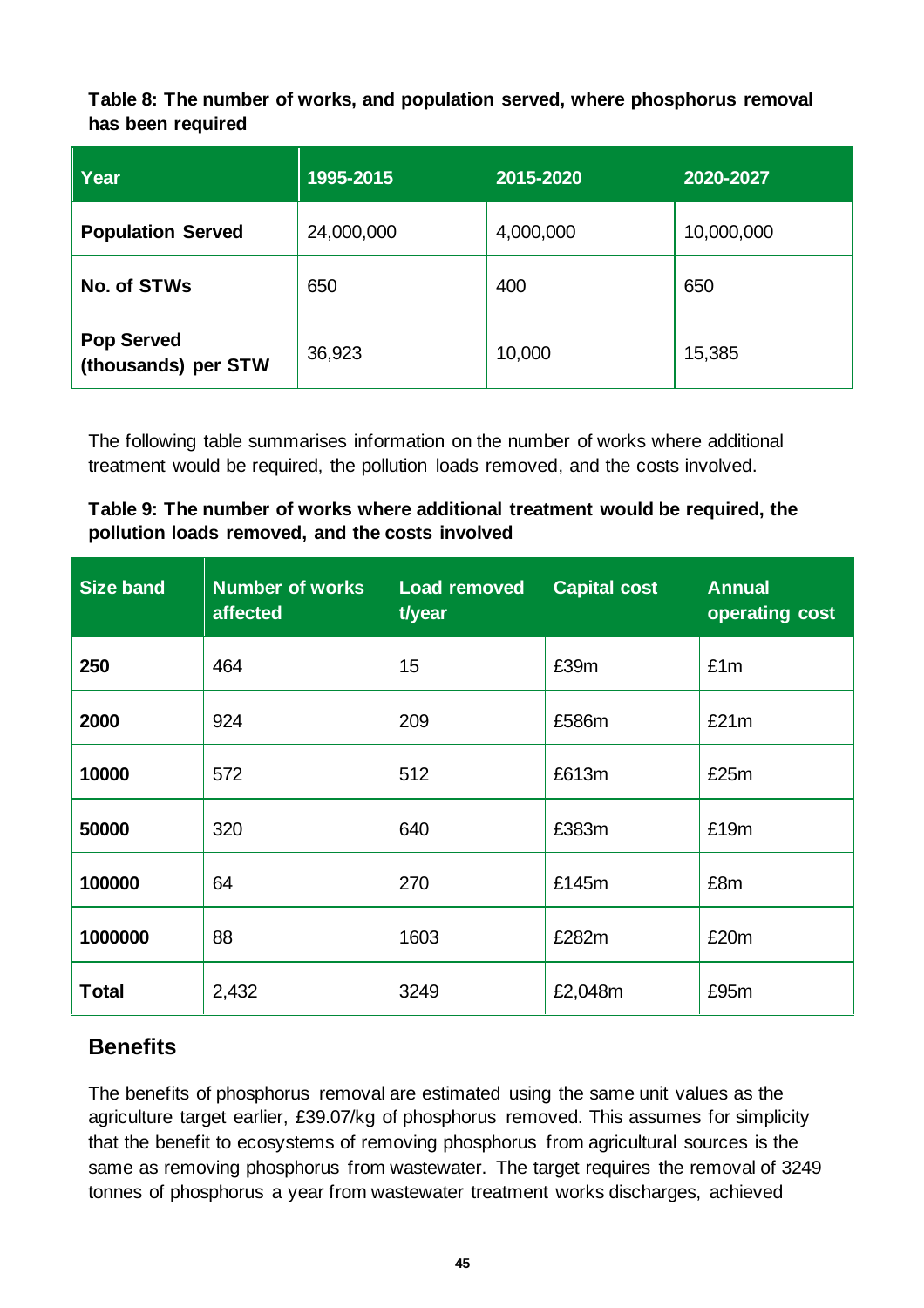gradually over the period to 2037, delivering a benefit valued at £2,620m in present value terms over the appraisal period to 2100.

Other benefits may arise, but these have not been quantified or monetised. In some cases, water companies may be able to deploy nature-based solutions that increase water storage, capture carbon from the atmosphere, and provide habitats. These can provide cobenefits and contribute to the proposed biodiversity, air quality, soils, and trees targets. For phosphorus removal, certain technologies can enable the recycling of phosphorus to reduce the reliance on depleting mined supplies. More generally, there may be unquantified beneficial impacts on freshwater biodiversity and water-related biodiversity, terrestrial habitats, and marine impacts from reduced outflow of phosphorus from estuaries to sea.

#### **Summary costs and benefits**

The estimated cost for the entire appraisal period to 2100 in PV terms is £3.67bn, which requires one further phase of capital investment to replace initial works written off after a projected 40-year life. Set against the monetised benefits of £2.62bn, this gives a monetised net present value for the proposed target of minus £1.05bn, and a benefit cost ratio of 0.7:1.

# <span id="page-45-0"></span>**6.4. Water demand**

The counterfactual assumed for appraising the water demand target is that existing nonstatutory policies and water industry commitments as set out earlier will deliver reductions in leakage and in household water consumption, which contribute much of the target reduction in distribution input over population, assuming that they are delivered. The additional or incremental effect of the target will be on non-household demand, which makes up 20% of total consumption. Some of the non-household reduction will be achieved through committed measures already described, particularly product labelling, which is relevant to the great majority of non-household water customers.

Additional activity is assumed to involve supplier-led audits of water consumption leading to adoption of water-efficient practices and gradual replacement of water-using equipment with more efficient versions in line with normal investment and replacement schedules

### **Costs**

As part of the regulatory planning cycle, the water companies compile Water Resource Management Plans, projecting for the coming 25 years the water resources available to them, the volumes of leakage and demand, and the measures they propose to take to achieve an appropriate balance. These assessments include costings of activities considered to promote water efficiency among their customers, together with projected demand reductions that would result. The type of activity required to deliver reduced nonhousehold consumption might include programmes of water consumption audits, delivered at water company expense (subsequently transferred to all water bill payers after scrutiny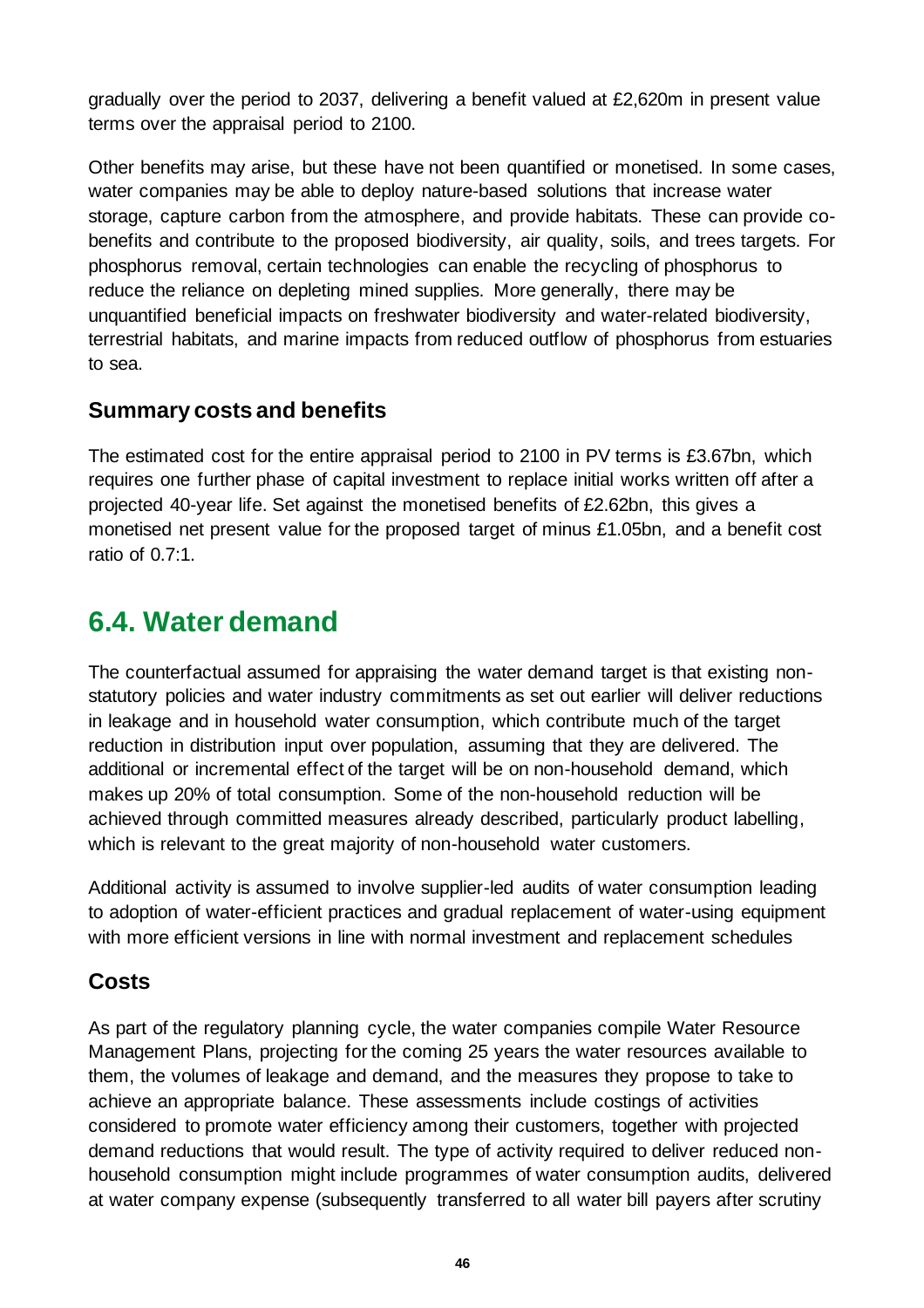from Ofwat), with engagement and follow-up costs for each non-household customer. A small number of actions in the current Plans relate directly to non-household consumption but there are considerably more that are specific to households or may cover both sectors. For this analysis the average unit costs of all relevant customer side actions have been used, with the exception of programmes of household meter installation, giving a more reliable average cost estimate but one which may overstate costs where economies of scale exist in working with much larger non-household customers. The average cost of these actions to the water companies is around £300 per million litres of water saved.

It is assumed that the costs to non-household customers themselves are offset completely by savings in their water bills or other business benefits, as efficiency measures are adopted voluntarily. Typically, reductions can be achieved through low-cost efficiency gains, upgrading to more water-efficient equipment as part of routine investment and refurbishment, in line with their corporate responsibility policies and/or justified by savings in their water bills. On this basis, delivering the additional element of the water demand target of 9% reduction in non-household water consumption (close to 100 million litres a year) is estimated to cost £169m in PV terms by 2037 and £646m if actions are required to continue over the whole appraisal period to 2100.

### **Benefits**

The monetised benefits arise from the avoided costs of new water resource infrastructure (reservoirs, desalination plants, inter-regional transfers systems of pipelines and pumping, water reuse systems, etc) that would otherwise be required to allow consumption levels to be maintained against a background of projected shortage due to population growth, development, and climate change. The National Infrastructure Commission<sup>57</sup> has shown that demand management and new infrastructure is a substantially lower cost option than reliance on emergency options to deal with drought.

Costs of the avoided schemes are estimated on the basis of similar types of infrastructure evaluated as above in the water companies' water resource management plans. The average cost of these schemes is around £1,450 per million litres of water supplied. In addition to the cost of the resource provision, water supplied must be treated and distributed, involving further marginal costs of around £250 per million litres. (Some customers would also avoid the costs of heating a proportion of their supply if they can achieve efficiency in heated water use. This element of benefit has not been quantified here because of a lack of information on the non-household uses where efficiencies could be achieved.) The total benefit of avoiding the need to undertake new supply schemes amounts to £875m in PV terms to 2037, and £3,340m to 2100.

The 100 million litres saved a year would remain in the environment. The volume and flow of water are important for ecological quality, and for amenity and human uses. It is not currently possible to quantify or value these benefits. However, some water bodies

<sup>57</sup> National Infrastructure Commission (2018), *Preparing for a drier future: England's water infrastructure needs.* Available at[: https://nic.org.uk/studies-reports/national-infrastructure-assessment/national](https://nic.org.uk/studies-reports/national-infrastructure-assessment/national-infrastructure-assessment-1/preparing-for-a-drier-future/)[infrastructure-assessment-1/preparing-for-a-drier-future/](https://nic.org.uk/studies-reports/national-infrastructure-assessment/national-infrastructure-assessment-1/preparing-for-a-drier-future/).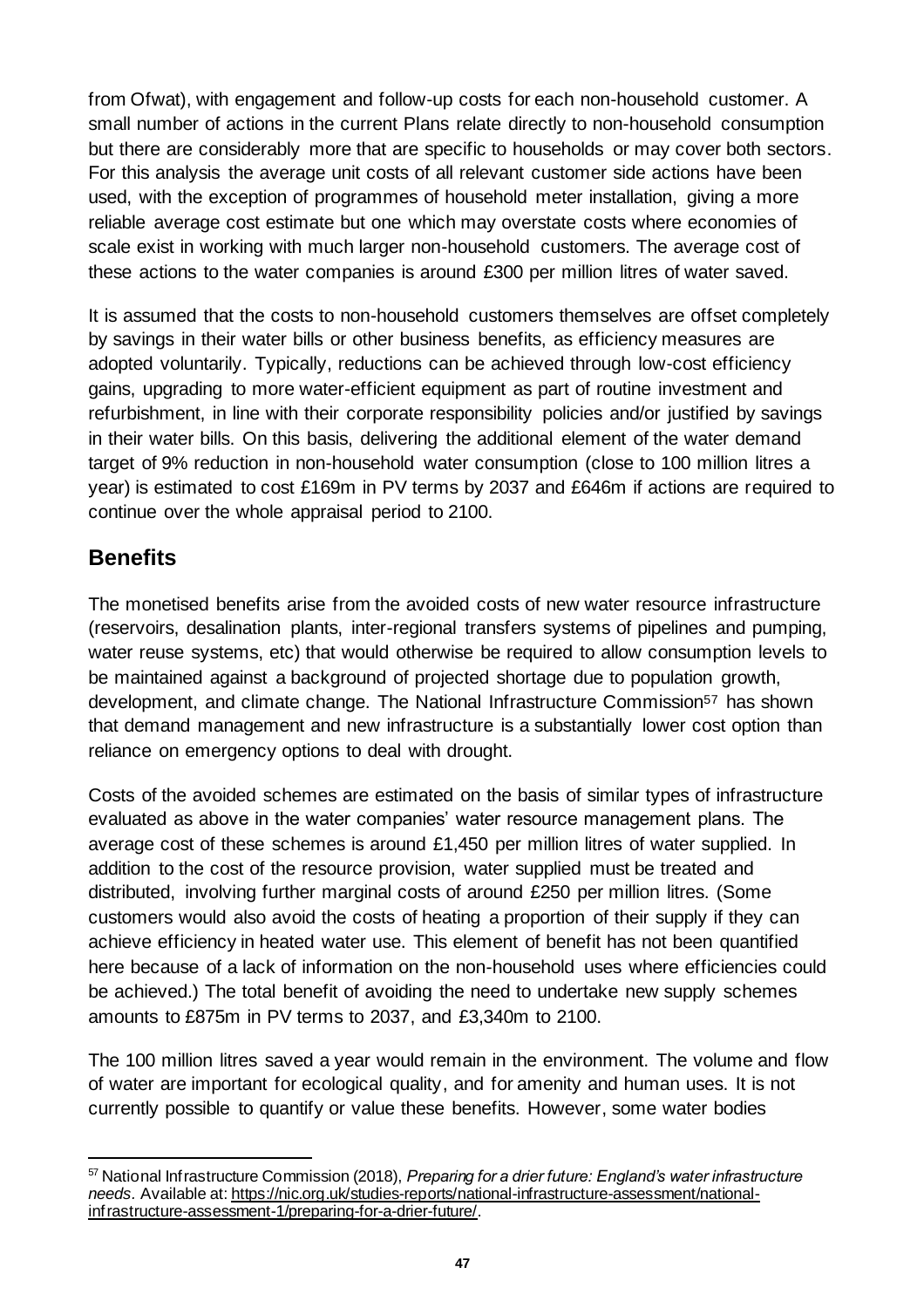currently fall below good status for water flow (rivers) or quantity (groundwaters). It is assumed that the avoided schemes would have been designed under regulatory supervision to avoid ecological damage wherever possible. Hence it has not been possible to quantify or monetise environmental benefits of the demand target in this assessment.

# <span id="page-47-0"></span>**6.5. Summary of costs and benefits**

The following table sets out the monetised costs and benefits of the targets over the whole period to 2100.

|                 |  | Table 10: Present Value of Benefits by target and affected sector for appraisal |  |  |  |
|-----------------|--|---------------------------------------------------------------------------------|--|--|--|
| period to 2100. |  |                                                                                 |  |  |  |

|                                    | <b>Recreation,</b><br>amenity,<br>non-use<br>value of<br>water | <b>Air quality</b> | <b>Carbon</b><br>emissions | <b>Reduced water</b><br>resource and<br>treatment costs | <b>Total</b><br><b>benefits</b> |
|------------------------------------|----------------------------------------------------------------|--------------------|----------------------------|---------------------------------------------------------|---------------------------------|
|                                    | <b>General</b><br>public                                       | General<br>public  | <b>General</b><br>public   | <b>Water companies</b>                                  | All<br>sectors                  |
| <b>Agriculture</b>                 | £3,570m                                                        | £18,796m           | £731m                      | £203m                                                   | £23,301m                        |
| <b>Abandoned</b><br>metal<br>mines | £184m                                                          |                    |                            |                                                         | £184m                           |
| Wastewater                         | £2,620m                                                        |                    |                            |                                                         | £2,620m                         |
| <b>Water</b><br>demand             |                                                                |                    |                            | £3,340m                                                 | £3,340m                         |
| <b>All water</b><br>targets        | £6,374m                                                        | £18,796m           | £731m                      | £3,543m                                                 | £29,445m                        |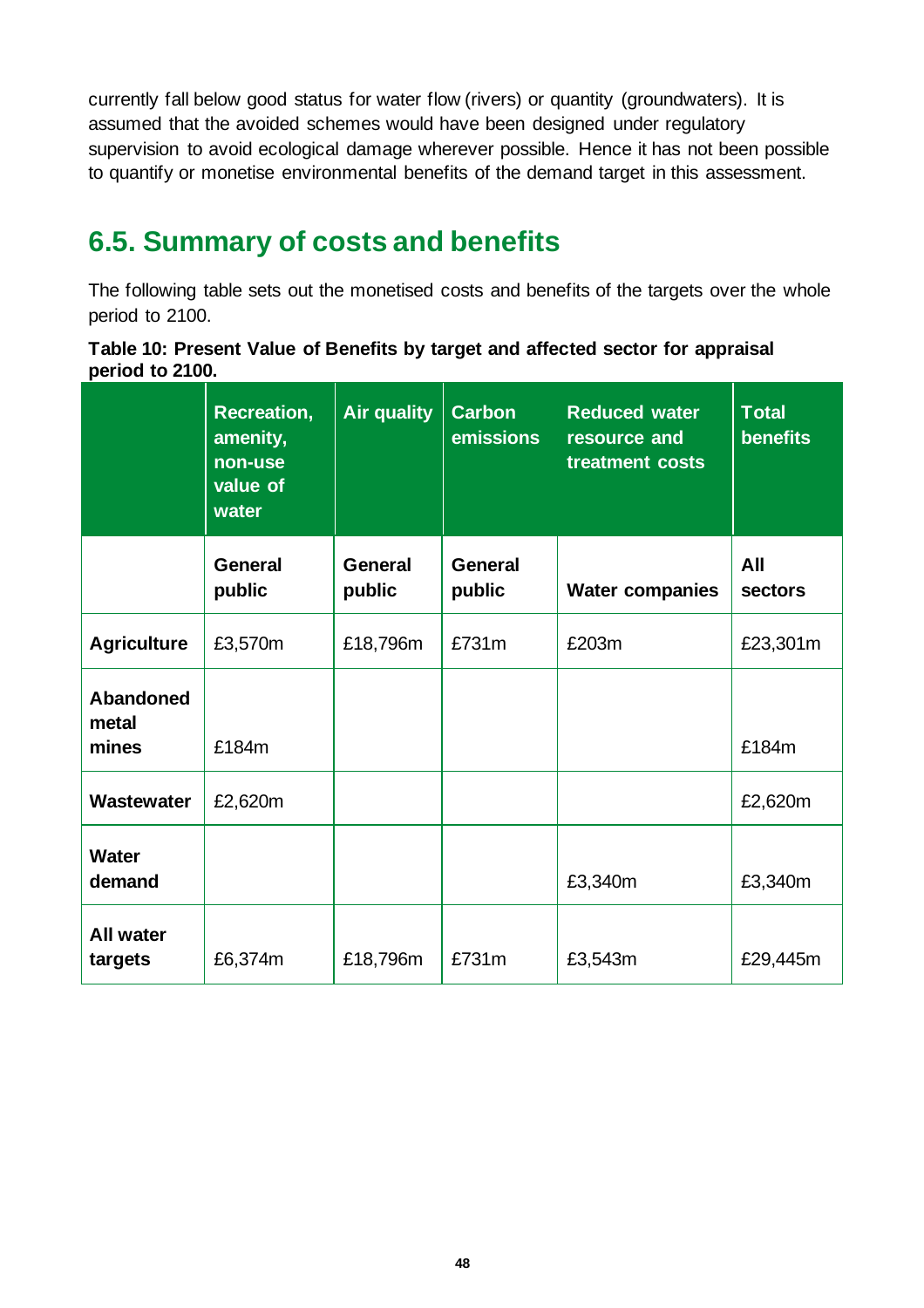**Table 11: Present Value of Costs by target and affected sector for appraisal period to 2100**

|                                 | <b>Government</b> | <b>Farmers</b>  | <b>Water</b><br>companies | Total costs, all<br><b>sectors</b> |
|---------------------------------|-------------------|-----------------|---------------------------|------------------------------------|
| <b>Agriculture</b>              | £8,168m           | £0m             |                           | £8,168m                            |
| <b>Abandoned metal</b><br>mines | £276m             |                 |                           | £276m                              |
| Wastewater                      |                   |                 | £3,671m                   | £3,671m                            |
| <b>Water demand</b>             |                   |                 | £646m                     | £646m                              |
| All water targets               | £8,444m           | £0 <sub>m</sub> | £4,317m                   | £12,761m                           |

Over the whole appraisal period, indicative actions to deliver the water targets are estimated to deliver a monetised net present value of +£16.68bn to 2100, with a benefit cost ratio of 2.31.

|  | Table 12: Summary Cost-Benefit Analysis by target for appraisal period to 2100 |
|--|--------------------------------------------------------------------------------|
|  |                                                                                |

|                                 | <b>Total</b><br><b>benefits</b> | <b>Total costs</b> | <b>Net Present Value</b> | <b>Benefit Cost</b><br><b>Ratio</b> |
|---------------------------------|---------------------------------|--------------------|--------------------------|-------------------------------------|
| <b>Agriculture</b>              | £23,301m                        | £8,168m            | $+£15,133m$              | 2.85                                |
| <b>Abandoned</b><br>metal mines | £184m                           | £276m              | $-E92m$                  | 0.67                                |
| <b>Wastewater</b>               | £2,620m                         | £3,671m            | $-E1,051m$               | 0.71                                |
| <b>Water</b><br>demand          | £3,340m                         | £646m              | $+£2,694m$               | 5.17                                |
| <b>All water</b><br>targets     | £29,445m                        | £12,761m           | +£16,684m                | 2.31                                |

The following table sets out the costs to achieve the targets by 2037 and the consequent benefits, assuming no further actions or costs occur after 2037. These figures understate the benefits in cases where there is a lag in ecological response, and where capital investments in long-lived assets (also to some extent shifts in technology and practices) will continue to deliver benefits for many years beyond the investment, and with only low continuing running costs. This particularly affects the abandoned metal mines target,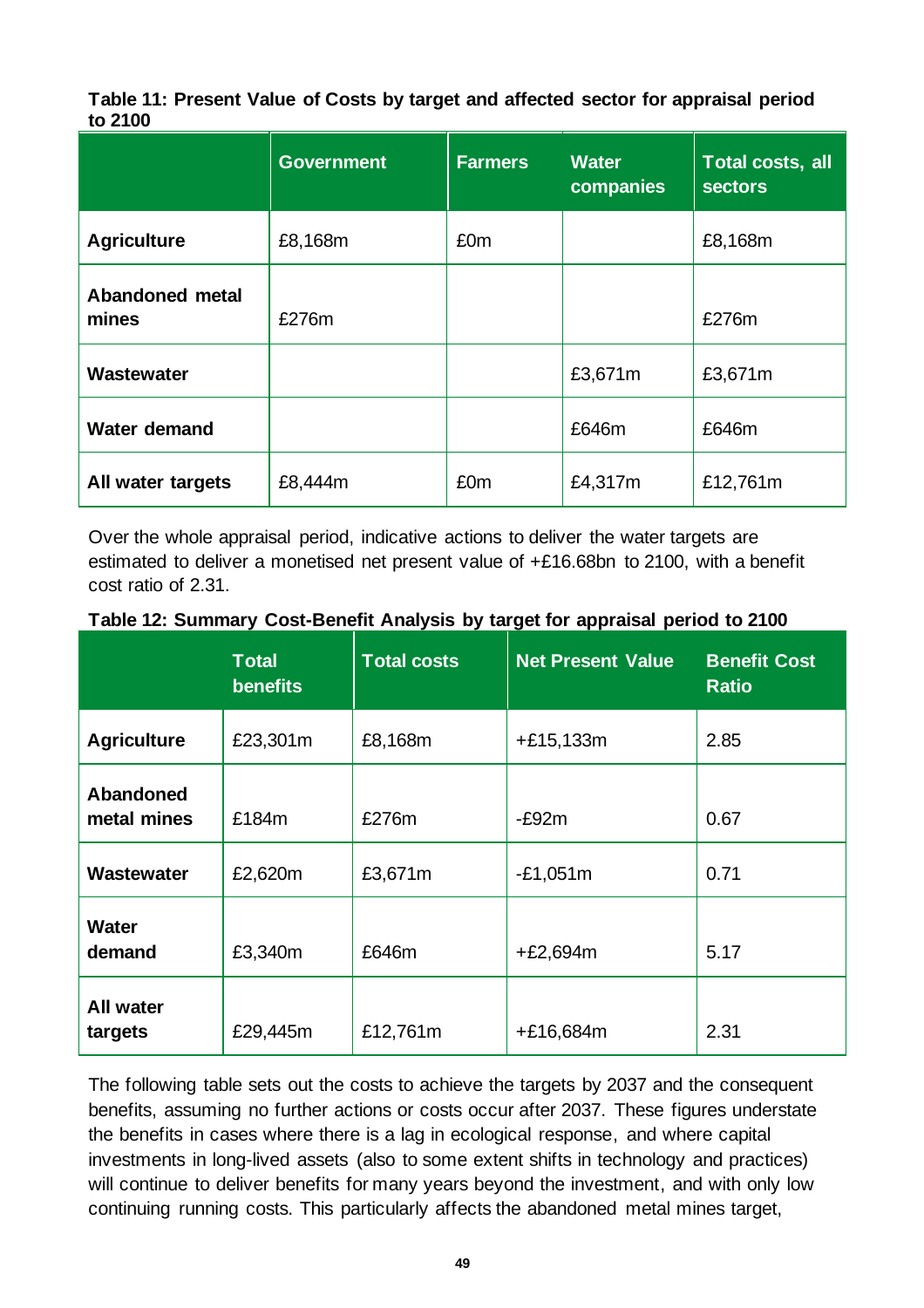where the period to 2037 includes all the required capital works, but excludes the long period of operation to 2100 where modest operational costs would deliver substantial continuing benefits. In contrast, the agriculture target is assumed to involve a largely constant stream of costs from modified farming practices and foregone land use. In this case the weaker benefit cost ratio in the shortened appraisal period arises from the fact that unit values for air quality and carbon benefits rise exponentially over time, while real unit costs are assumed constant.

|                           | <b>Recreation, Air quality</b><br>amenity, non-<br>use value of<br>water |                   | <b>Carbon</b><br>emissions | <b>Reduced</b><br>water<br>resource and<br>treatment<br><b>costs</b> | <b>Total benefits</b> |
|---------------------------|--------------------------------------------------------------------------|-------------------|----------------------------|----------------------------------------------------------------------|-----------------------|
|                           | <b>General</b><br>public                                                 | General<br>public | General<br>public          | <b>Water</b><br>companies                                            | <b>All sectors</b>    |
| <b>Agriculture</b>        | £939m                                                                    | £3,096m           | £137m                      | £53m                                                                 | £4,225m               |
| Abandoned<br>metal mines  | £26m                                                                     |                   |                            |                                                                      | £26m                  |
| <b>Wastewater</b>         | £2,087m                                                                  |                   |                            |                                                                      | £2,087m               |
| <b>Water demand</b>       |                                                                          |                   |                            | £875m                                                                | £875m                 |
| All water targets £3,052m |                                                                          | £3,096m           | £137m                      | £928m                                                                | £7,213m               |

#### **Table 13: Present Value of Benefits by target and affected sector for measures applied to 2037 only**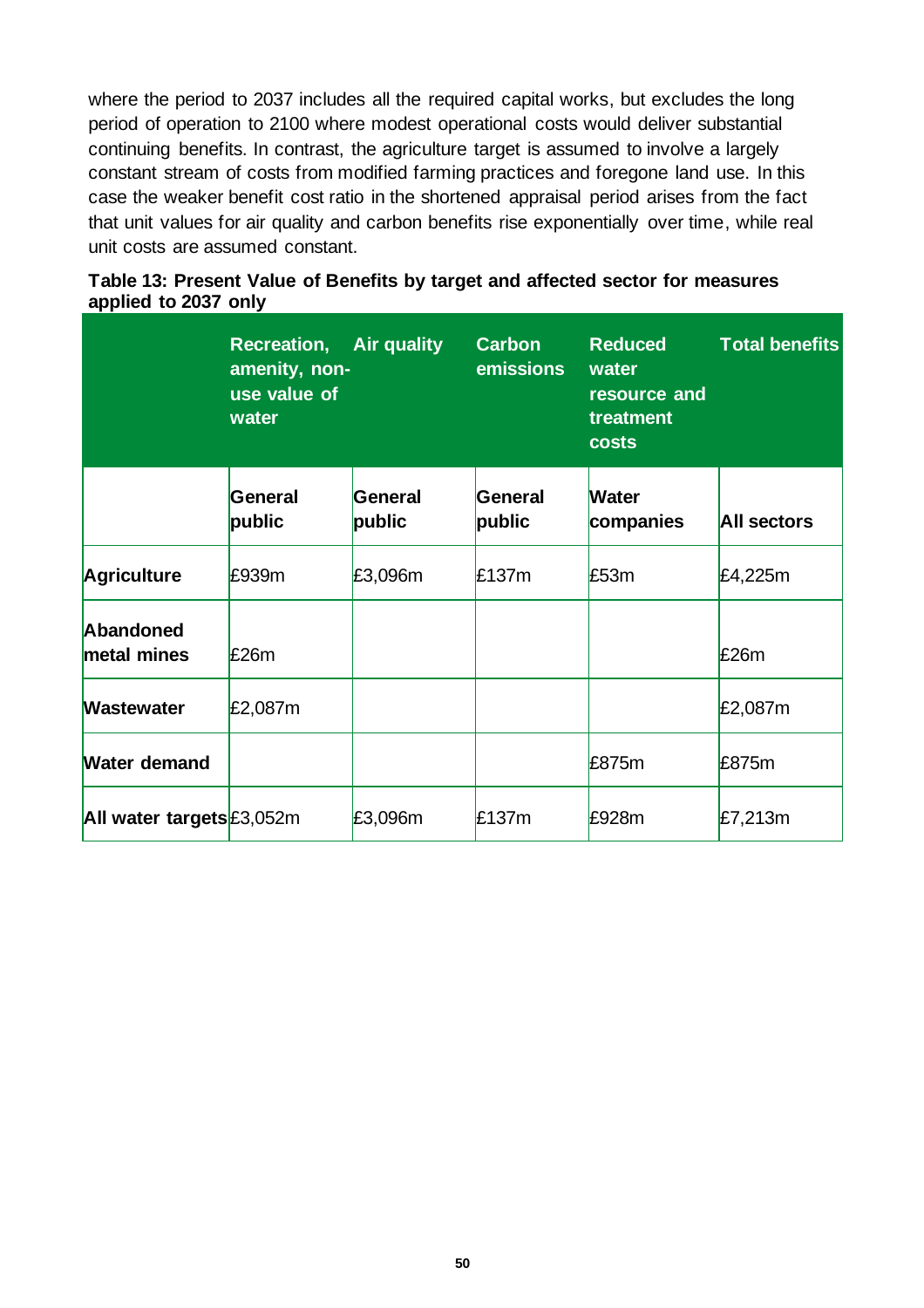**Table 14: Present Value of Costs by target and affected sector for measures applied to 2037 only**

|                             | <b>Government</b> | <b>Farmers</b> | <b>Water companies</b> | Total costs, all<br><b>sectors</b> |
|-----------------------------|-------------------|----------------|------------------------|------------------------------------|
| <b>Agriculture</b>          | £2,139m           | £0m            |                        | £2,139m                            |
| Abandoned<br>metal mines    | £177m             |                |                        | £177m                              |
| Wastewater                  |                   |                | £2,907m                | £2,907m                            |
| <b>Water</b><br>demand      |                   |                | £169m                  | £169m                              |
| <b>All water</b><br>targets | £2,316m           | £0m            | £3,076m                | £5,392m                            |

**Table 15: Summary Cost-Benefit Analysis by target for measures applied to 2037 only**

|                             | <b>Total benefits</b> | <b>Total costs</b> | <b>Net Present Value</b> | <b>Benefit Cost</b><br><b>Ratio</b> |
|-----------------------------|-----------------------|--------------------|--------------------------|-------------------------------------|
| <b>Agriculture</b>          | £4,225m               | £2,139m            | $+£2,086m$               | 1.98                                |
| Abandoned<br>metal mines    | £26m                  | £177m              | $-E151m$                 | 0.15                                |
| Wastewater                  | £2,087m               | £2,907m            | $-E820m$                 | 0.72                                |
| <b>Water</b><br>demand      | £875m                 | £169m              | $+£706m$                 | 5.17                                |
| <b>All water</b><br>targets | £7,213m               | £5,392m            | $+£1,821m$               | 1.34                                |

The above tables all omit important benefits that it has not been possible to quantify and value. Among these are substantial impacts on freshwater biodiversity and water-related biodiversity, terrestrial habitats, other benefits from changes in land use and agricultural practices e.g., landscape, soil carbon, and marine impacts (from reduced outflow of nutrients from estuaries to sea). For agriculture, the tables do not include any estimate of the benefits and costs of any new uses of land, which would be at the discretion of the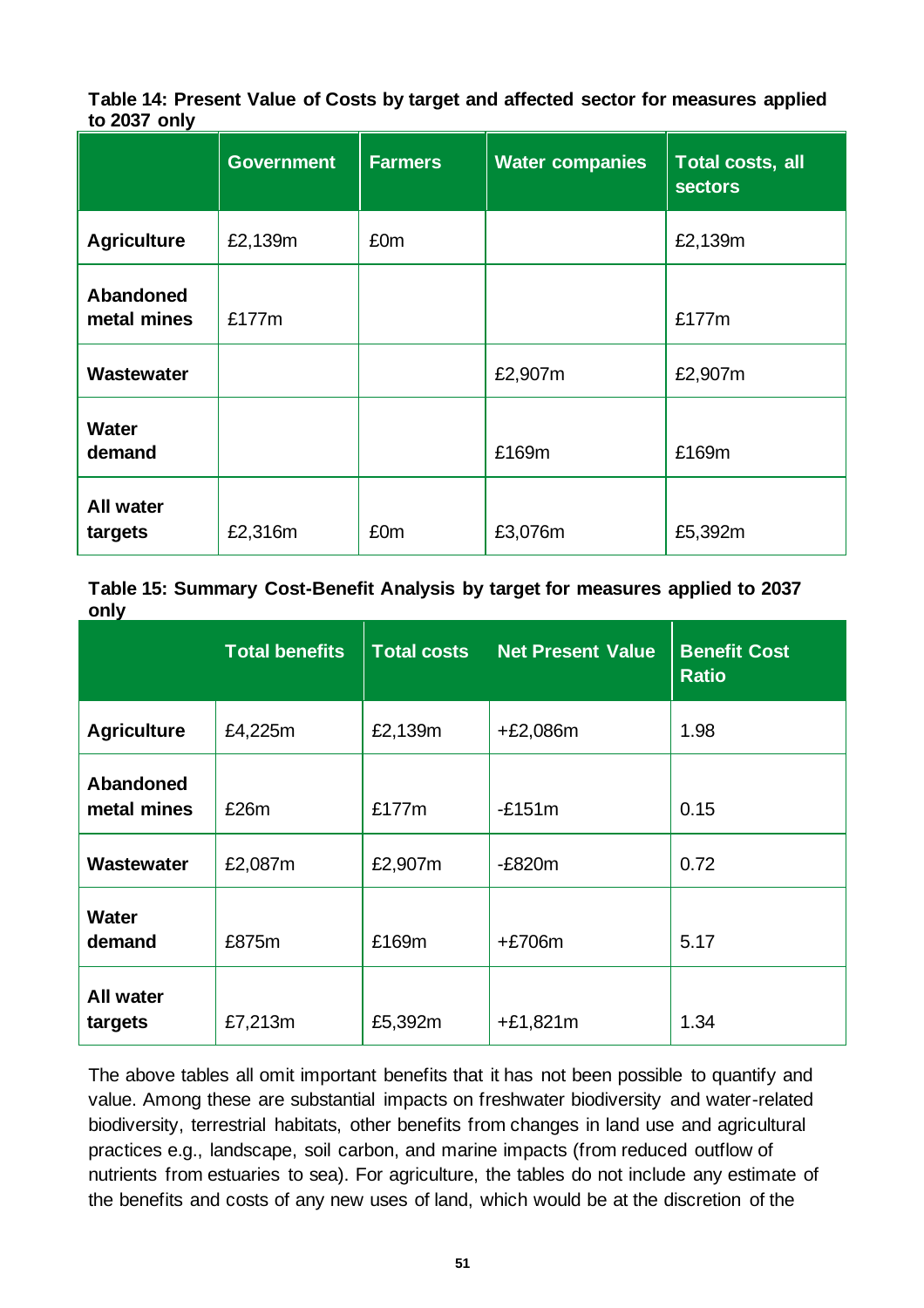landowner. These other uses are not specified or required by adopting the water target, but may include habitat creation, woodland, or other land uses. They could therefore be public or commercial benefits.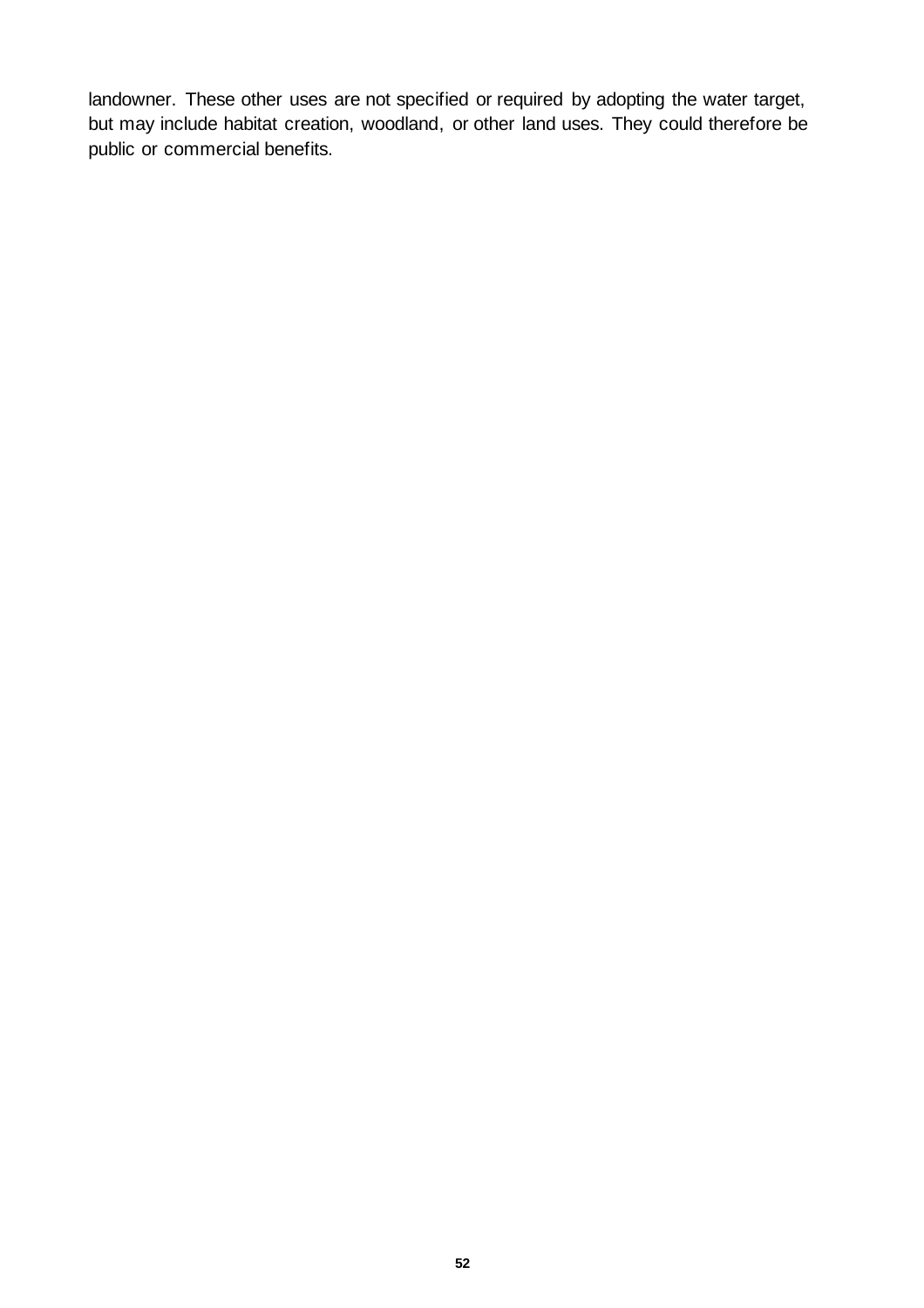# <span id="page-52-0"></span>**7. Direct costs and benefits to business calculations**

The water targets and the purely indicative measures described in this assessment do not immediately impose any direct costs or benefits to business. Future regulatory measures to help implement the targets may impose costs and would require their own full regulatory impact assessments where appropriate.

# <span id="page-52-1"></span>**8. Risks and assumptions**

# <span id="page-52-2"></span>**8.1. Agriculture**

Policies and time lags are indicative. It is assumed that the gradual introduction of policies and the adoption of measures by farmers will result in a linear increase in uptake, and hence costs, from an initial baseline in 2022 to the reach the modelled scenario in full by 2037. The actions required to meet the target are ambitious compared to previous experience, and at this stage it is not possible to specify the measures to achieve them. A two-year lag is assumed between the costs and benefits, reflecting evidence of the gap before mitigation measures produce a consistent improvement in monitored water quality. This is a simplification because some environmental impacts are almost immediate, whilst other lags could be far longer, particularly for impacts on groundwater.

The assumed counterfactual is an unchanged structure of agricultural land use (cropping and stocking), management systems, and technologies. All additional actions on farm are modelled assuming no changes to land use and management other than those specified. Prices of all agricultural inputs and outputs are assumed constant in real terms throughout. This is a simplifying analytical assumption, recognising that in the real world there will be trends and fluctuations.

# <span id="page-52-3"></span>**8.2. Abandoned metal mines**

Benefits begin two years after the construction date (i.e., when operation begins) and last until 2100.

Benefits and costs have been assessed at a management catchment scale rather than with respect individual water bodies or estimated number of interventions. It is assumed all schemes and diffuse measures within a catchment are technically and practically feasible.

Diffuse measures take one year to build. Operating costs for diffuse measures begin in the year of construction. They are incurred annually until 2100. Treatment schemes take three years to develop and two years to construct. Operating costs for mine water treatment schemes begin when construction has finished. Operating costs are then incurred annually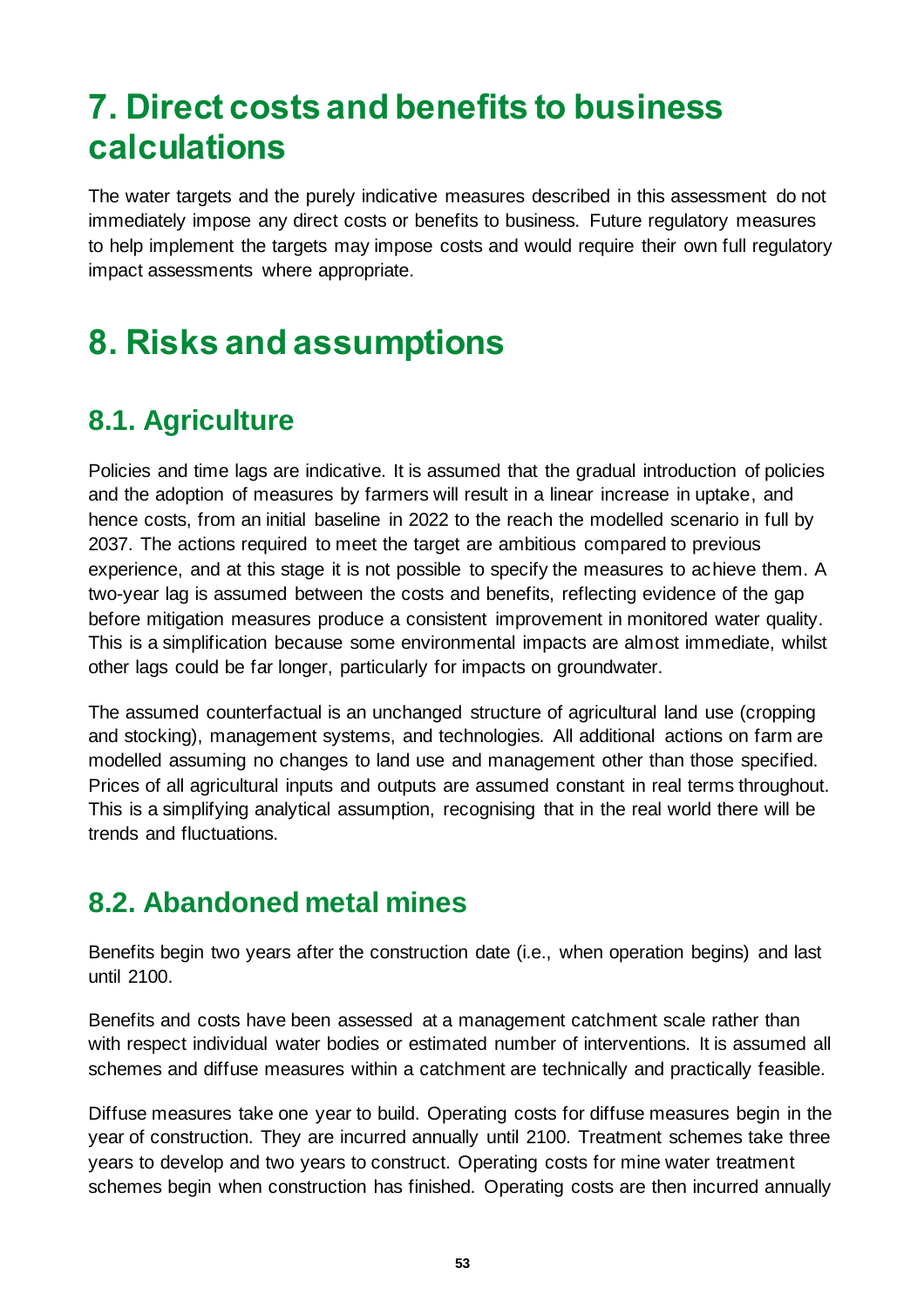until 2100. Operating costs increase by £30k per scheme from year 7 as it is assumed that increased operating costs are a better reflection of cost than periodic capital investment. The majority of the capital costs for new schemes is in earthworks and pipeline which have a long lifetime, and replacement is generally less than initial earthworks. Current technology to remove pollutants will be used until 2100.

Delivery of the target is entirely dependent on government funding.

There is uncertainty around future technological improvements and investment in research and development to decrease costs. Time may also allow for improved evaluation of benefits.

## <span id="page-53-0"></span>**8.3. Wastewater**

The costs of the wastewater target were estimated using a standard model and the Environment Agency experience with modelling costs of similar schemes over a long period. Environment Agency's initial modelled costs are replaced in subsequent appraisals by water company estimates of the cost of each individual works enhancement that are subject to Ofwat scrutiny. This ensures that Environment Agency initial costings are now broadly in line with typical outturns.

Alternative technologies, including phosphorus recovery for reuse as fertiliser, are currently not economically viable at scale, but may become so in future with innovation and depending on world prices of phosphate rock, delivering better environmental outcomes.

# <span id="page-53-1"></span>**8.4. Water demand**

There are risks relating to the unpredictable impact of climate change on water consumption requirements and water availability, which could impact on the achievability of the target. However, this risk is also a driver for demand reduction.

There is a minor risk that climate change could lead to some abstractors (industrial water users who self-supply from their own reservoirs, wells, or river abstractions) shifting to the public water supply during periods of drought. There is limited data on water consumption practices in the non-household sector, leaving a degree of uncertainty over exactly what issues might arise.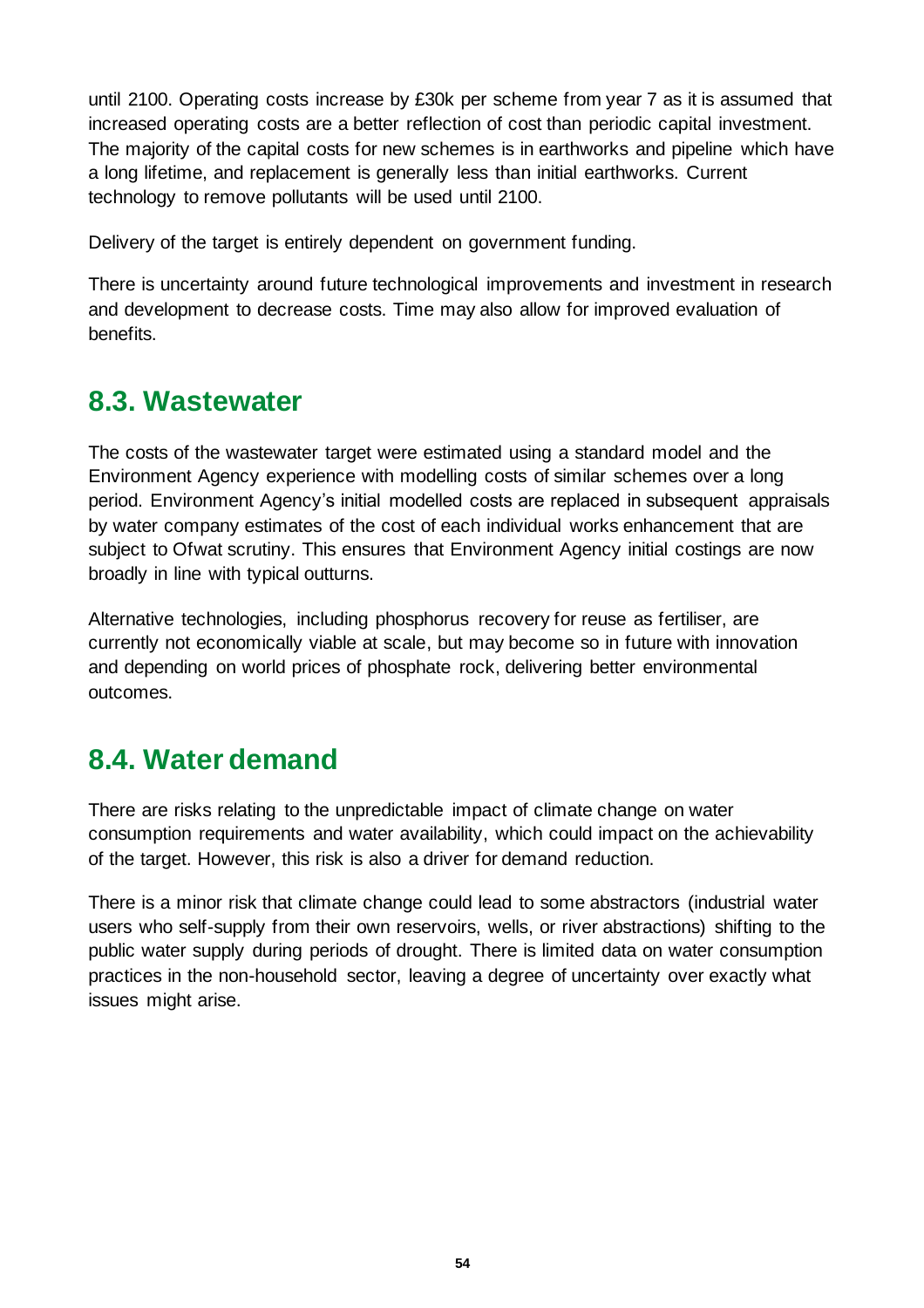# <span id="page-54-0"></span>**9. Impact on small and micro businesses**

The impacts set out in earlier sections are the estimated impacts of an indicative policy pathway to deliver the proposed targets. A formal small and micro-business assessment has not been carried out here, but would be done in the IA of any regulatory measures actually proposed in future to support achievement of the targets.

Direct impacts on business would arise for the water companies, which are all large businesses. Their direct costs would be passed through the regulatory price review process onto customers through the sewerage component of their water bills, following careful scrutiny by Ofwat. The customers affected by this secondary, indirect impact would include households and businesses of all sizes.

Achieving the proposed agriculture target would be dependent on actions taken by farm businesses, the majority of which are classified as small and micro businesses. The indicative pathway includes future measures, advice and incentives delivered by government that will encourage farmers to adopt practices and enrol in voluntary measures that will protect and restore the water environment. For any new regulation required to deliver the proposed target, new impact assessments will be undertaken. The cost of existing regulations has been accounted for in the previous impact assessments for those regulations.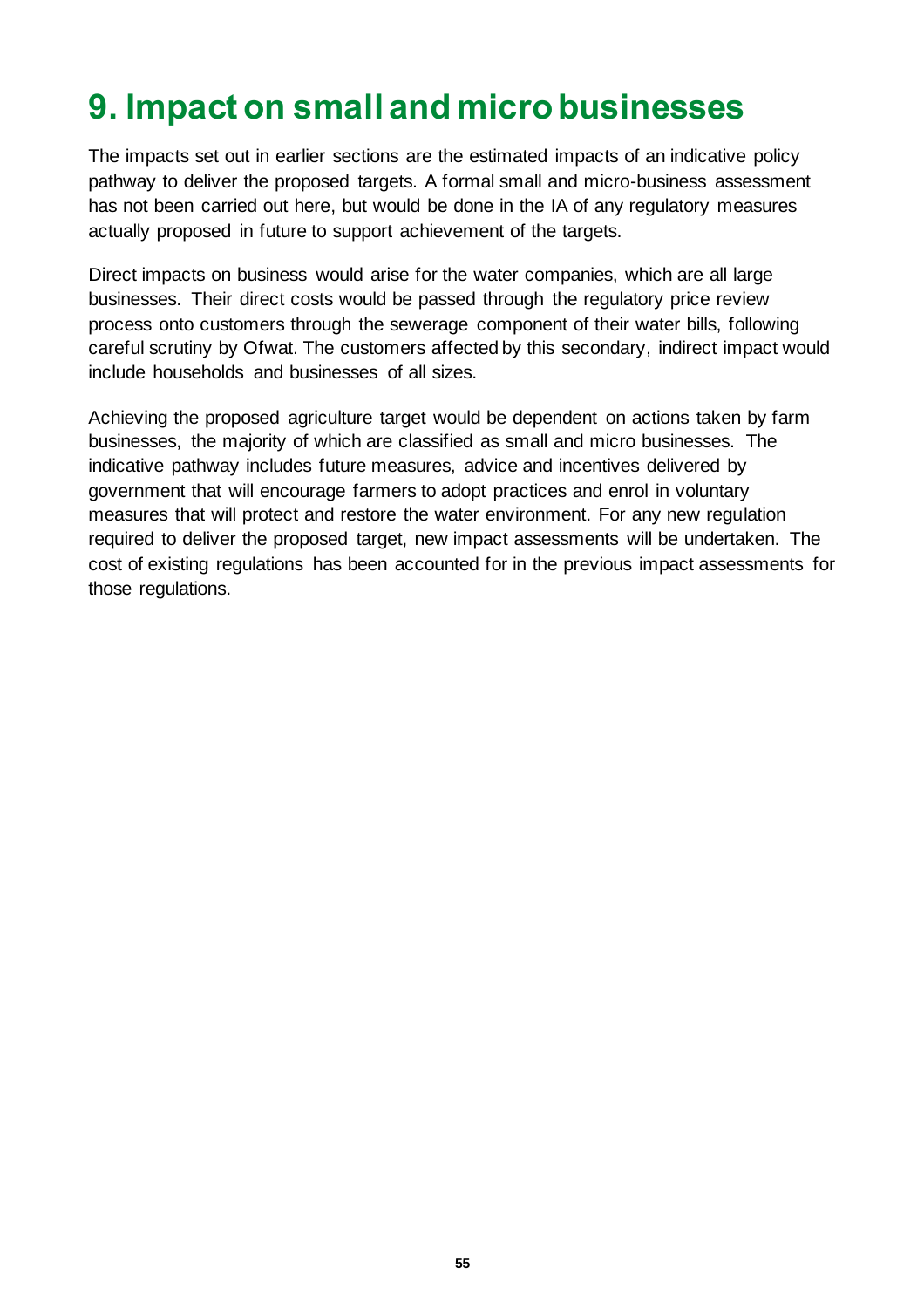# <span id="page-55-0"></span>**10. Wider impacts**

#### **Summary of overall impacts for water targets**

Water is embedded throughout society, it is essential for human health, agriculture, ecosystems, and industry, and is impacted by many human activities. As a result, actions to improve the water environment touch on many other sectors and environmental outcomes, as water provides an essential ecosystem on which biodiversity, fish, and plant life depends.

# <span id="page-55-1"></span>**10.1. Nature and biodiversity**

Healthy water bodies are an essential ecosystem for thriving biodiversity. The water targets will improve these habitats and play a vital role in progressing towards our ambitions for biodiversity.

The abandoned metal mines target is linked to specific locations. Where these sites overlap with areas of interest for biodiversity, by delivering our targets we will contribute to achieving biodiversity targets. The decrease in over-abstraction and pollution in the water environment will contribute to achieving wider biodiversity targets

To achieve the targets for wastewater, agriculture, and abandoned metal mines, the responsible actors will be encouraged by government to pursue new methods including nature-based solutions. These often have multiple environmental outcomes however they are location specific and require assessment on an individual basis.

As an example, tree planting to reduce run-off and sediment erosion from agricultural land can also help to slow the flow of water and prevent flooding, increasing water retention in soils. The trees also help to remove harmful emissions from the atmosphere and benefit actions to mitigate climate change as well as providing cooling effects. Therefore, these targets will necessitate a joined-up approach between linked policy areas.

The interventions that would deliver the abandoned metal mines target also include the use of nature-based solutions by creating new wetlands and planting trees. These will increase carbon sequestration in soils and vegetation, enhancing biodiversity particularly of priority vegetation habitats, as well as other natural flood management interventions that contribute to climate change mitigation.

Achieving the water targets will involve time-lags and different timescales in ecological recovery due to the processes of the freshwater systems involved. Understanding the time lags in ecological recovery are an integral part of assessing the full extent of co-benefits for biodiversity and nature.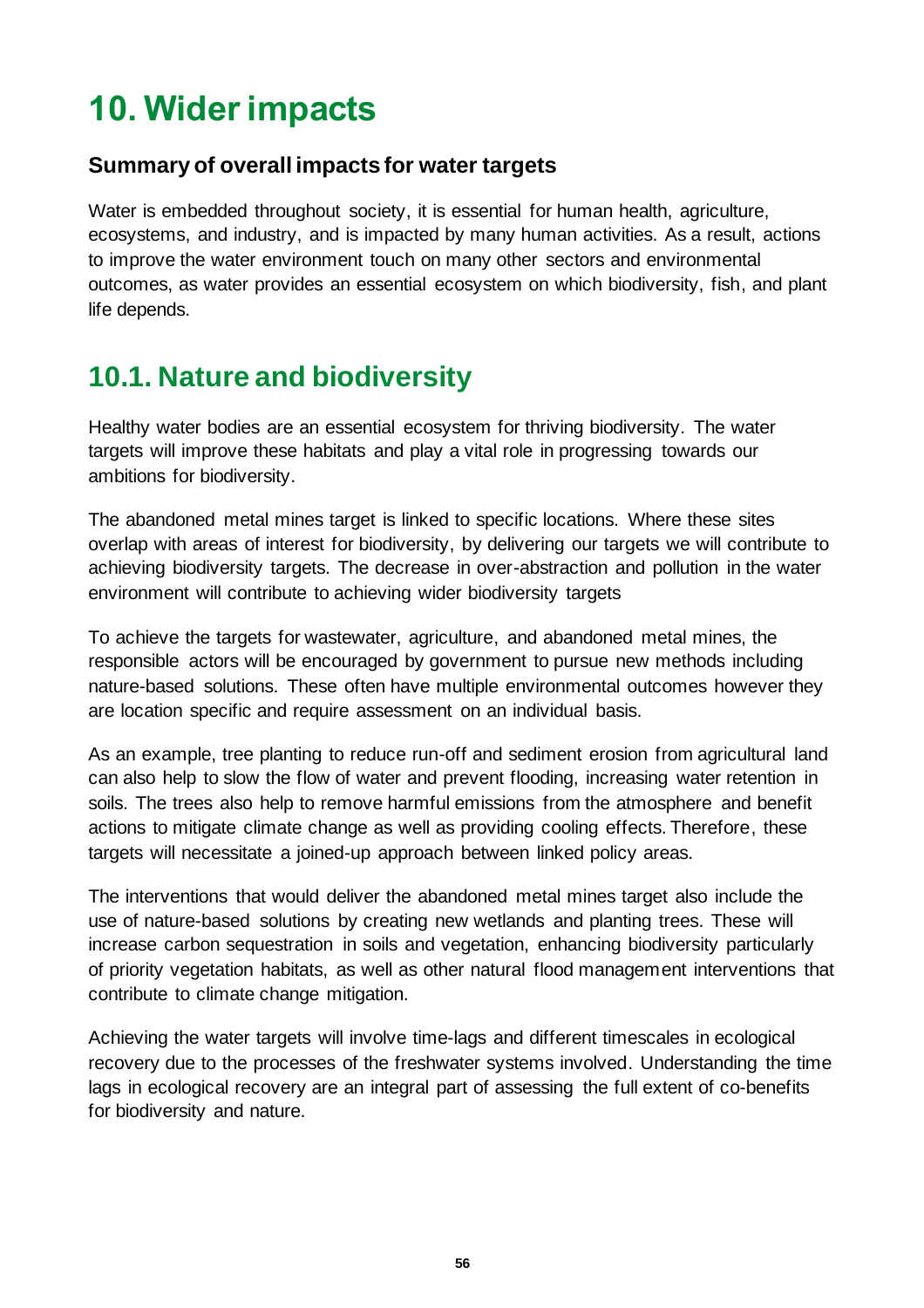# <span id="page-56-0"></span>**10.2. Climate change and sustainability**

The wastewater target may incentivise phosphorus recovery by water companies. Mined supplies of phosphorus are depleting, industries are becoming increasingly dependent on imports from a falling number of countries with remaining stocks. Recovery and recycling of phosphorus extracted from wastewater treatment would mean greater resilience to finite phosphorus supplies<sup>58</sup>.

The use of nature-based solutions to achieve the water targets may also provide positive co-benefits for climate change adaptation and mitigation, depending on the solution used.

Water companies in England have committed to reaching Net Zero. Energy consumption accounts for the majority of the water industry's carbon footprint. Pursuing the measures to achieve the water demand target will reduce the amount of energy required to pump water across the country and heat water, delivering progress towards reducing carbon emissions. The phosphorus target for the water industry, however, may have a negative impact on their Net Zero ambitions if this results in increased chemical treatment at wastewater treatment plants. Water companies will have to account for these obligations in their net zero planning.

Decreased demand on the water supply could also potentially mean better resilience in incidences of extreme drought.

## <span id="page-56-1"></span>**10.3. Marine**

Rivers act as conduits for plastics as well as nutrients, sediments, and a wide range of other persistent and emerging contaminants to coastal waters and the ocean. Action to achieve the water targets and reduce the presence of pollutants in inland waters will reduce pollutant loads flowing into marine waters.

The abandoned metal mines target will impact upon the marine environment. In addition to ongoing programme works that will decrease metal inputs to the Tyne and other affected estuaries, benefits arise to marine wildlife when contaminated sediments are prevented from reaching estuaries. For example, to the UK Marine Strategy which sets values for metal contaminants in biota, and international treaty obligations under the OSPAR Convention59. Total riverine inputs of metals to the Greater North Sea have not decreased since 2012 after considerable decrease in the previous 20 years<sup>60</sup>; further decreases may not happen without action on abandoned metal mines although additional evidence needs to be gathered.

59 [OSPAR Commission | Protecting and conserving the North-East Atlantic and its resources](https://www.ospar.org/) <sup>60</sup> United Kingdom Marine Monitoring & Assessment Strategy, *Inputs of mercury, cadmium and lead via water and air.* Available at: [Metal inputs \(cefas.co.uk\)](https://moat.cefas.co.uk/pressures-from-human-activities/contaminants/metal-inputs/).

<sup>58</sup> Environment Agency (2019), *Phosphorus and Freshwater Eutrophication Pressure Narrative*. Available at [phosphorus-pressure-rbmp-2021.pdf \(environment-agency.gov.uk\)](https://consult.environment-agency.gov.uk/++preview++/environment-and-business/challenges-and-choices/user_uploads/phosphorus-pressure-rbmp-2021.pdf).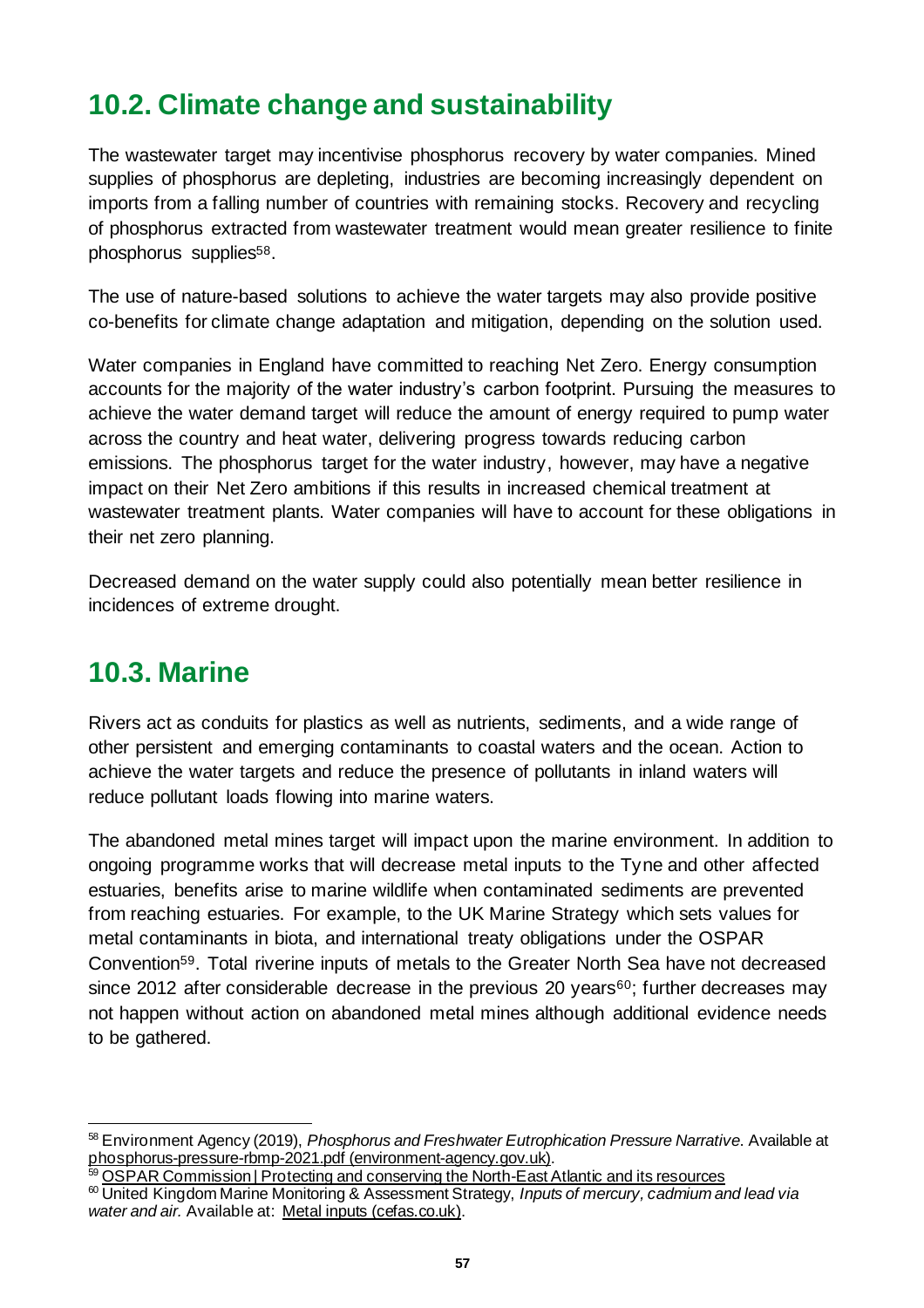# <span id="page-57-0"></span>**10.4. Economic/industry**

The abandoned metal mines target will provide economic co-benefits for the North of England and cross-Government priorities, as well as supporting Levelling Up ambitions and the Industrial Strategy and aligning with policy on infrastructure development.

Interventions to prevent sediments silting up shipping berths in the Port of Tyne will directly contribute to its future as one of the UK's major deep-sea ports, contributing to national infrastructure. The abandoned metal mines target will contribute to levelling up strategies, by protecting 3,700 direct and 110,000 indirect existing jobs in the Tyne estuary, particularly in renewable and offshore energy (2019 figures), and potential substantial expansion. The target will support skilled employment opportunities for areas in the North and the South West e.g., in tourism at UNESCO World Heritage sites in Devon and Cornwall or environmental management.

A reduction in water use would need to consider the positive and potential negative impacts on businesses and economic growth. Introduction of a water efficiency label (linked with energy) would affect businesses. The water efficiency label will have impacts on manufacturers who make, and retailers who sell water using products. This is being addressed in a separate IA.

# <span id="page-57-1"></span>**10.5. People/behaviour**

The illustrative analysis in this IA is based on a simple counterfactual essentially involving no change in current behaviour by business people (including farmers and landowners) and the general public. It is reasonable to say that, over an appraisal period to 2100, this is not a realistic representation of what might occur. However, there is no clear evidenced basis to assume any other counterfactual changes (those changes that would occur in the absence of the proposed water targets). It is likely that there will be changes in the water efficiency of non-household water consumers, and changes outlined above by agricultural landholders, over the period of these targets (to 2037) and even more so over the appraisal period (to 2100). The important and wide-ranging impact of human behaviour on the water environment is increasingly recognised.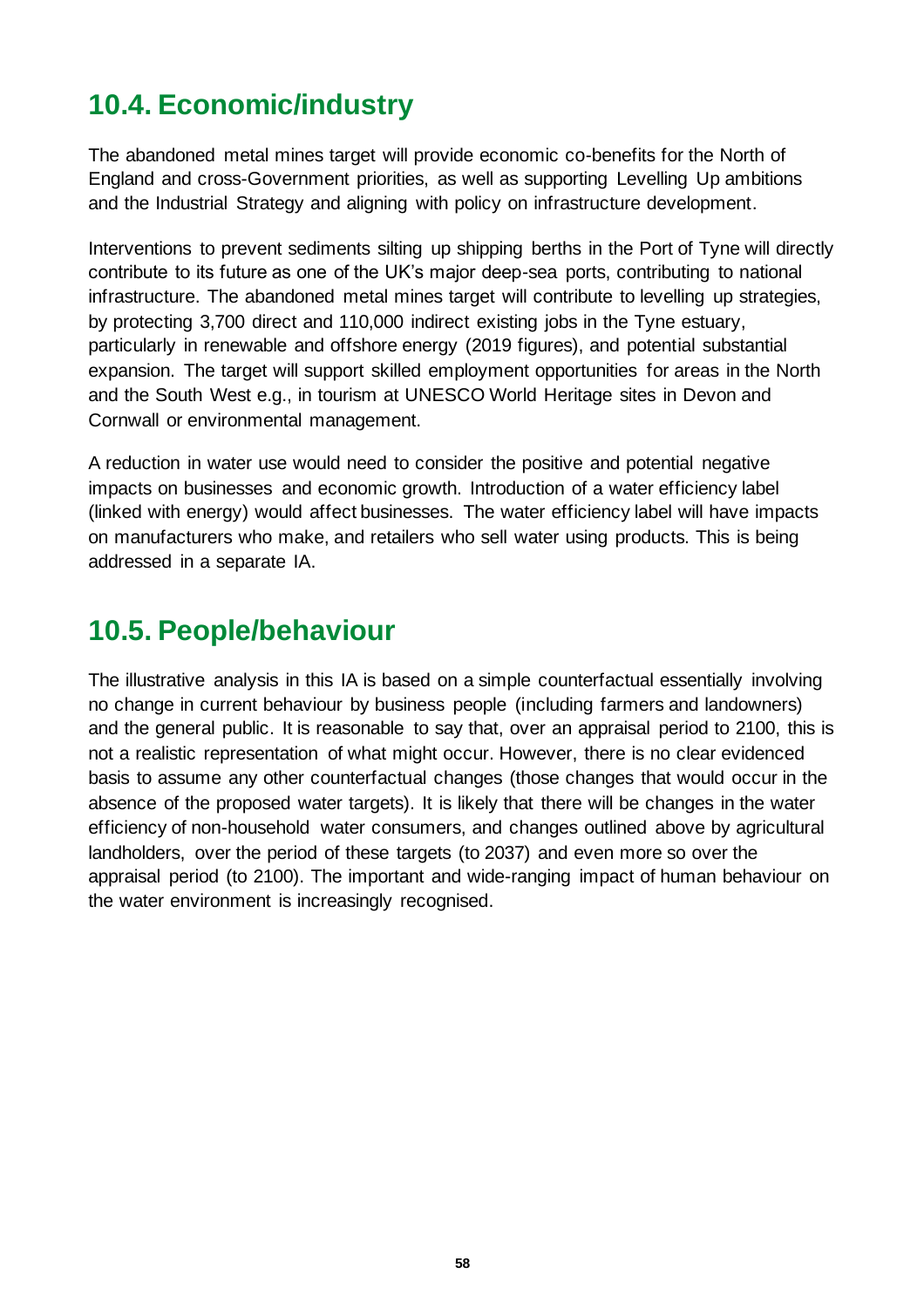# <span id="page-58-0"></span>**11. Summary of the potential trade implications of measure**

The water and sewerage industries in Britain are non-traded sectors and impacts on them are not expected to have any international trade implications.

Measures relating to agriculture may require incentives to farm businesses including public funding, which may need to be cleared through trade procedures but are not specific to water targets.

# <span id="page-58-1"></span>**12. Monitoring and Evaluation**

# <span id="page-58-2"></span>**12.1. Agriculture**

The target will be measured through a combination of modelling and monitoring.

Although it is relatively straightforward to directly measure levels of pollution through water quality monitoring and a long-term agriculture-focussed *Enhanced Water Quality Monitoring Programme* has been in place since 2007, through the Catchment Sensitive Farming (CSF) programme, the rural water environment is subject to multiple pressures including both point and diffuse sources (e.g. sewage treatment works, agriculture and industry), and monitoring alone would not, therefore, form a robust basis for setting sectorspecific targets.

## **Modelling**

Land use modelling is a well-established area that has been used extensively to support policy analysis, with  $FARMSCOPER<sup>61</sup>$  being the leading policy tool for diffuse pollution management in England. FARMSCOPER integrates multiple pollutant, emission, and erosion processes, at a range of spatial scales in order to estimate agricultural pollutant loadings (to the water environment).

The following developments are required to apply land use modelling to the agriculture target:

• An England-wide farmer survey to provide detailed information on uptake of specific policy interventions as well as other changes to farming practices - although we have robust information for some policy interventions (notably Agri-Environment Schemes and CSF) as well as more generally through the Defra Farm Practices Surveys, for other interventions (e.g. Catchment Based Approach, water company schemes, and agri-industry schemes) this information is lacking - the survey needs

 $61$  Gooday, R. et al. (2014) 'Modelling the cost-effectiveness of mitigation methods for multiple pollutants at farm scale', *Science of the Total Environment*, 468-469(Jan 2014), p.1198-1209. Available at[: Modelling the](https://www.sciencedirect.com/science/article/pii/S0048969713005123)  [cost-effectiveness of mitigation methods for multiple pollutants at farm scale -](https://www.sciencedirect.com/science/article/pii/S0048969713005123) ScienceDirect. .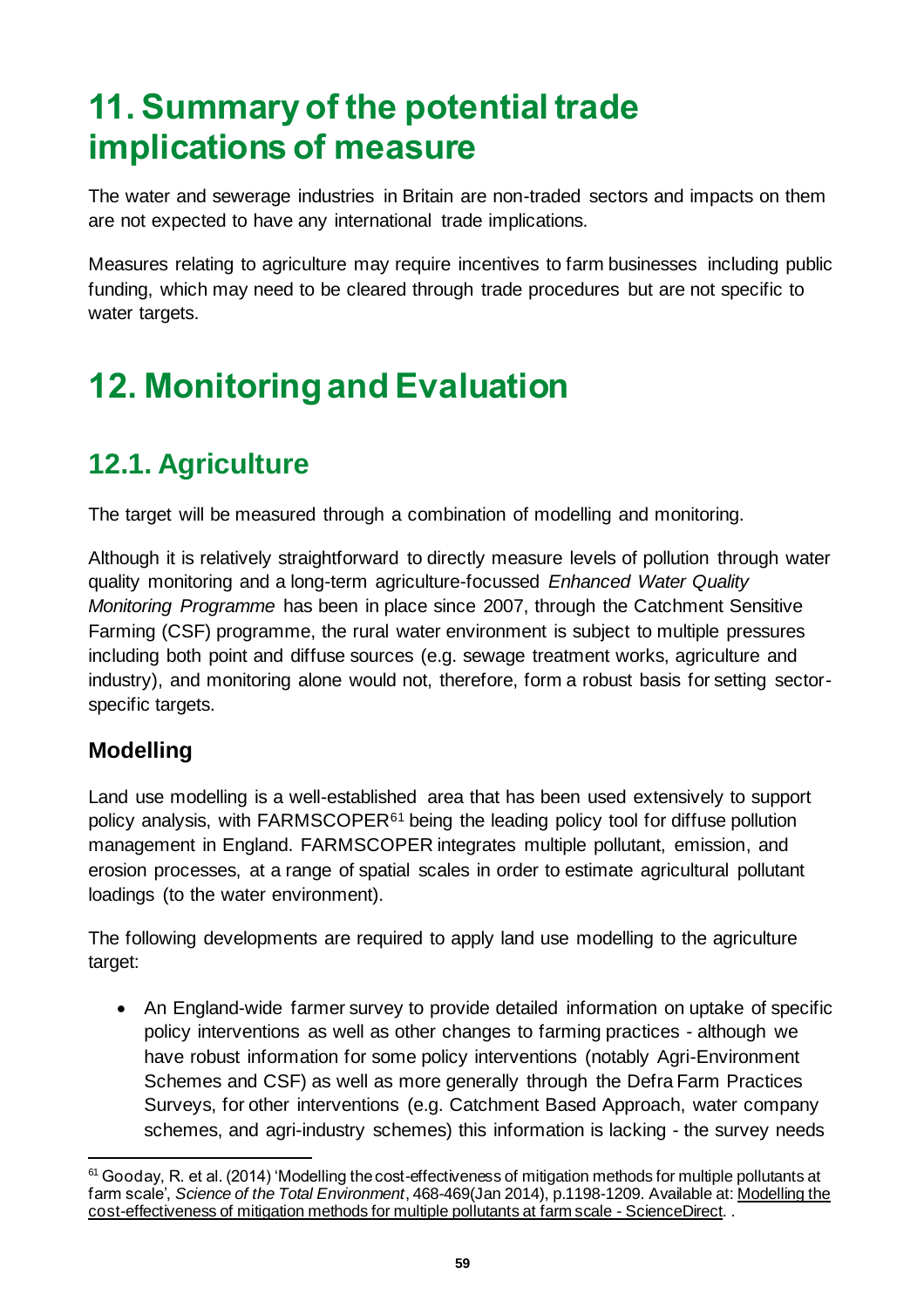to be independent, large scale (to provide statistically robust information on variations in farm sizes/ types, geology/climate etc) and repeated on a regular basis to identify trends.

- Development of an approach for modelling pollutant load reductions from targeted (whole field) land use change.
- Extension of the FARMSCOPER modelling framework to estimate total nitrogen loadings – the model currently estimates nitrate loadings.

### **Water Quality monitoring**

Where modelling approaches are used, field verification of model predictions is important. CSF water quality monitoring has been in place since 2007 providing a relatively long-term data series and robust baseline. It is fully integrated within the Environment Agency's overall monitoring programmes (including the NCEA River Surveillance Network which has been in place since January 2021).

Site selection (sites with catchment areas >10km<sup>2</sup> to fit with catchment models and screened for not having significant sewage influence) and sampling frequency (weekly) make the monitoring uniquely suitable, among established water quality monitoring programmes, for assessment of agriculture's water quality impact.

The existing network of ca 120 sites is across (and representative of) the Countryside Stewardship High Priority Areas for Water (35% of England where agriculture has the greatest impact on water quality policy priorities) and will expand to ca 240 sites across Countryside Stewardship High and Medium Priority Areas (covering approx. 80% of England) in 2022.

The statistical method for comparing monitored pollutant concentrations with modelled pollutant loadings is established and published in the scientific literature62.

The outlined approach, combining modelling and monitoring assessments, will provide a robust evaluation of the success of the relevant policy interventions. Model results will reflect a combination of changes driven 'directly' by the range of policy interventions as well as 'wider' external factors (overall market forces, etc) and the farmer survey and modelling assessment will need to be carefully designed to inform understanding of the impacts of these different drivers of change, as well as the combined impact.

<sup>&</sup>lt;sup>62</sup> Davey, A., Bailey, L., Bewes, V., Mubaiwaa, A., Hall, J., Burgess, C., Dunbar, M., Smith, P., Rambohul, J. (2020) 'Water quality benefits from an advice-led approach to reducing water pollution from agriculture in England'. *Agriculture, Ecosystems and Environment,* 296*.* Available at: <https://www.sciencedirect.com/science/article/pii/S0167880920301109>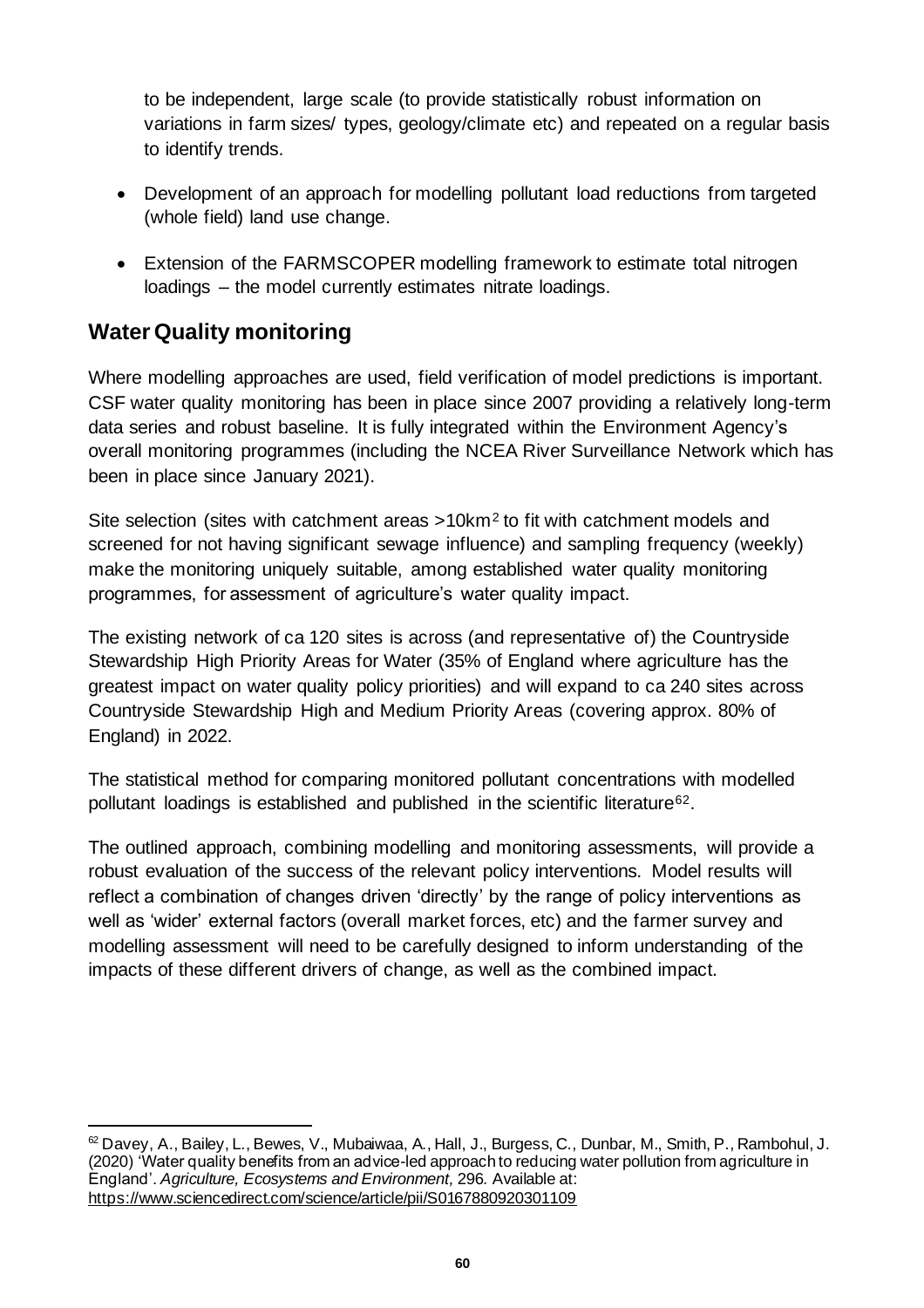# <span id="page-60-0"></span>**12.2. Abandoned metal mines**

Progress towards the target would be evaluated through the existing Water and Abandoned Metal Mines programme which already requires the Environment Agency to monitor and assess performance against criteria set by the Programme Board.

The Environment Agency has established the target baseline against which progress can be objectively monitored through continued water quality monitoring. In early 2021, an independent analysis recommended that the Environment Agency should carry out a further review of the baseline evidence, including gathering additional water quality data. This work is in progress and will be completed in 2022.

Through the Spending Review 2021 funding has been allocated to Environment Agency to increase their existing monitoring and evaluation provision to gather additional data that will robustly and transparently demonstrate whether the policy has been successful (i.e. there is progress towards the target to reduce the length of rivers polluted by abandoned metal mines).

## <span id="page-60-1"></span>**12.3. Wastewater**

The target can be objectively measured using the existing monitoring and evaluation framework of the Environment Agency using both data collected from monitoring and modelling.

For phosphorus, this includes monitoring conducted for assessment of good ecological status and the pressures and threats narrative that allows the relative source apportionment of phosphorus to particular industries (such as discharges from Wastewater treatment works) to be ascertained. Water companies monitor the effluent load and selfreport this to the Environment Agency, who review this information and assess compliance. The factors driving catchment failures are also modelled accordingly for River Basin Management Planning purposes.

The Environment Agency monitors water bodies as part of the Water Environment Regulations. Through their monitoring they are aware of phosphorus concentrations in waterbodies and how this has changed over past decades.

A target on nitrogen from wastewater was not feasible at this stage. There is currently no standard for nitrogen in rivers and the links between nitrogen in rivers and eutrophication are less clear than for lakes. Agriculture is the main source of nitrogen. We believe that river eutrophication can be most readily addressed by tackling phosphorus. There is a risk of disproportionate costs for nitrogen removal at wastewater treatment work for highly uncertain environment benefit if river nitrogen standards were introduced. Therefore, we are focussing on agriculture as the biggest source of nitrogen in rivers, and phosphorus for both agriculture and wastewater.